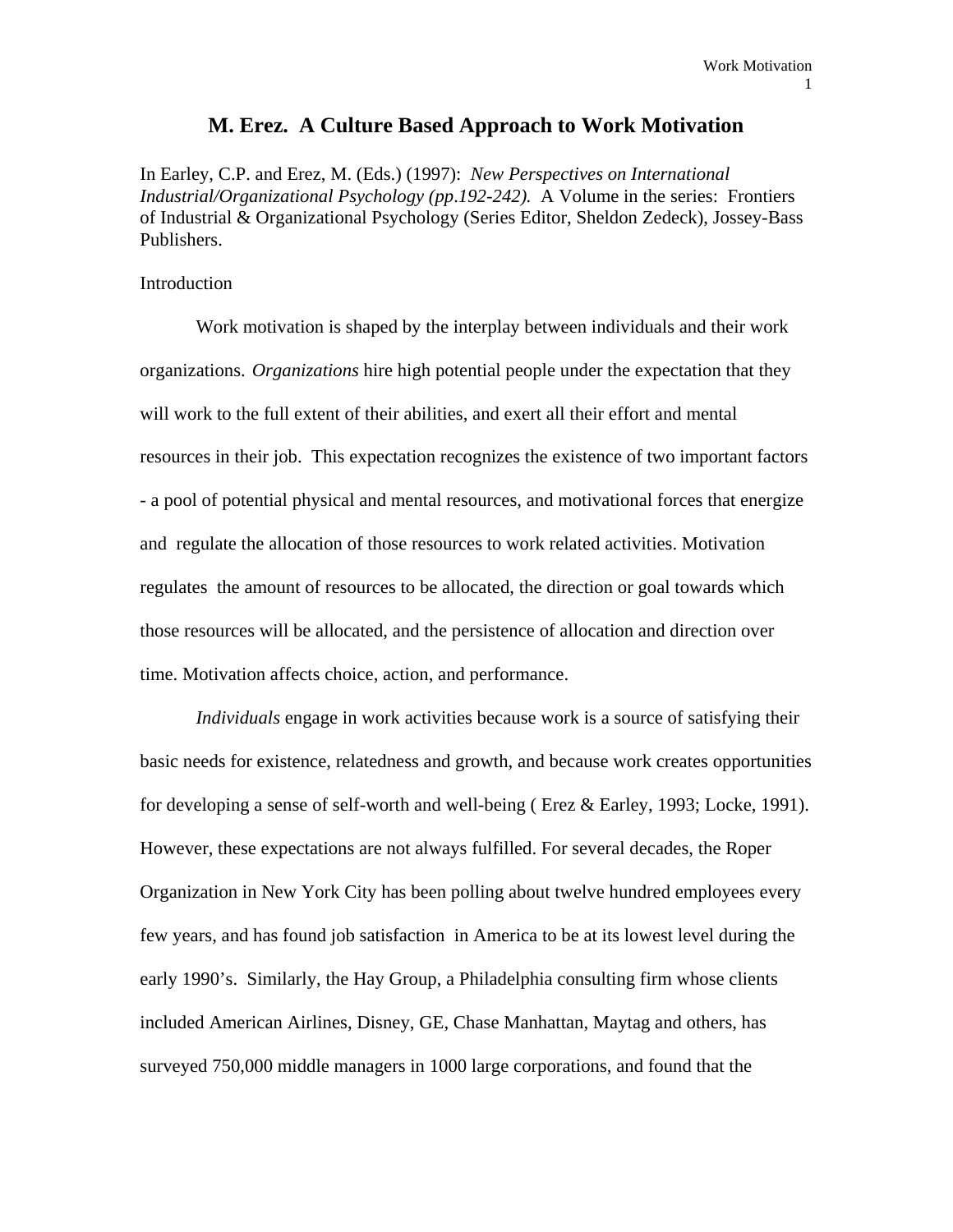percentage expressing favorable attitudes towards their companies dropped from 65% in 1987 to 55% in 1990 (Fisher, 1991) .

 Dissatisfied employees are not motivated to allocate effort and mental resources to do their work, and they often show withdrawal behavior of lateness, absenteeism, and turnover, which is detrimental to productivity. Therefore, motivating employees is essential for maintaining the competitive advantage of the modern workplace.

 One of the challenges that managers face is *how to link employee motivation to organizational goals?* This link occurs when employee behavior that leads to the attainment of the organizational goals also directly creates a sense of self-worth and wellbeing, and leads to the attainment of organizational rewards and recognition, as well. It is, therefore, important to understand how employees interpret the managerial and motivational practices as opportunities or constraints for satisfying their sense of selfworth and well-being.

People use two sources of evaluation to determine whether or not their selfmotives have been satisfied: personal standards that are guided by internal criteria and differ from one individual to another, and standards and norms they get from their social environment which are shaped by cultural values. These standards are shared by all members of the same culture, and they change from one culture to another. Therefore, motivational practices that have positive meaning in one culture may not have the same effect on employee motivation in another culture**.** For example, working in teams may be most desirable in collectivistic cultures, such as Japan, Korea, Mexico, but not in individualistic cultures such as the US, Australia, and Great Britain. Organizational hierarchy, may be tolerated in high power distance cultures like the Philippines, Brazil, France, but not in egalitarian cultures like Israel and Denmark. Lack of separation of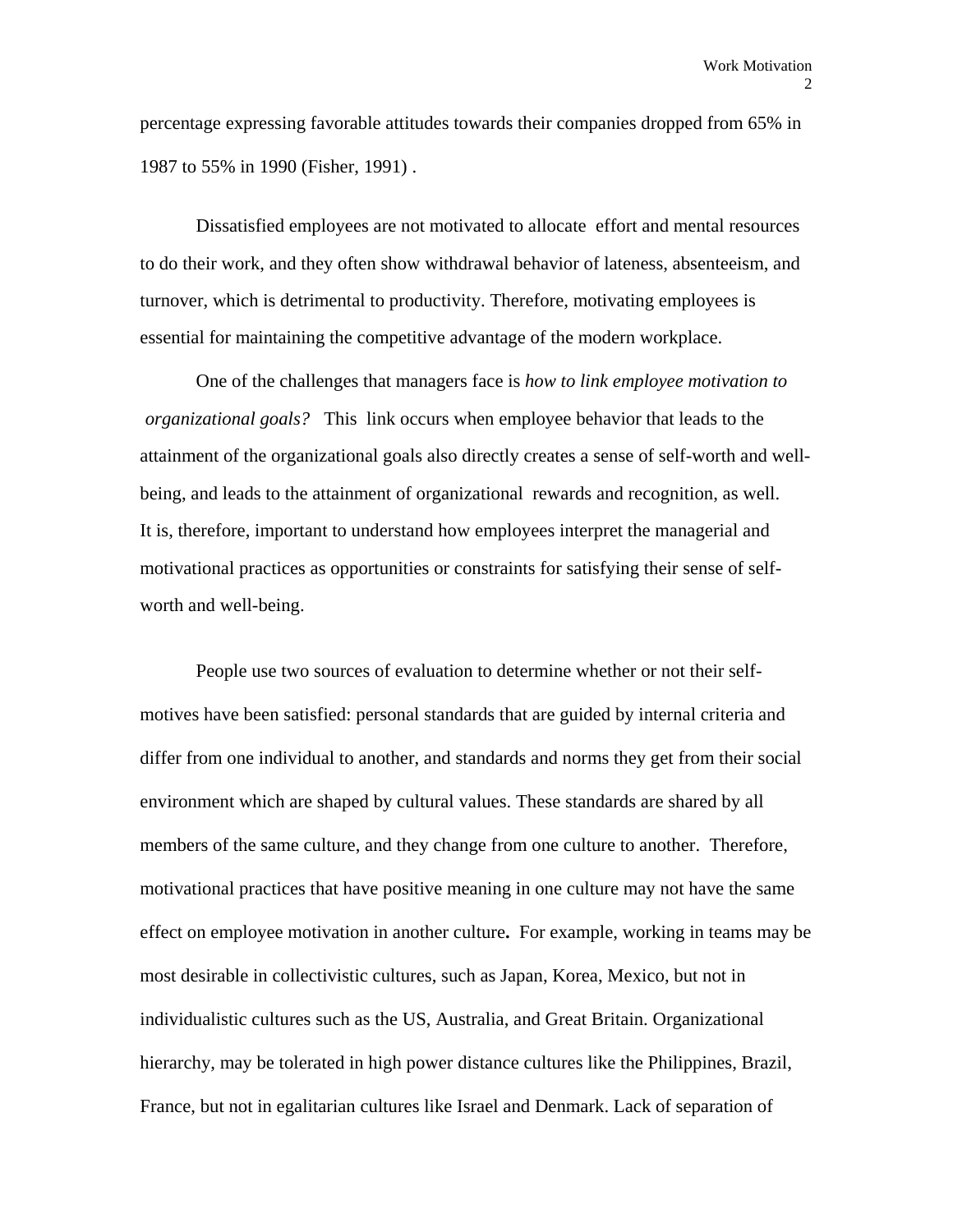roles between men and women may be highly regarded in societies with highly feminine values such as Sweden and Norway, but not in masculine societies like Singapore and Venezuela. A high degree of formality is appreciated in societies of high uncertainty avoidance like Greece and Portugal, but rejected in societies of low uncertainty avoidance like Sweden, Denmark, and Jamaica ( Hofstede, 1991).

 However, most theories of work motivation overlook the effect of culture on the motivation potential of various managerial and motivational approaches. Such theories focus on the individual employee, and overlook the macro-level of cultural, societal, and economic factors.

 This chapter proposes a motivational model that incorporates the cultural factor into a cognitive model of work motivation. The model examines the differential effectiveness of different motivational techniques through the prism of culture.

 The chapter consists of four major parts: a) a multi-level approach to work motivation; b) cognitive models of work motivation; c) a culture-based model of work motivation; d) the effectiveness of motivational techniques across cultures.

# **A. A Multi-Level Approach to Work Motivation.**

For many decades, work motivation has mainly been approached from an individual perspective, and individual differences served as the focus of analysis. However, in the last decade we witness a shift towards a multi-level approach of analyzing research evidence on the group, and organizational level. This change reframes motivational concepts on the macro-level of groups, organizations, and cultures, and provides the methodological tools for anchoring culture in models of work motivation.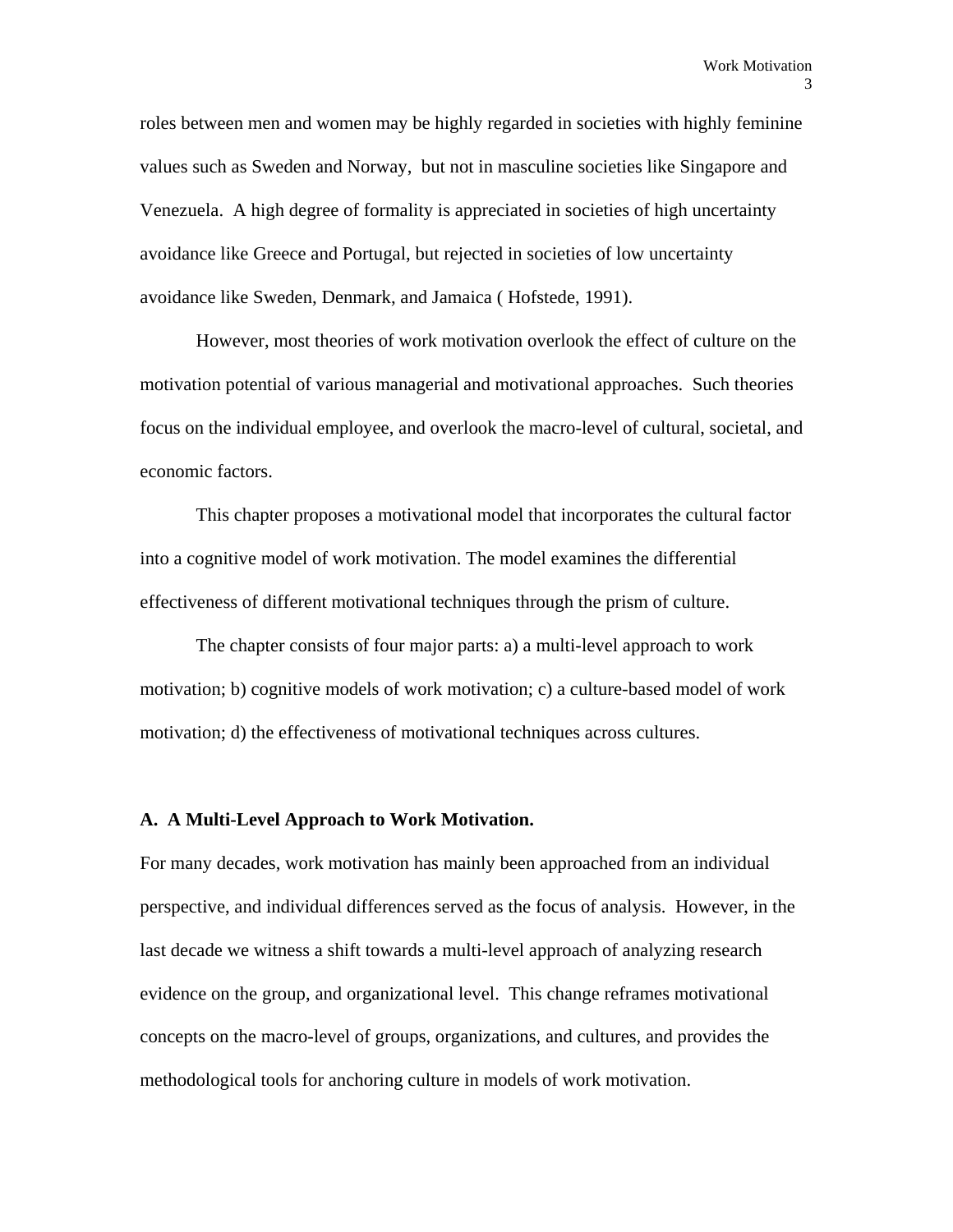In his Annual review chapter of Organizational Behavior, O'Reilly (1991) pointed that Annual Review authors in 1982, 1984, 1985, and 1987 called for more attention to cross-level research, studies that incorporate both individual and group or organizational-level variables. Indeed, this shift has started to take place at the present decade: " While the micro side of OB seems to be in a dormant period, attention and interest have shifted substantially to the macro side. In 1979, 70% of the studies published in the Academy of Management Journal were on micro topics. By 1989 this figure had fallen to 38%. (p. 430). O'Reilly concluded his review by saying that " the macro side of the field appears to generating more intellectual excitement at the present  $(p.449)$ ."

 The majority of the papers reviewed by O'Reilly (1991) were still classified by the micro-OB categories, including motivation, work attitudes and job design. The following

Annual Review of Organizational Behavior by Mowday and Sutton (1993) shifts towards a more macro-level under the title of "Linking Individuals and Groups to Organizational Contexts" (p.195). Furthermore, the most recent Annual Review of Organizational Behavior (Wilpert, 1995) focuses on more molar and pervasive aspects of organizational characteristics, antecedents and consequences of practices, as well as structures, and processes in and of organizations. Finally, in the forthcoming volume of the 1996 Annual Review, Bond and Smith (in press) take the field one step further to the macro-level using the title of: "Cross Cultural Social and Organizational Psychology". Thus, a significant change has occurred since Cappelli and Sherer (1991) wrote their influential chapter in which they warned that unless OB incorporates contextual factors to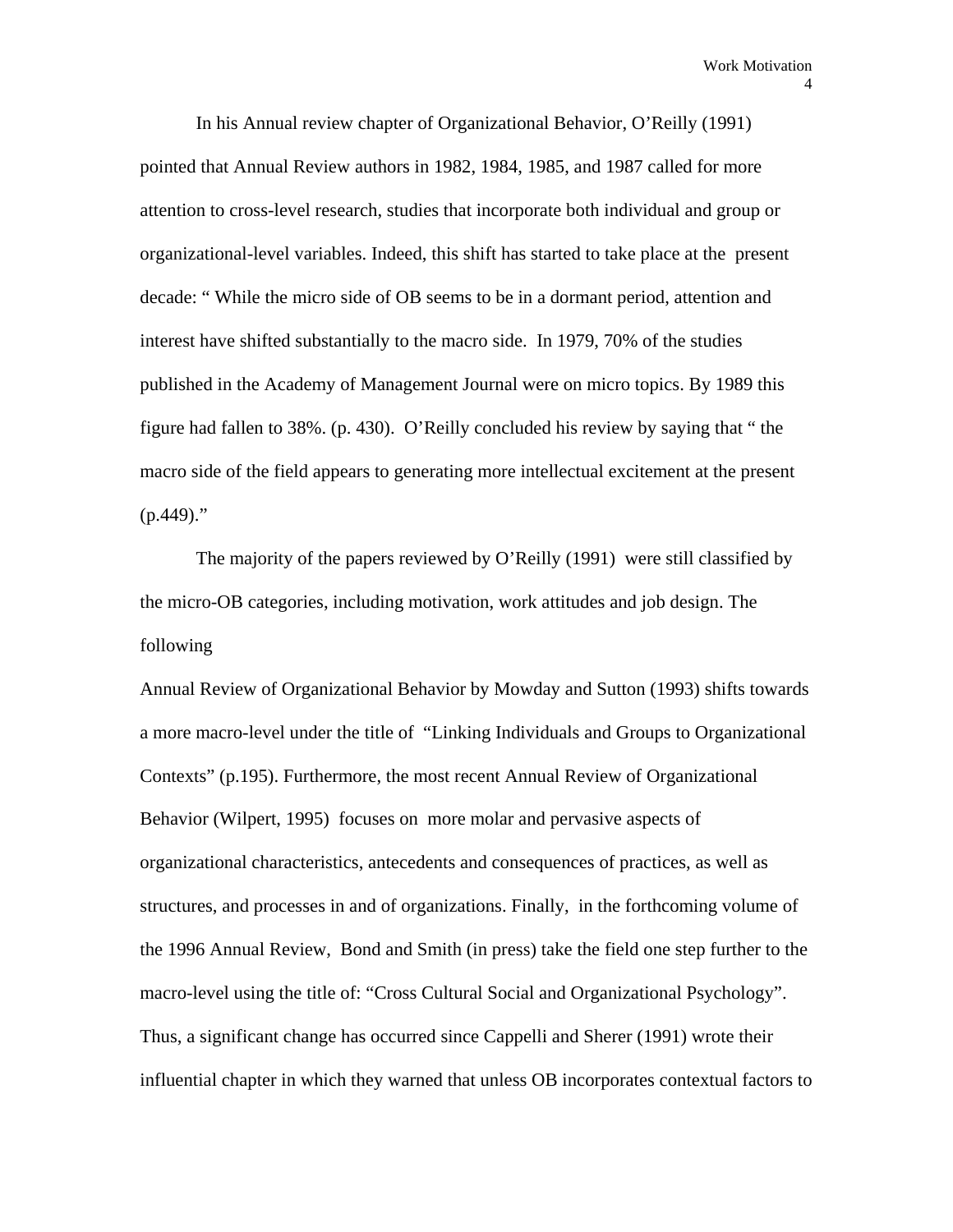explain organizational behavior, and unless it succeeds in bridging the micro-macro relationships, 'OB is likely to miss the chance to establish any independent identity" (p.97). Their message was two fold: First, that more emphasis should be given to the macro work context, and second that the micro-and macro-levels should be integrated.

 Interest in the multi-level of analysis has led to three new developments: First, an emphasis on the meso-level of analysis (Cappelli & Sherer, 1991; Rousseau & House, 1994). The meso level, or the organizational level is perceived to be the bridge between micro-level individual behavior and the macro-level of societal, cultural, and economic factors (Cappeli & Sherer, 1991). A meso approach refers to " an integration of micro and macro theory in the study of processes specific to organizations which by their very nature are a synthesis of psychological and socioeconomic processes. Meso research occurs in an organizational context where processes of two or more levels are investigated simultaneously" ( Rousseau & House, 1994, p.15).

 Second, a hierarchical approach which examines organizations within national cultures, and individuals within organizations has recently been developed ( Earley, 1994; Earley & Brittain, 1992; Hofstede, Bond & Luk, 1993; Hofstede, Neuijen, Ohavy, & Sanders, 1990; Klein, Dansereau and Hall, 1994). Models of this type examine both within and between group variance. The meaning of a personal attribute is determined by its deviation from the mean group. For example, social loafing can be explained by individual characteristics as well as by cultural characteristics. The individual tendency to loaf is expressed by the deviation of the individual score from the cultural mean score, which represents the culture (Earley, 1994).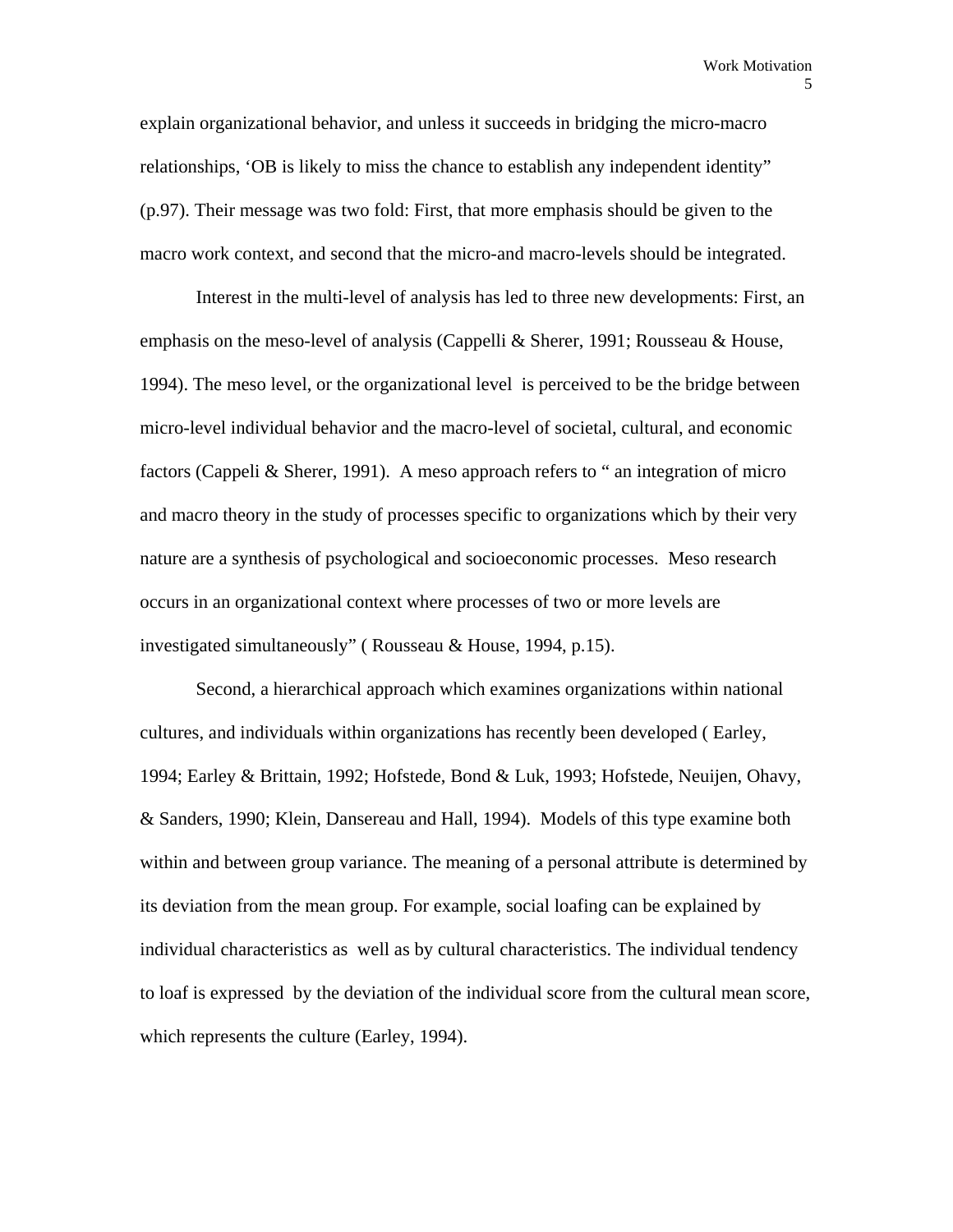Different variables emerge on different levels of analysis. For example, cultural values differentiated between employees from different nations, but not from different organizations within the same culture. In contrast, such differences were significantly explained by organizational practices (Hofstede et. al. 1990, 1993).

 Third, micro-level concepts such as goals, self-efficacy, affect, and learning are transferred to the group and organizational level - group goals, group efficacy, group affect, and organizational learning (George, 1990; Crocker, Luhtanen & Blaine, 1994; Erez & Katz, 1995; Senge, 1994; Weingart, 1992; Weldon, Jehn, & Pradham, 1991; Weldon & Weingart, 1993.)

In parallel to the effect of individual goals on individual performance, group goals were found to have a significant effect on group performance (Weingart, 1992; Weldon et al., 1991). Collective efficacy, in parallel to self-efficacy, is the belief in one's group capabilities to mobilize the motivation, cognitive resources and course of action needed to meet given situational demands. Collective-efficacy becomes meaningful and separate from self-efficacy in groups with a high degree of interdependence among the group members. In highly interdependent tasks collective-efficacy has a stronger effect on performance than self-efficacy. In contrast, self-efficacy has a stronger effect on the performance of low interdependent tasks ( Erez & Katz, 1995).

 Affect is also viewed as a group-level phenomenon. A study conducted on twenty six groups of sales persons in a large department store revealed that individual affect was consistent within groups, suggesting that the affective tone of a group is a meaningful construct (George, 1990).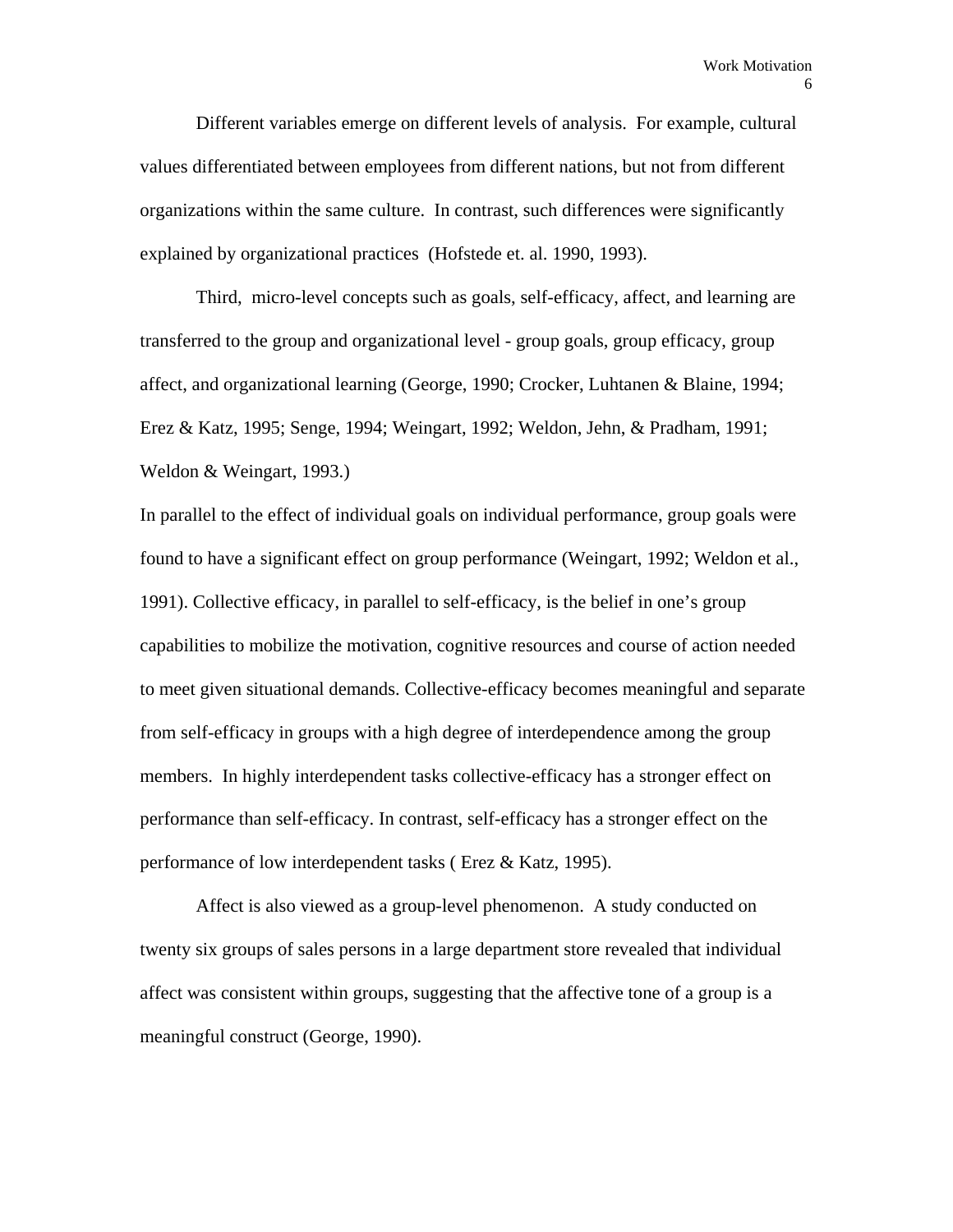The concept of individual learning has been extrapolated to the macro-level of organizational learning ( Huber, 1991 ; Senge, 1994) , and *Organizational Science*  (1991) dedicated a special issue to the topic. Parallel to individual learning, organizational learning conveys knowledge acquisition, information distribution, information interpretation, and organizational memory (Huber, 1991). These processes contribute to organizational changes, and they are crucial for the continuous adaptation of organizations to their environment. An organization learns if any of its units acquires knowledge that it recognizes as potentially useful to the organization. How information is framed or labeled affects interpretation. A person prior's cognitive map (belief structure, mental representation, or frame of reference) will shape his or her interpretation of information. These cognitive maps vary not only between individuals but also between organizations and cultures. Most of the research literature on organizational learning is still on the conceptual level, with only very limited empirical research.

 Fourth, there are new developments of statistical methods for the multi-level analysis. WABA was developed to answer the question whether a set of data represents a significant variance between groups, or whether the variance represents individual differences only (Dansereau, Alutto, & Yammarino (1984). Another approach for analyzing data on the group level estimates the interrater reliability for judgment of a single target by the group members. The interrater reliability represents the degree to which judges agree on a set of judgments (James, Demaree & Wolf, 1984).

 The multi-level approach offers new methods for comparing between the different levels of analysis, but it does not offer a theoretical link between the various levels.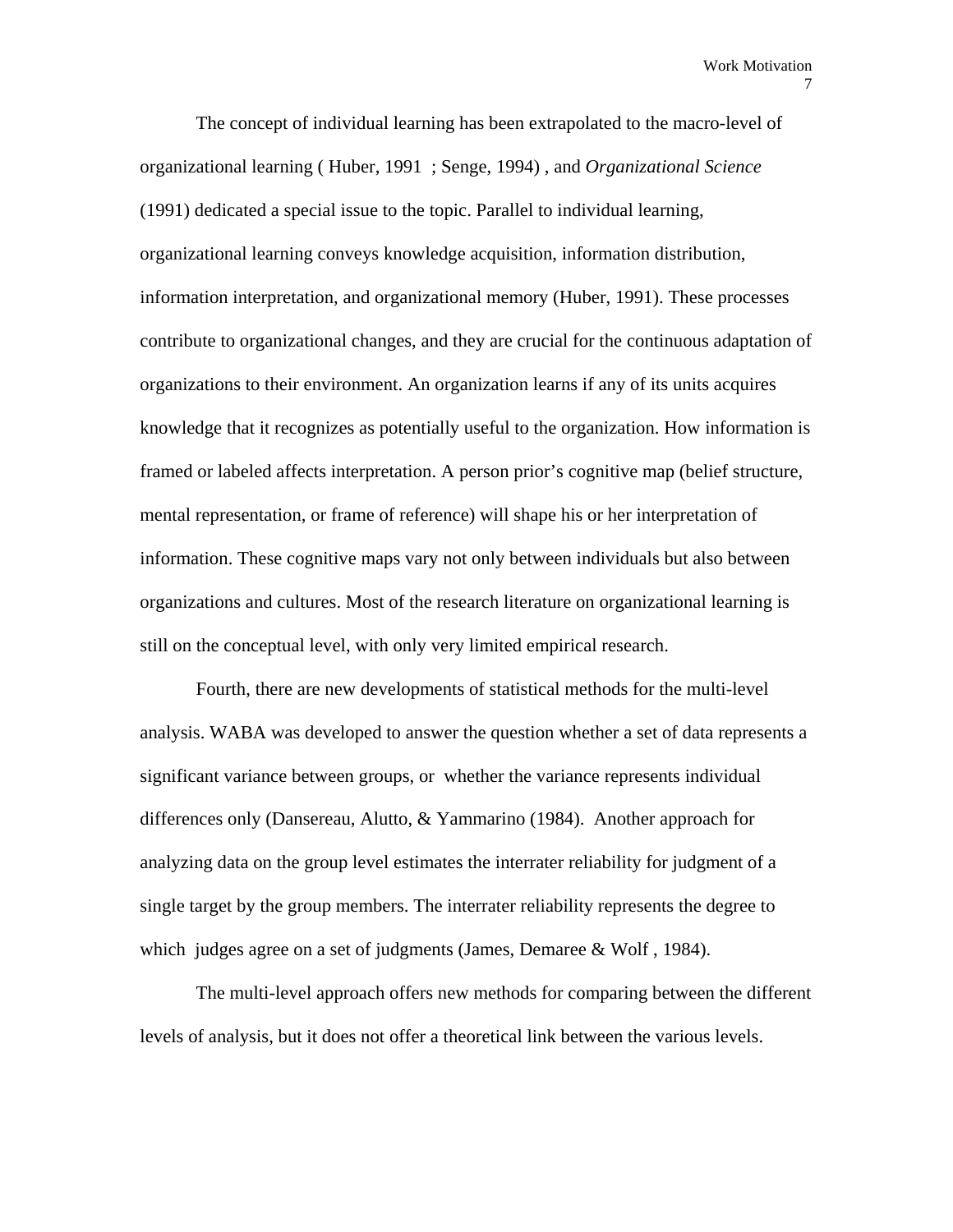The only model that integrates the cultural level and the individual level of analysis in the work context is the model of Cultural Self-Representation (Erez, 1994; Erez & Earley, 1993). This model is based on cognitive models of information processing that explains how information from the social and organizational context, as well as from internal cues, is sampled, processed, interpreted, and stored in cognitive schema, and how it affects behavior. The ability to use symbols allows people to represent external stimuli, including organizational and cultural values in their cognitive schema. It also allows people to develop cognitive awareness of their internal self-regulatory processes that monitor and evaluate both internal and external stimuli.

 The next section reviews existing cognitive models of work motivation that serve as the infra-structure for the model of Cultural Self-Representation.

# B. Cognitive Models of Work Motivation.

 The dominant models of work motivation are cognitive by nature. The goalsetting model proposes that goals and intentions are the immediate regulators of human behavior (Locke, 1991); the expectancy theory postulates that people are motivated to maximize their utilities (Vroom, 1964), and that they exert their effort to perform their job when they expect their effort to lead to the level of performance that is instrumental for the attainment of valued outcomes. The most recent model by Kanfer and Ackerman (1989) integrates goals and expectancies into a comprehensive model of resource allocation. Therefore, this model will serve as the basis for developing a culture-based model of work motivation.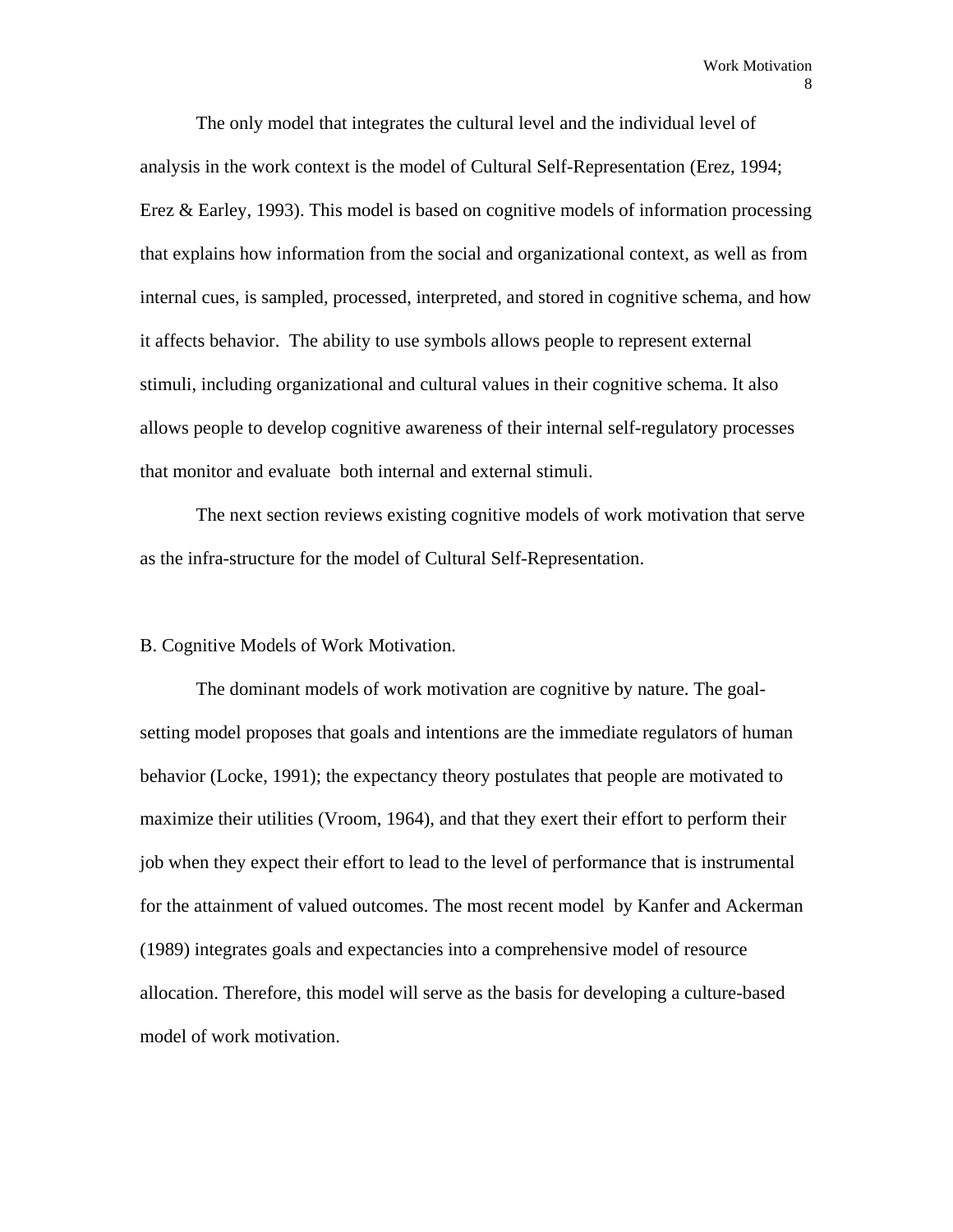The model by Kanfer & Ackerman (1989) proposes that individual differences in ability levels and resources capacity determine the *potential* total amount of resources that can be devoted to any set of activities. However, the *actual* amount of resources allocated to the job is determined by the level of motivation. The direction is determined by attentional effort. Effort is defined as the proportion of total attention directed to the task, and persistence means the extent to which attentional effort toward the task is maintained over time.

 The model distinguishes between distal and proximal motivational processes: Distal motivational processes govern how much of an individual's total attention effort will be devoted to a given set of activities. Initially, this decision involves the joint operation of three cognitive mechanisms that are formulated in terms of the expectancy theory : a) the performance utility function, which refers to the individual's perceptions of the attractiveness of different performance levels of extrinsic or intrinsic outcomes, such as material rewards, recognition, and feelings of competence. Dispositional factors such as achievement orientation, and cultural factors such as values can also affect the relative attractiveness of different outcomes associated with higher levels of performance. b) The effort -utility function pertains to the anticipated costs and benefits of expending effort based on relatively stable preferences for effort. The criteria for evaluating the cost and benefits are determined by personal dispositions, and by cultural norms and values. c) The perceived effort-performance function integrates both effort-performance and effort utility functions. Positive motivation occurs when the effort-utility function exceeds the effort-performance function.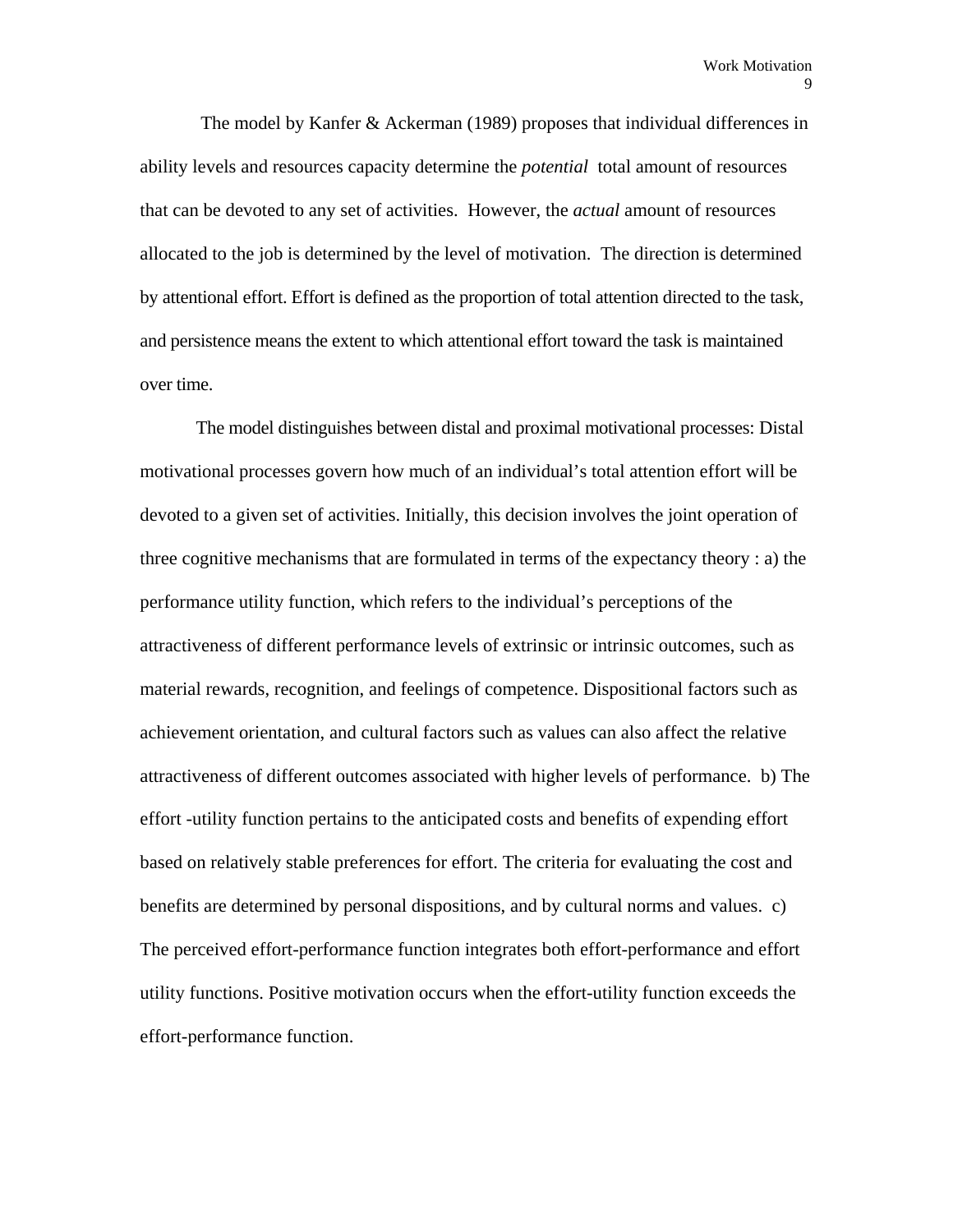Distal motivational processes shape the immediate goals and intentions, which are volitional, and regulate the proximal motivation processes. The level of goal specificity, goal difficulty, and the provision of feedback on performance shape the proximal strategy of resource allocation to on-task, off-task, and self-regulatory processes during task engagement. Self regulation subsumes three interdependent activities: self-monitoring the selective attention given to specific aspects of one's own behavior; self-evaluation, which involves comparisons of one's current performance with his/her desired goal; self-reaction, which refers to the internal responses that occur after self-evaluation, including satisfaction, and perceptions of self-efficacy (Bandura, 1986, 1991; Kanfer, 1990).

 The self-regulatory process is based on the assumption that individuals have knowledge about their own cognitive processes. It is believed that they can actively influence the monitoring and appraisal processes in order to maximize perceptions of wellbeing. Self-regulatory processes operate in the service of the self, and they aim at developing and maintaining a positive representation of the self (Bandura, 1986; Erez  $\&$ Earley, 1993). Positive representation is subject to the process of self-evaluation. The criteria used for self-evaluation are determined both by personal and social factors. Personal criteria reflect individual difference characteristics, whereas social criteria reflect the cultural values, and they are shared by all members of the same culture. Variation in cultural values lead to different criteria that people across cultures use to evaluate a situation as self-enhancing. Hofstede ( 1991) used the metaphor that *culture is the software of the mind.* The *hardware of the mind* is universal, and people make sense of the environment and of themselves, by the mechanism of self-regulatory processes (Bandura, 1986; Kanfer, 1990). In contrast, the software of the mind differs across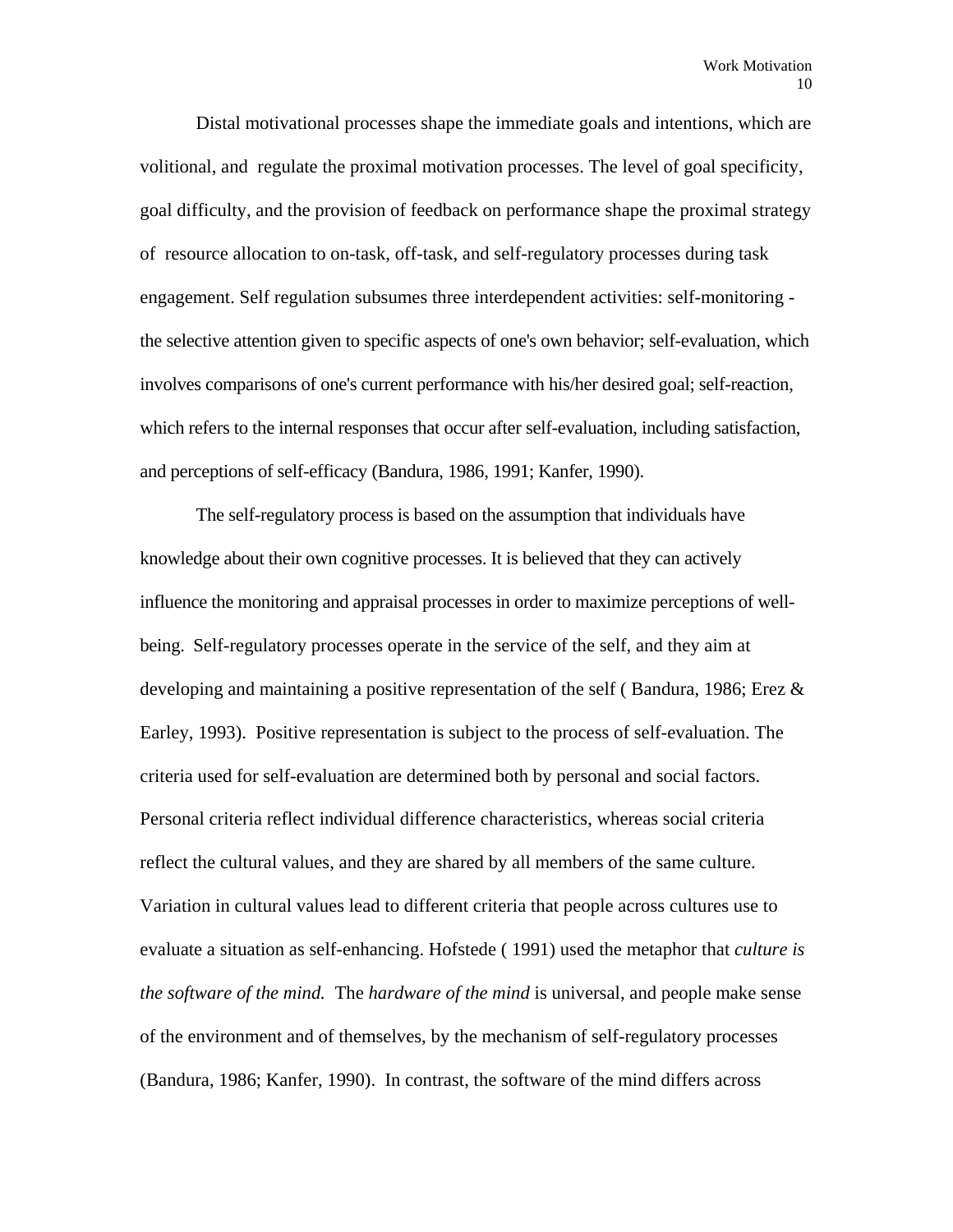culture, and people interpret the same organizational cues in different ways, depending on the cultural code that they use. Cultural values direct people to selective sampling, assessment, and interpretation of the information. For example, individual performance appraisal will be positively viewed by members of individualistic society, but negatively viewed by members of collectivistic society, and where face saving is of high importance. In the later case, individual performance appraisal violates the concept of teamwork, where performance is the outcome of the joint effort of all team members, and explicit negative appraisal violates the importance of face saving.

 Cultural values as they are represented in the self, serve for evaluating the meaning of various motivational techniques as to a person's self worth and well-being. The nature of the evaluation as either positive or negative, directs employees' motivation either toward, or away from goal accomplishment ( Erez, 1994: Erez & Earley, 1993). The model of Cultural Self-Representation serves for explaining the causal links between culture, self, and work motivation.

#### C) A Culture-Based Approach to Work Motivation.

#### a) Culture and values

 Culture is often viewed in cognitive terms: Culture is "the collective programming of the mind which distinguishes the members of one group or category of people from another" (Hofstede, 1991, p.5); Culture consists of patterned ways of thinking (Kluckhohn, 1954); It is viewed as a set of shared meaning systems (Shweder & LeVine, 1984); and as a shared knowledge structure that results in decreased variability in individual interpretation to stimuli (Erez & Earley, 1993). The adoption of cultural contents is selective and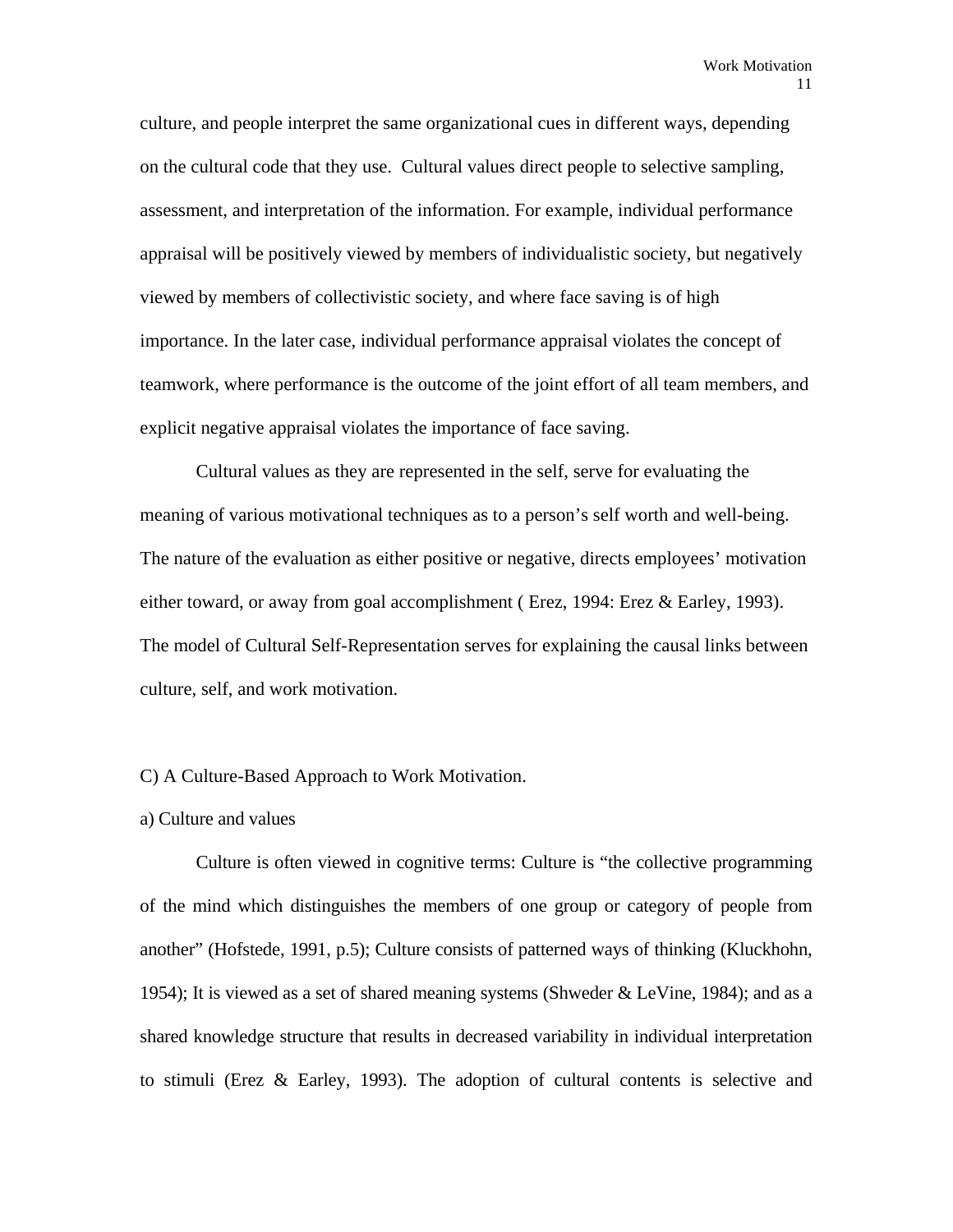adaptive, therefore, different ecological environments modify different cultures (Berry, 1979; Kagitcibasi & Berry, 1989).

 Culture shapes the core values and norms of its members, and these values and norms are shared and transmitted from one generation to another through social learning processes of modeling and observation, as well as through the effects of one's own actions (Bandura, 1986). In homogenous societies, such as Japan, and Singapore, norms and values of various in-groups are relatively homogenous, and they form tight cultures. However, heterogeneous societies, such as the US, have groups with dissimilar norms and values, and consequently, a loose culture is formed (Triandis, 1989, 1994). The strength and degree of internal consistency of a culture are a function of the homogeneity across groups, the length of time the groups have existed, the intensity of the groups' experiences of learning (Schein, 1990), and the generalizability of the norms and rules of behavior across situations. Loose cultures seem to be more tolerant of deviant behavior than tight cultures.

 Culture is often represented by its value system. Values are defined as "enduring beliefs that a specific mode of conduct or end-state of existence is personally or socially preferable to an opposite or converse mode of conduct, or end-state of existence" (Rokeach, 1973, p.5). Questions related to the importance of various needs, such as " "have good fringe benefits", and "have the opportunity for advancement to higher level jobs" represented work values, and served for analyzing cross-cultural differences between countries (Ronen, 1994).

 A comprehensive typology of content domains of values should cognitively represent three universal human requirements: biological needs, requisites of coordinated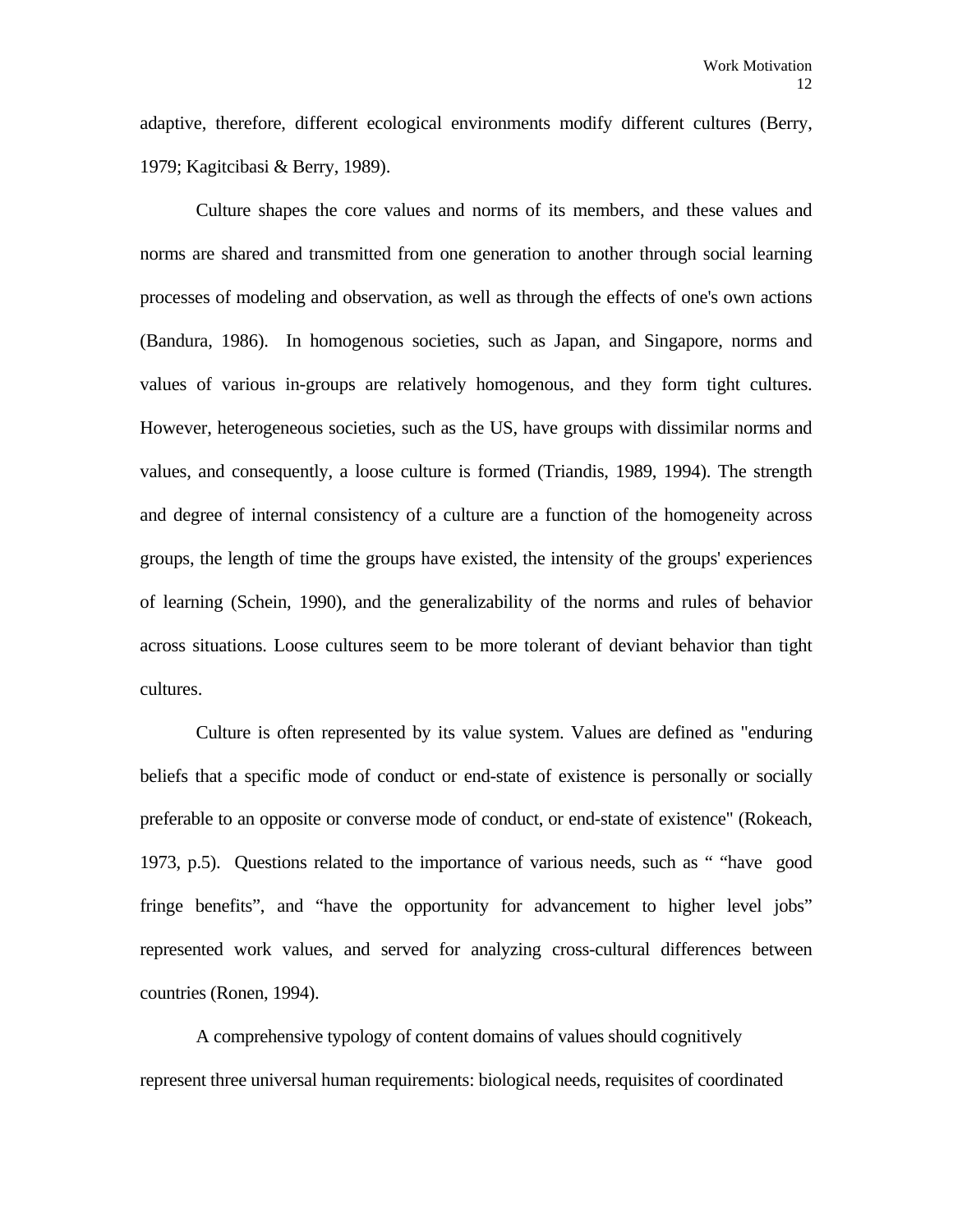social interaction, and survival and welfare needs of groups (Schwartz & Bilski, 1987). The crucial content aspect that distinguishes among values is the type of motivational goal they express. The structure of the value system seems to be universal. This structure consists of ten distinct motivational types of values, that were derived out of Rokeach's (1973) typology, and are organized in a circular structure in two dimensions (Schwartz, 1992):

The first dimension - Openness to Change (self-direction, stimulation, hedonism) versus Conservation (conformity, tradition, security) represents values emphasizing own independent thought and action and favoring change versus submissive self-restriction, preservation of traditional practices, and protection of stability. The second dimension is Self-Enhancement (achievement, power) versus Self-Transcendence ( universals benevolence), representing values emphasizing acceptance of others as equals and concern for their welfare, versus those emphasizing the pursuit of ones relative success and dominance over others. Hedonism is related both to openness to Change and to Self-Enhancement.

 However, the meaning of some specific values vary across cultures. Inferences about the meaning of specific values are derived from their location relative to the regions of the various value types. When a value emerges in an unexpected region it is culture specific. For example, self respect emerges with almost equal frequency in regions of achievement and self-direction values. When self-respect emerges with achievement values, the sense of self-worth may be built primarily on social approval obtained when one succeeds according to social standards. Where self-respect merges with self-direction values, the sense of self-worth may be linked more closely to living up to ones'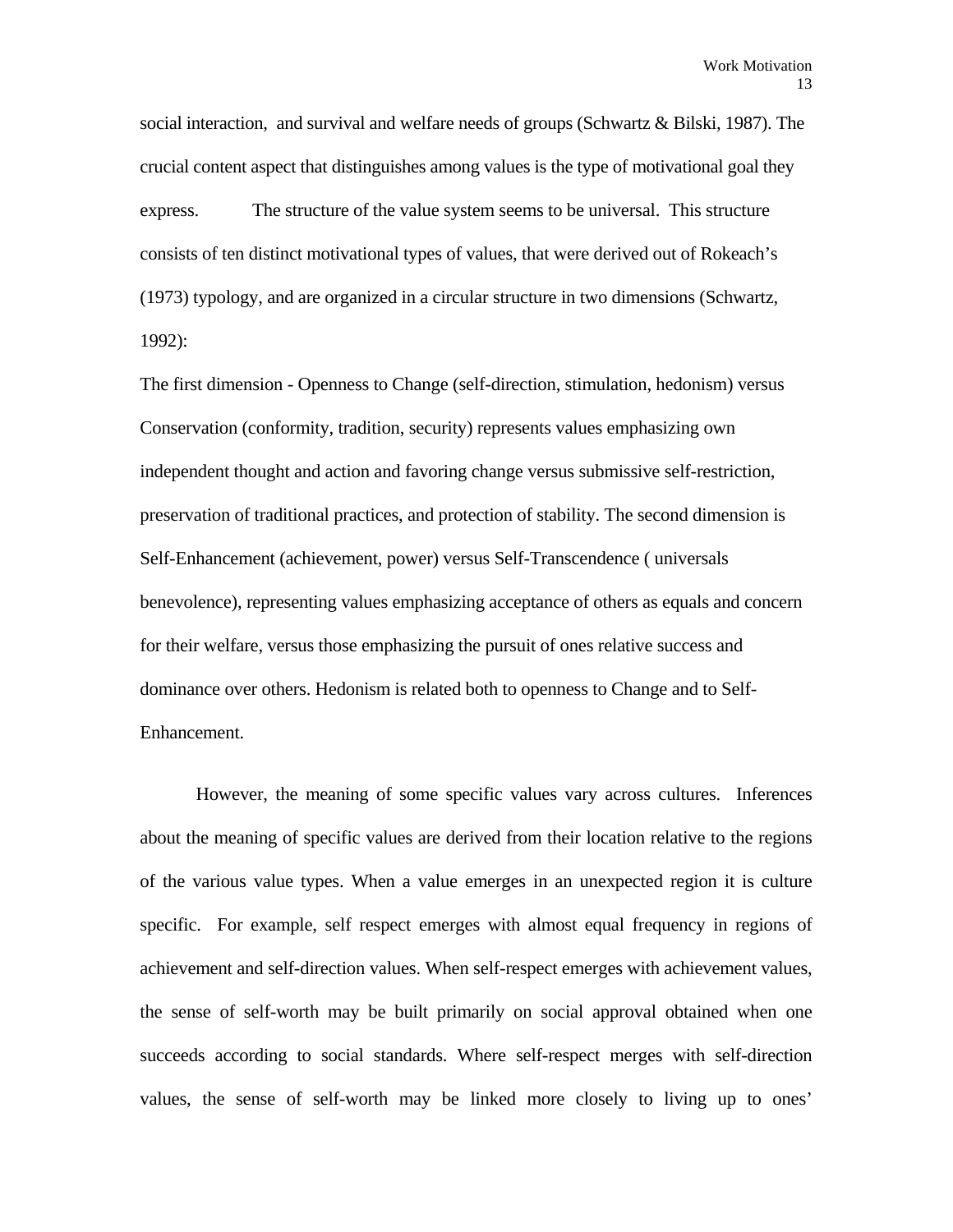independent, self-determined standards. Self- respect emerges in the achievement region in almost all the East European samples perhaps reflecting a socializing impact of communism, with its emphasis on grounding self-worth in evaluation by one's group. In the large majority of samples from strongly capitalistic countries self-respect emerged in the self-direction region ( Schwartz & Sagiv, 1995).

 In a Japanese study true friendship was located in the security values region. It was quite far from the benevolence region in which it usually appears. This may mean that for the Japanese friendship is valued more for the security it provides than for the care it expresses toward close others. Forgiving was located in universalism rather than the benevolence value regions This location means that for Japanese, forgiving is motivated more by an appreciation of life's complexities than by the desire to be kind to others.

 Schwartz's (1992) typology of values is context free, whereas Hofstede (1980, 1991) is more specifically geared towards the work context. His typology consists of five core values: Individualism/collectivism; power distance, intolerance of ambiguity, masculinity/femininity, and future time orientation.

 Of all five values by Hofstede, the two dimensions of collectivism versus individualism, and high versus low power distance seem to be most relevant for evaluating the meaning of various motivational techniques. Collectivism was found to explain most of the variance across cultures (Triandis, 1994). It pertains to societies in which people from birth onward are integrated into strong, cohesive in-groups, which throughout people's lifetime continue to protect them in exchange for unquestioning loyalty. Individualism, as its opposite, pertains to societies in which the ties between individuals are loose: one is expected to look after oneself and one's own immediate family (Hofstede, 1991, p.51).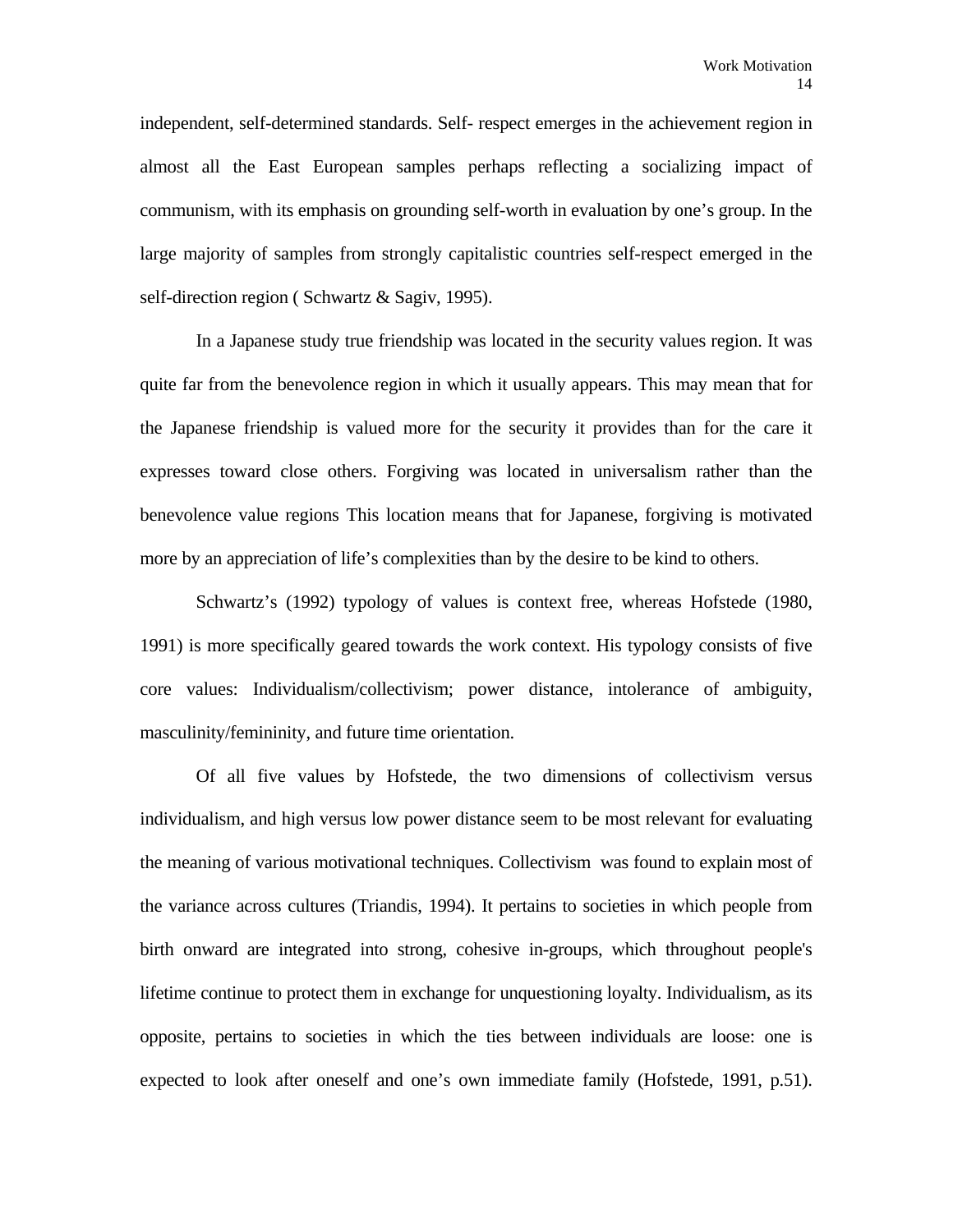These cultural characteristics are important for evaluating the effect of individual versus team-based motivational techniques.

 Power distance is defined as "the extent to which the less powerful members of institutions and organizations within a country expect and accept that power is distributed unequally" (Hofstede, 1991,p.28). This cultural characteristics is relevant for understanding the effectiveness of participative management.

 These two cultural characteristics of collectivism and power distance create four types of culture: Horizontal collectivism, vertical collectivism, horizontal individualism and vertical individualism (Triandis & Bhawak, in press). Horizontal collectivism conveys a sense of oness with members of the in-group and social cohesiveness. The vertical reflects a sense of serving the in-group sacrificing for the benefit of the in-group, doing one's duty as expected, and behaving as expected of a good citizen. Chinese are identified as vertical collectivists, whereas Israeli kubbutzim represent the horizontal collectivists. Horizontal individualism is shown by a combination of self-reliance and reluctance to being unique, like the Swedes. In contrast, vertical individualism is shown by a combination of self-reliance, and favoring ways to be distinguished and unique, as middle class Americans (Triandis  $\&$ Bhawuk, in press). The two dimensional typology is most useful for understanding cross cultural differences in motivational practices.

# b) Values and motives

 Values are perceived to be the cognitive representations of needs and motives ( Locke, 1991). Need satisfaction, in its broadest sense, is the organisms' survival and well-being. The motivational sequence is activated by the emergence of needs which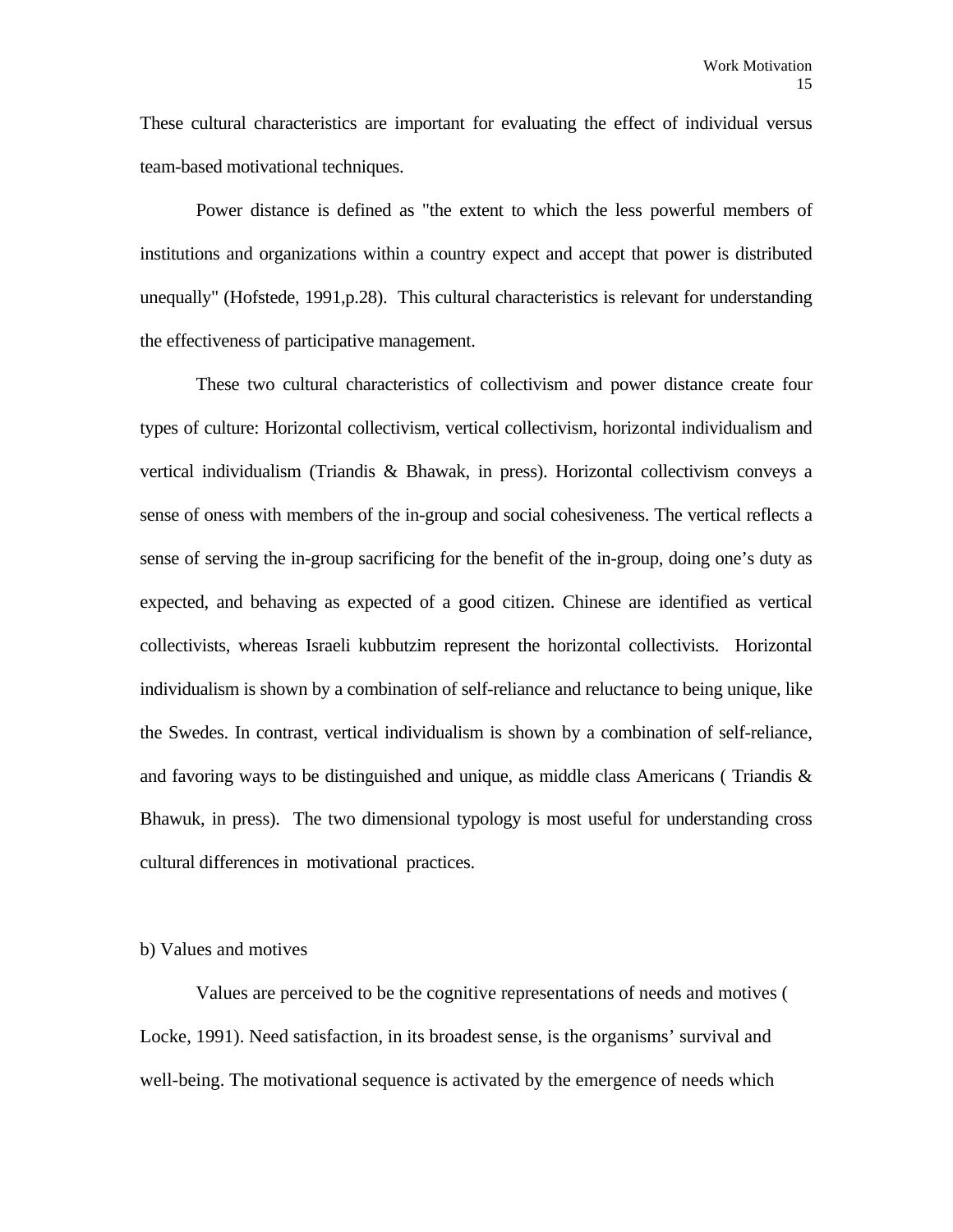motivate individuals to take actions towards need satisfaction. On the cognitive level needs transform into values that serve as " the cognitive representations and transformations of needs, and man is the only animal capable of such representation and transformation ( Rokeach, 1973:20). Similarly, Schwartz & Bilski (1987) defined values in motivational terms, and their classification of content domains of values cognitively represent three universal human requirements: biological needs, requisites of coordinated social interaction, and survival and welfare needs of groups. While needs and motives exist on both the biological and cognitive levels, values are exclusively a product of consciousness (Locke, 1991).

 Values are the cognitive representations not only of individual needs but also of societal and cultural demands (Rokeach, 1973). On the individual level, values differ from needs in the sense that needs are considered to be fundamentally the same for all people, whereas values make each person a unique individual, and they guide one's personal choices and actions (Locke, 1991). An extrapolation from the individual level to a higher level of aggregation suggests that members of the same culture are likely to share similar values which they acquire in the process of socialization. These values represent the acceptable modes of conduct and end-states of existence of a particular culture. Thus, values differentiate not only on the individual level but on the cultural level as well.

 The correspondence between personal values of the type portrayed by Rokeach (1973) and cultural values (Hofstede, 1980) is illustrated by the following example: "equality" and "freedom", two of the central values in Rokeach's typology (1973), correspond with two of the major cultural values of high/low power distance, and collectivism/individualism in Hofstede's (1980) typology. Americans as compared to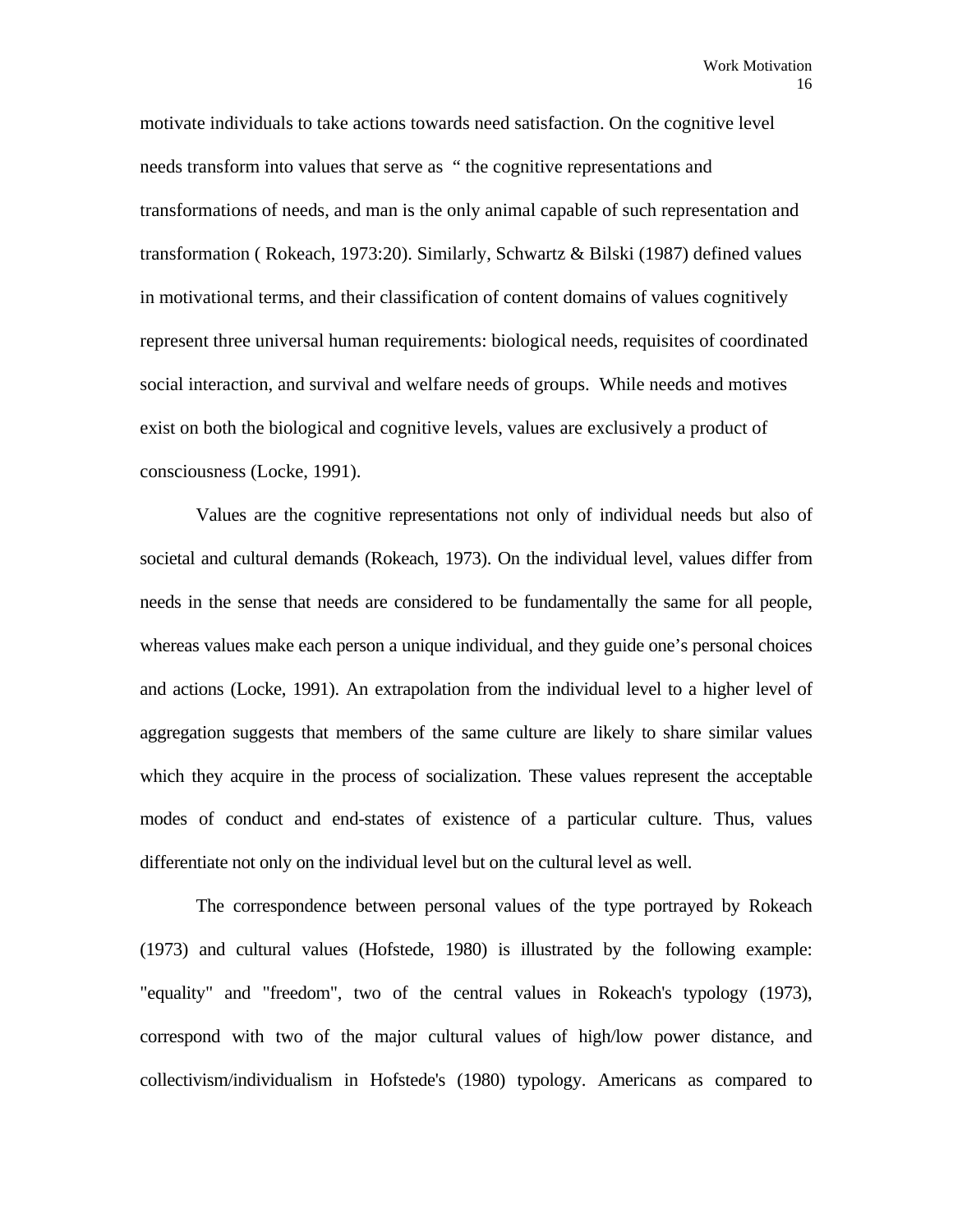Israelis, for example, rate higher on individualism and power distance, and correspondingly, they rate higher on "freedom" and lower on "equality" (Hofstede, 1980; Rokeach, 1973).

 The immediate functions of values are to give expression to human needs, and to guide human action. Concern for end-states of existence, such as "peace", "freedom", and "equality", is expressed by terminal values whereas concern for modes of conduct, such as "ambitious", "capable", "helpful", is expressed by instrumental values. Values and needs correspond to each other. For example, the instrumental values "independent" and "intellectual" are highly rated by individuals who score high on need for achievement. On the other hand, the need for affiliation is highly related to the terminal values of "true friendship" and "a world of peace" (Rokeach, 1973).

 Values, as the cognitive representation of needs, mediate the relationship between needs and goals and intentions in the motivation sequence. The complete motivational sequence consists of six steps: Needs--->values--->goals and intentions---> performance---> rewards--->satisfaction (Locke, 1991). Since goals and intentions are conscious by nature, needs cannot be translated into goals unless they have a cognitive representation in the form of values. Thus, values play a necessary role in ascribing cognitive meanings to needs, and in transforming needs into goals and intentions for action. Goals can be viewed as applications of values to specific situations. Goals and intentions serve as the immediate regulators of behavior. They regulate the intensity, direction and persistence of action.

 Values have both a direct and an indirect effect on rewards and satisfaction. The indirect effect is through the sequence of goals, performance, rewards and satisfaction. The direct effect occurs because values determine what will be rewarding to people and what will satisfy them (Locke, 1991).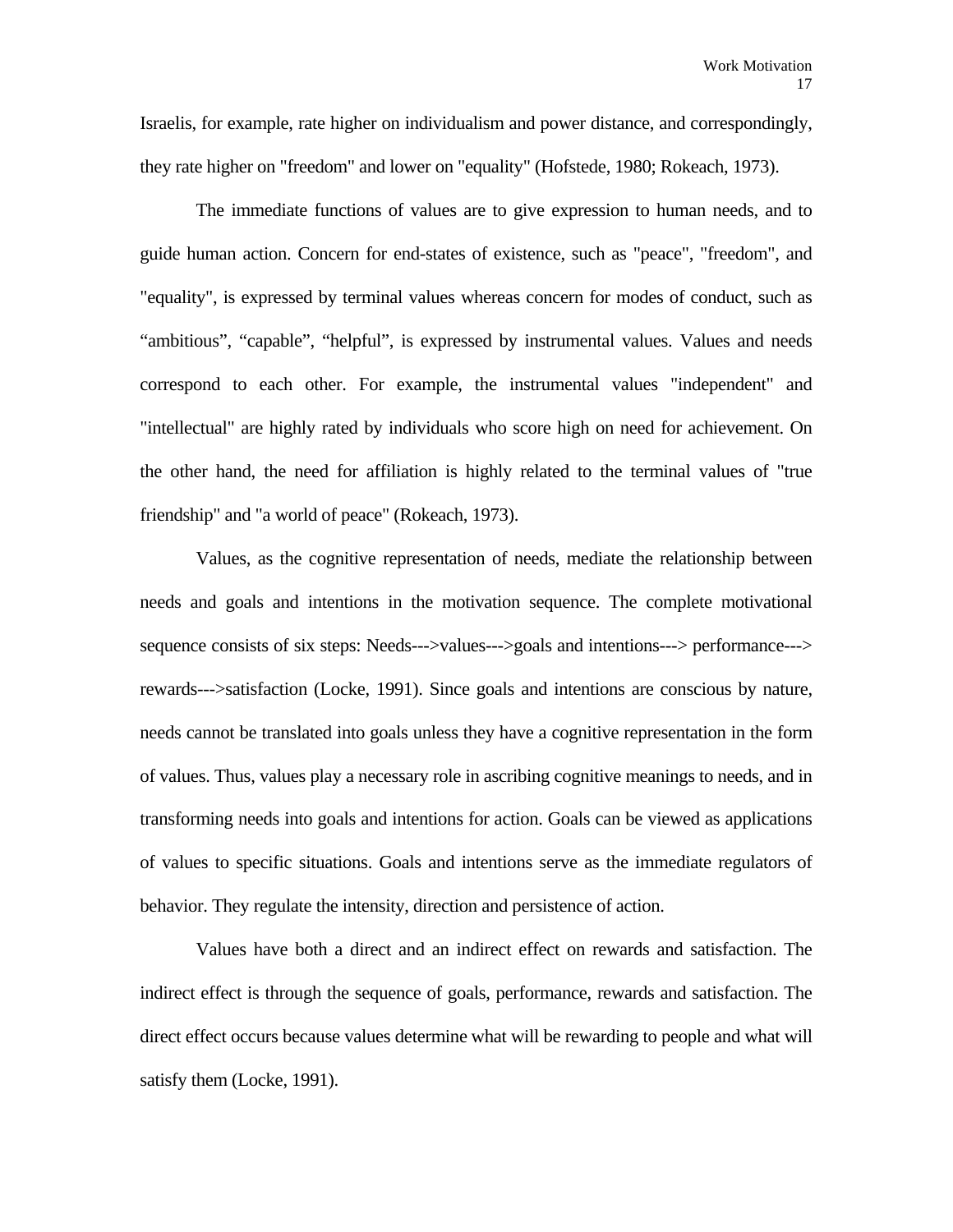c) Values, the self construal, and self regulatory processes.

 Values operate on the cognitive level. At this level two cognitive processes are identified: sensory-perceptual cognitive processes, and cognitive processes on the conceptual level. The process that underlies perception is neurophysiological and nonintrospectible. But at the conceptual level of awareness, the process of cognition is conscious, introspectible, and based on reason. This process does not operate automatically but volitionally (Bingswanger, 1991). Volition reflects the free will to choose to utilize or not utilize one's conceptual faculty. It is defined as "the ability to maintain and enact an action tendency the organism is committed to despite the impulsive nature of competing action tendencies" (Kuhl & Kraska, 1989, p.344).

 The causal path from values to goals and intentions is purposeful and self-regulated. The ultimate purpose of the total belief system is to maintain and enhance an individual's self-image. Positive evaluation of enhancement and efficacy is obtained through the selfregulatory processes.

 The positive representation of the self is maintained by satisfying three basic motives (Gecas, 1982; Markus & Wurf, 1987): a) self-enhancement, as reflected in seeking and maintaining a positive cognitive and affective state about the self; b) Self-efficacy, which is the desire to perceive oneself as competent and efficacious; c) Self-consistency, which is the desire to sense and experience coherence and continuity.

 The process of self-evaluation requires the use of a set of criteria and guidelines. One set of criteria is provided by personal internal standards of the private, independent self. The independent-self represents a person's view of what makes him/her unique and unlike other persons. Another source is shaped by the reference groups and it reflects the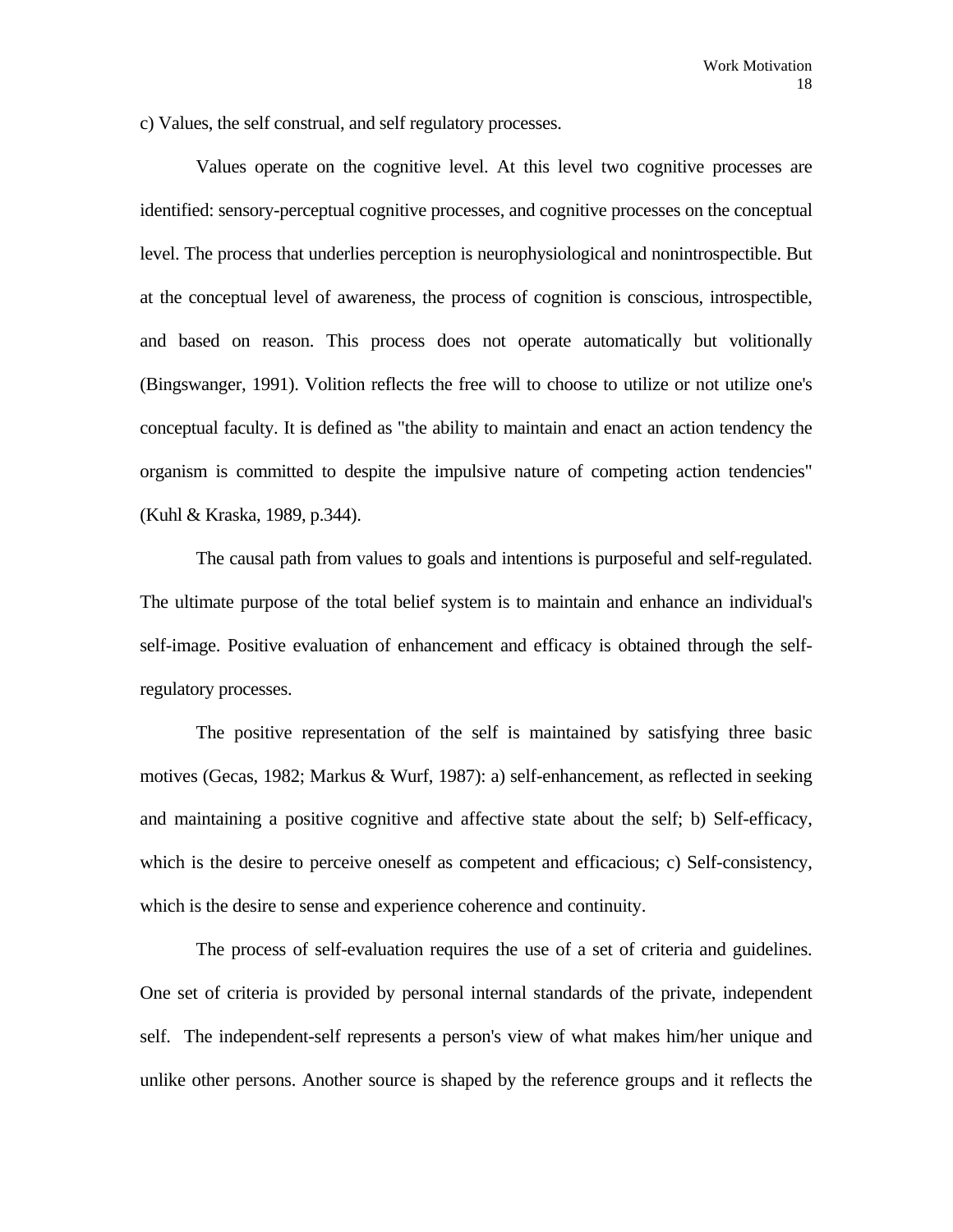prevalent values in the society (Breckler & Greenwald, 1986). The collective facet of the self, or the interdependent self, is guided by the criteria of achieving the goals of, and fulfilling one's role in a reference group.

 The interdependent-self corresponds to the notion of social identity, which is "the part of the individual's self-concept which derives from his/her knowledge of his/her membership in a social group, together with the values and the emotional significance attached to this membership" (Tajfel, 1978, p.63).

 The criteria of evaluation that people use for having a positive representation of the self vary across cultures along with differences in cultural values, and they end-up shaping different meanings of self-worth. People who live in the same cultural environment share similar values and cognitive schemes, and they use similar criteria for evaluating the contribution of certain types of behavior to the development of a sense of self-worth (Triandis, 1989). Western cultures are known for their individualistic values. In these cultures the self is less connected and more differentiated from the social context. The normative imperative is to become independent from others, self-reliant, and to discover and express one's unique attributes. Western cultures reinforce the formation of the independent self "whose behavior is organized and made meaningful primarily by reference to one's own internal repertoire of thoughts, feelings, and actions of others" (Markus & Kitayama, 1991, p.226).

 In contrast, the predominant values in cultures of the Far-East are collectivism and group-orientation, with an emphasis on harmony, conformity, obedience and reliability. These cultures tend to be homogenous. They share a common fate, emphasize interdependence, and a sense of collectivity, mainly when they are exposed to external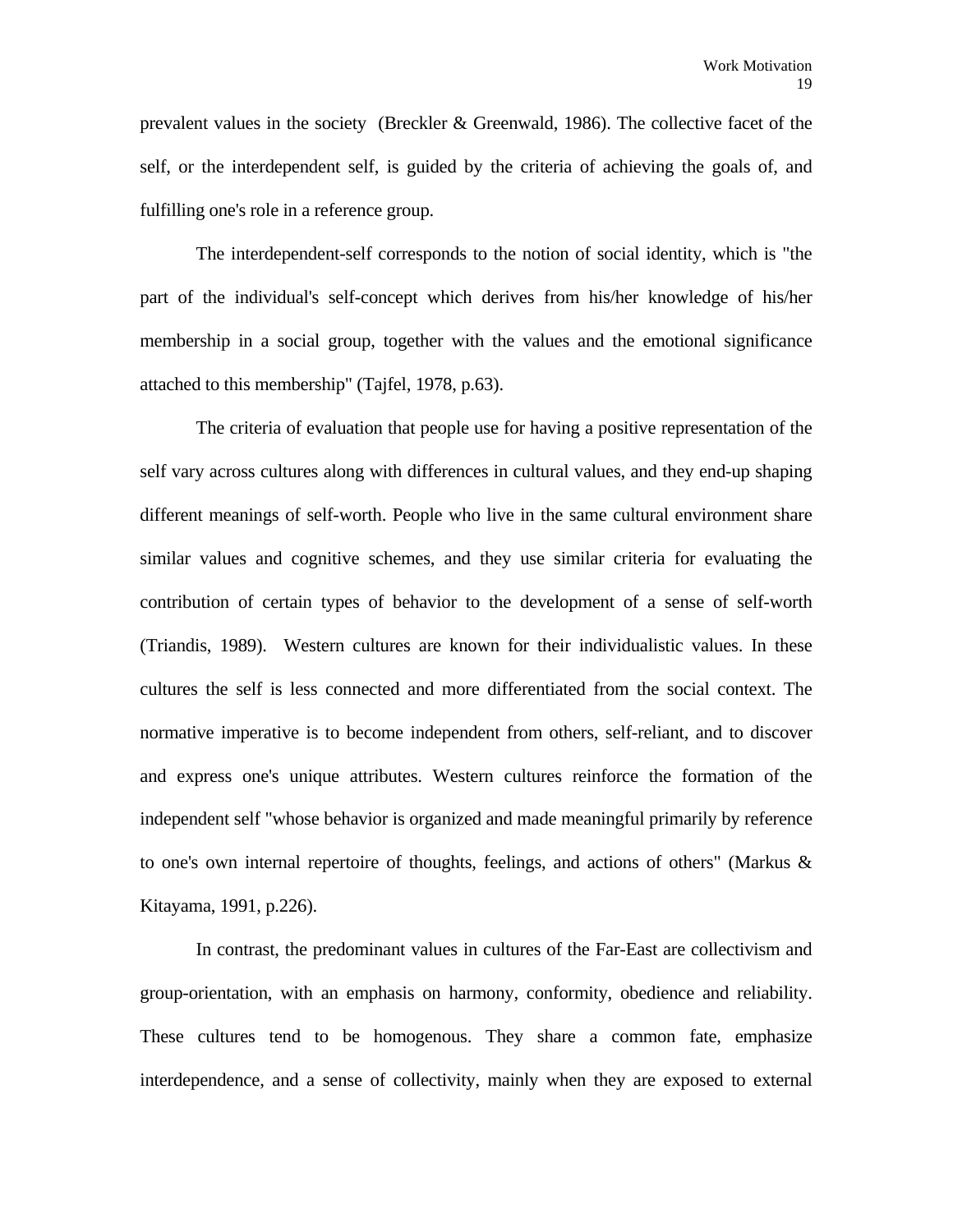threat and competition with out-groups (Triandis, 1989). People in collectivistic cultures stress similarities with other group members that strengthen their group identity. Collectivistic cultures emphasize the connectedness of human beings to each other, and they cultivate the interdependent construal of the self (Markus & Kitayama, 1991). The interdependent self entails "seeing oneself as part of an encompassing social relationship recognizing that one's behavior is determined, contingent on, and, to a large extent organized by what the actor perceives to be thoughts, feelings, and actions of others in the relationship" (Markus & Kitayama, 1991, p.227). The focus of the interdependent self is on the relationship of the person to others.

 Empirical findings demonstrate that people from East Asia tend to describe themselves in terms reflecting their collective-interdependent self more frequently than do Europeans or North Americans (Bond Leung & Wan, 1982; Trafimow, Triandis, & Goto, 1991). Furthermore, students from Western cultural background perceive their selves to be less similar to others compared to students from Eastern cultural background. However, students from Eastern background perceive others to be less similar to themselves than students from western cultures. This finding suggests that for individuals from a Western background self-knowledge is more distinctive and elaborate than knowledge about others, whereas for individuals from Eastern background, knowledge about others is more distinctive and elaborate than knowledge about the self. Chinese, who are driven by the interdependent self, have higher social needs than needs for autonomy, and for personal achievement (Bond & Cheung, 1983).

 The different criteria for evaluation driven by the independent and the interdependent facets of the self, determine what kind of actions and situations will be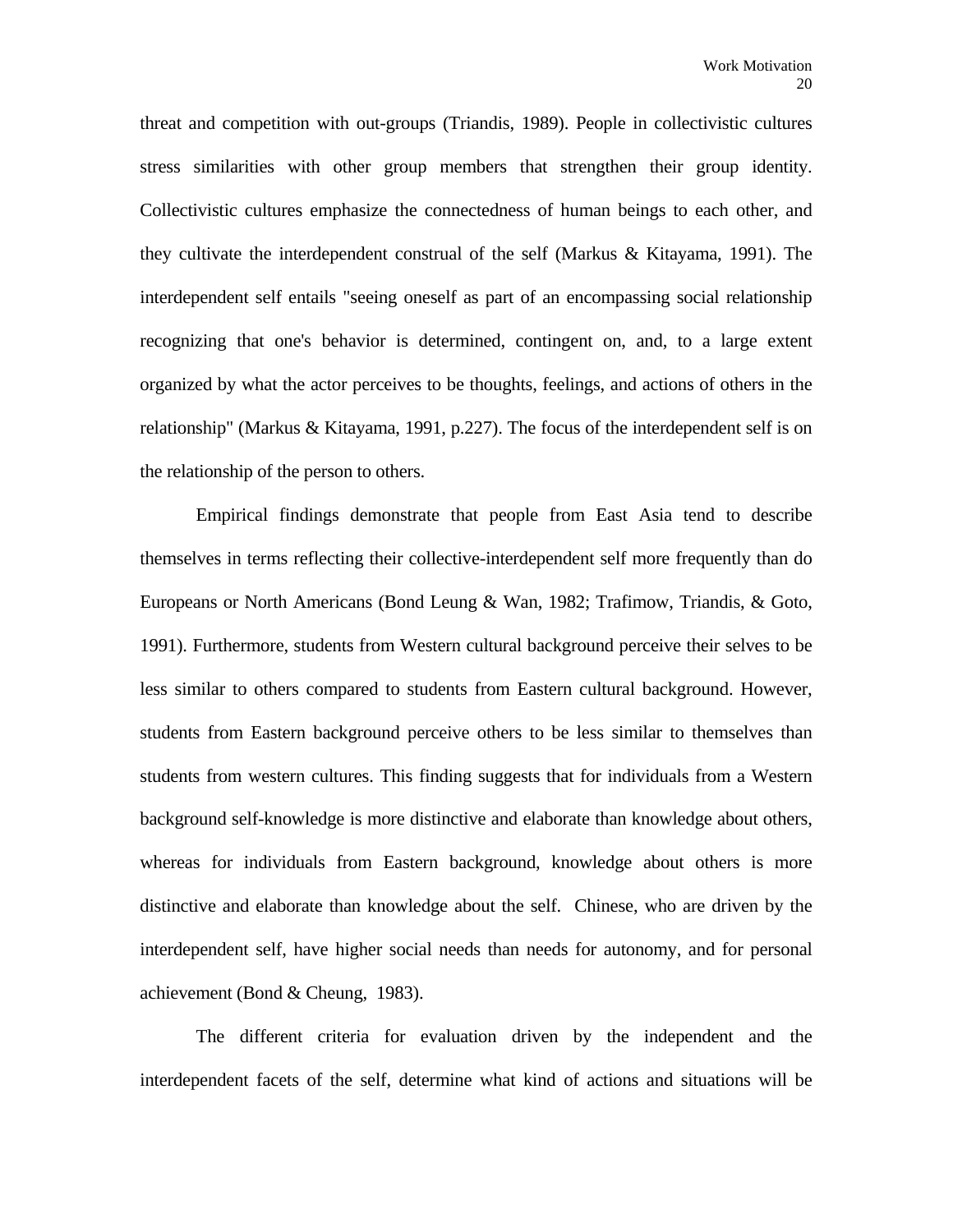perceived as satisfying the three self-derived motives - efficacy, enhancement, and consistency. Enhancement driven by the independent facet of the self motivates individuals towards personal achievement. Situations and managerial practices that provide opportunities for individual success are positively evaluated by the independent-self. On the other hand, enhancement driven by the interdependent facet of the self motivates individuals to contribute to the success of the group, to avoid social loafing (Earley, 1989), and to meet expectations of significant others ( Markus & Kitayama, 1991).

 Self-efficacy becomes salient in face of the independent-self, whereas collectiveefficacy, which pertains to people's sense that they can solve their problems and improve their lives through concerted effort (Bandura, 1986), becomes salient in face of the interdependent-self. Finally, self-consistency is evaluated by the independent facet of the self in line with previous individual behavior. Consistency with the interdependent-self pertains to the enduring relationship between a person and his/her reference group.

 The independent and interdependent self-construals, and their self-derived motives, constitutes the link between the macro-level of culture and organizations, and the microlevel of employee behavior. Management practices in organizations are evaluated in line with the cultural values, as they are represented in the independent or interdependent self, and with respect to their fulfillment of the independent and interdependent self-derived motives.

d) A culture based model of work motivation.

The Culture Based Model of Work Motivation (see Figure 1) is derived out of the general model of Cultural Self-Representation, with a specific focus on motivational techniques. The four structural components of the model are: culture; the independent and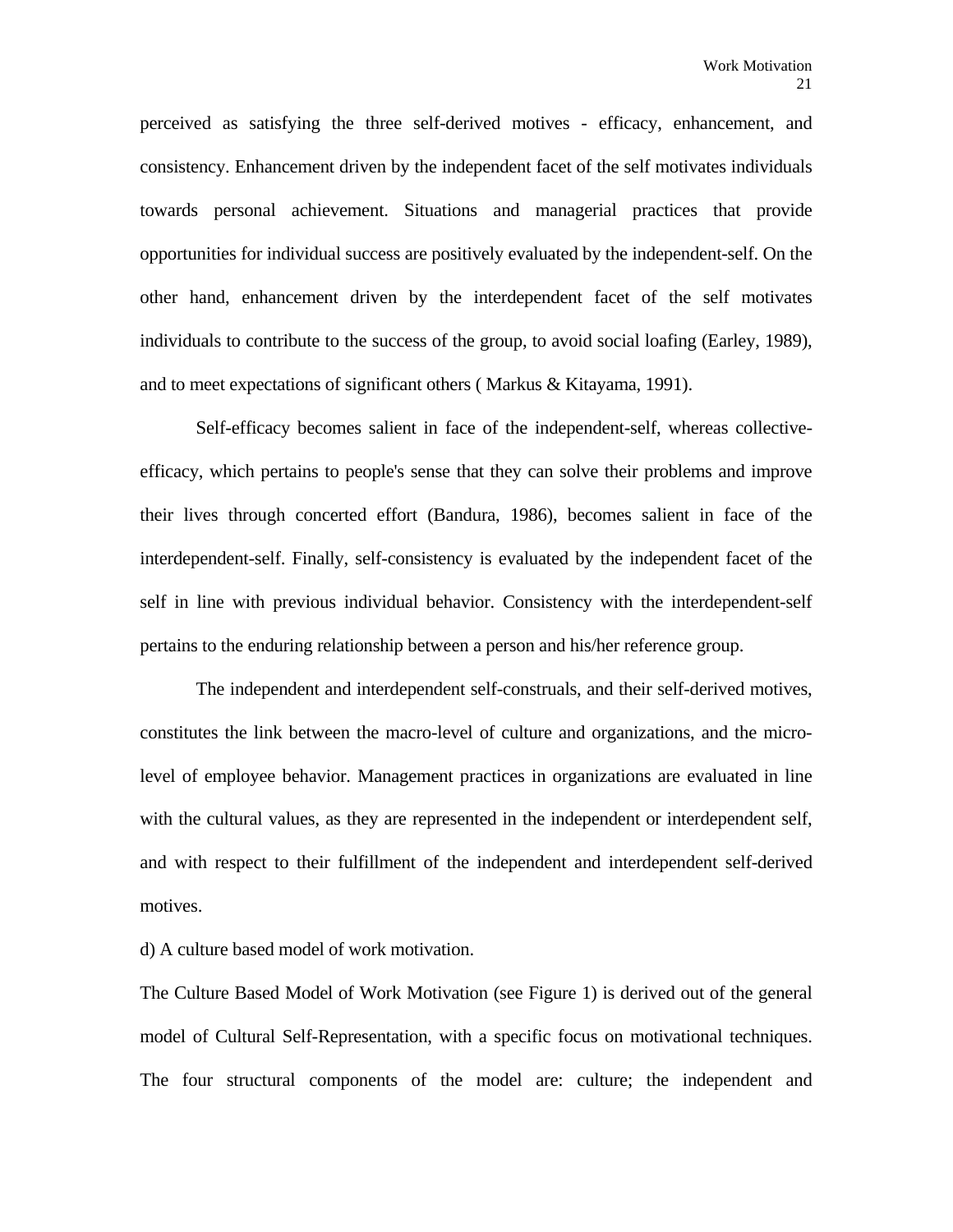interdependent self-construals and their derived self-motives of enhancement, efficacy, and consistency; motivational practices; employee behavior. The dynamic characteristic of the model is reflected in the self-regulatory processes which explain how the four components are interrelated.

#### - Insert Figure 1 about here -

*The self:* According to this model self-regulatory processes operate in the service of developing and maintaining a positive representation of the self. The self regulates behavior by processing all self-relevant information both external and internal, by evaluating this information as either contributing or not contributing to a person sense of self-worth and well-being, and by reacting accordingly. A positive representation of the self is maintained when the three self derived motives of enhancement, efficacy, and consistency, are fulfilled.

The experience of self-enhancement, self-efficacy, and self-consistency is affected by opportunities in the environment. Such opportunities are evaluated by the self as facilitating or inhibiting the fulfillment of the self-derived motives. In the present case, opportunities for the fulfillment of the self-derived motives are created by motivational practices. Some practices, for example, differential reward systems, create opportunities for experiencing self-efficacy, whereas other practices, for example, lack of feedback, and external control, inhibit the opportunity to experience self-enhancement and self-efficacy.

 *Culture:* The process of evaluation is guided by certain criteria, and values, which are shaped both by internal standards and by the cultural values of the society. Cultures are differentiated by their core values. Two of the most central dimensions of culture are: individualism versus collectivism, and power-distance. The former captures the the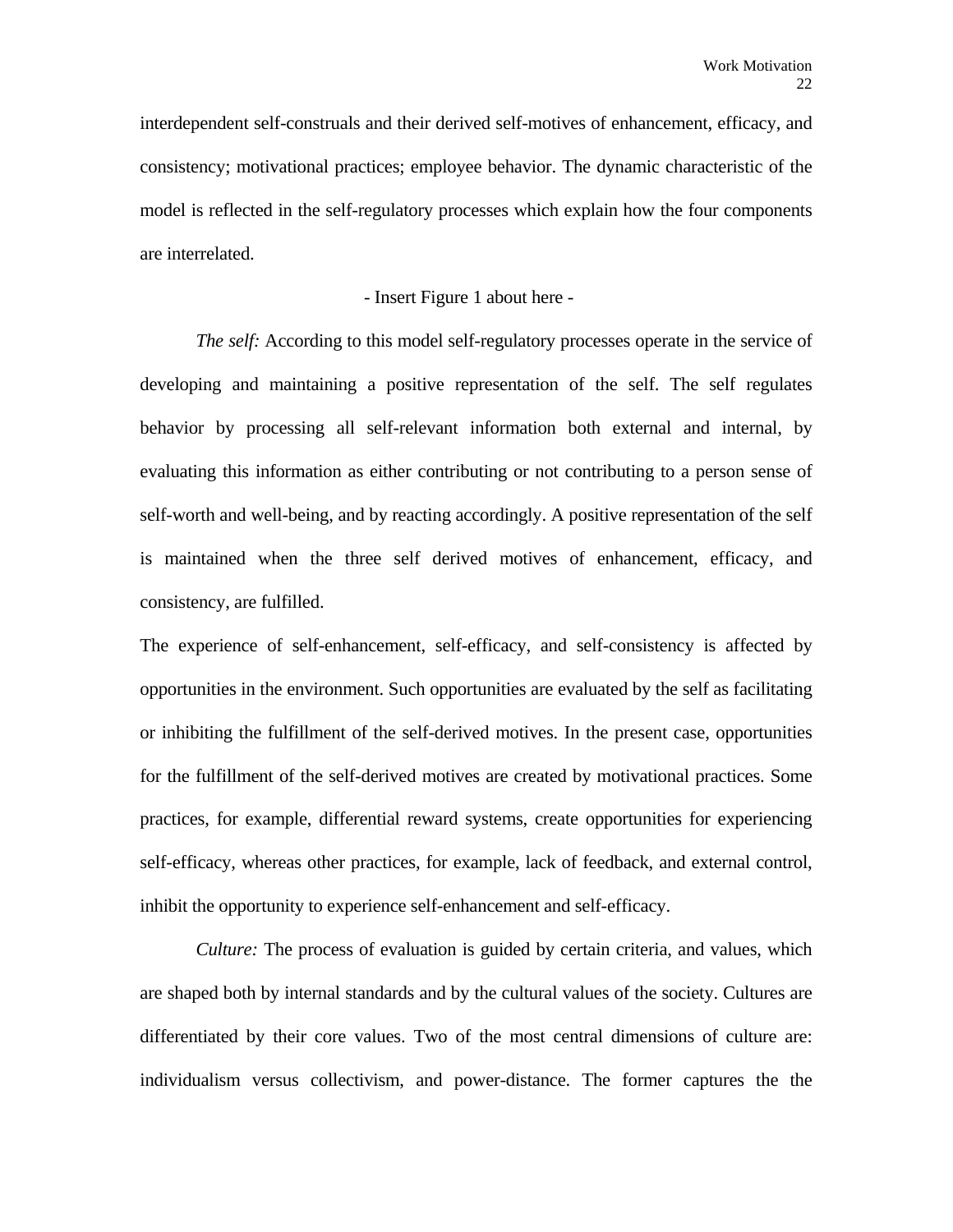dimension by which the members of one culture relate to each other. Collectivism, in contrast to individualism, conveys self-definition as part of the group, subordination of personal goals to group goals, concern for the integrity of the group, and emotional attachment to the in-group. Power distance refers to the extent members of a culture accept inequality and large differentials between those having power (e.g., managers) and those having little power (e.g., subordinates).

 Cultural values determine what it means to be a person in the society, and they are represented in the self. Therefore, different systems of values shape different self contsruals. People who live in individualistic cultures are socialized to be independent, self-reliant, and to use internal standards of evaluation. Their cultural values reinforce the independent-self. In contrast, people who live in collectivistic cultures are socialized to see themselves as part of an encompassing social relationship, to tress similarities and identity with other group members, and to use the group values for evaluating situations and behaviors. These values reinforce the interdependent-self (Markus & Kitayama, 1991). Thus, the dominant facet of the self varies across cultures and situations. In more collectivistic cultures the interdependent self is more dominant, whereas in more individualistic cultures, the independent self is more salient.

The value of power distance further sub-categorizes the two self construals into sub-groups of horizontal-egalitarian versus vertical-hierarchical types. The horizontal type emphasizes similarities whereas the vertical type emphasizes differences. Accordingly, the independent-horizontal self-construal pertains to a person who values opportunities for egalitarianism and independence; the independent-vertical self values opportunities to experience independence and authority; the interdependent-horizontal self values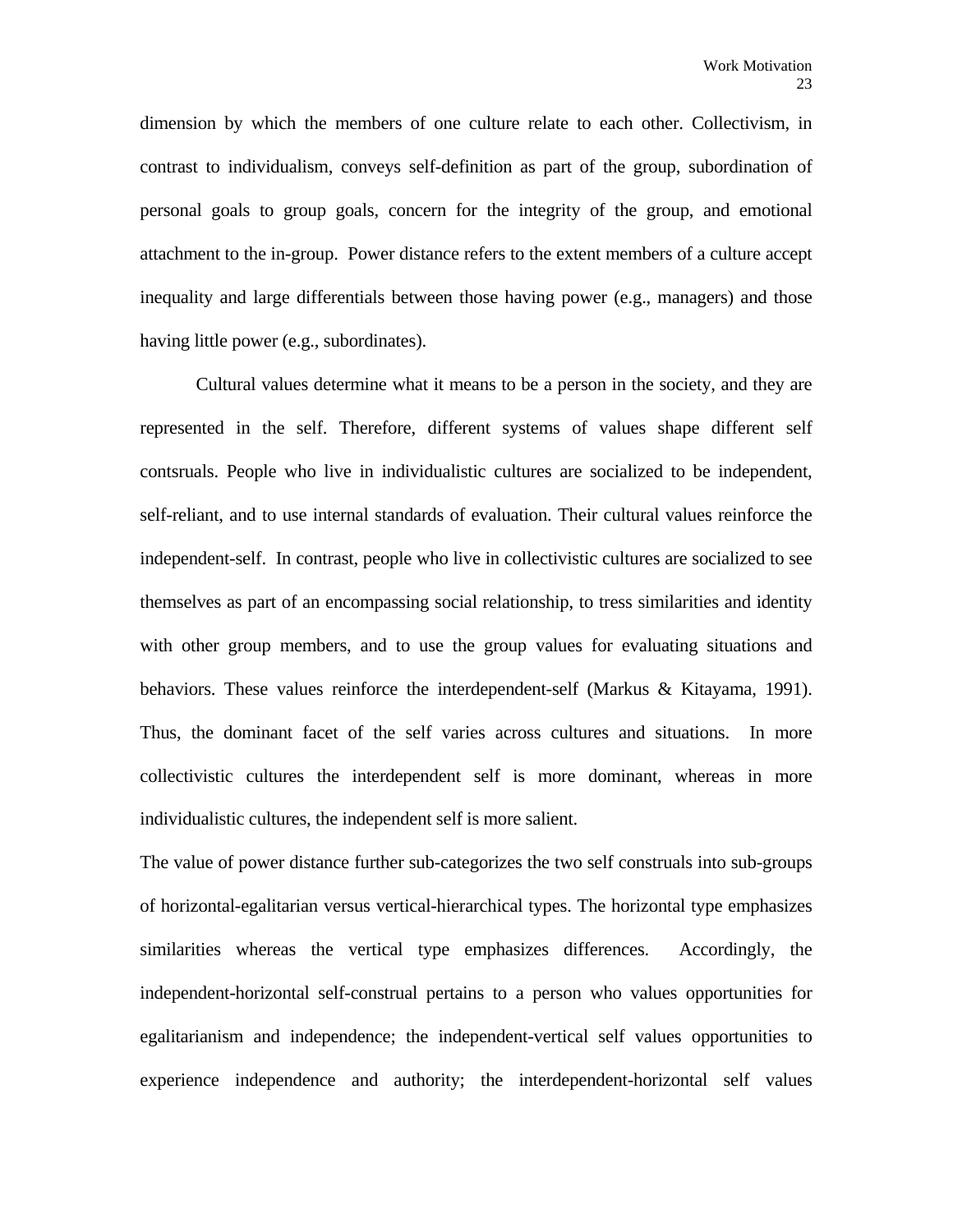opportunities for egalitarian social interdependence, whereas the interdependent-vertical self values opportunities to experience high interdependence and authority.

 *Motivational practices:* Motivational practices pertain to those managerial practices that aim at increasing employee involvement, and willingness to allocate physical and mental resources to their work. Four of the major motivational practices are: reward allocation, participation in goal-setting and decision-making, job enrichment, and quality management. Motivational practices are evaluated according to personal and cultural values as either facilitating or inhibiting opportunities for experiencing self-worth, and for fulfilling the self-derived motives. The positive, neutral, or negative value ascribed to the motivational practices is determined by the personal and cultural values, as they are represented in the self. Positive evaluation means that the motivational practices create opportunities for satisfying the self-derived motives as they are shaped by the interdependent and independent horizontal and vertical selves.

Motivational practices that satisfy the horizontal-independent rather than the verticalindependent facet of the self are more highly valued in egalitarian, individualistic, rather than in the non-egalitarian, individualistic cultures. Practices that satisfy the horizontal interdependent rather than the vertical-interdependent self are more motivating in egalitarian rather than non-egalitarian collectivistic cultures. A positive evaluation of the motivational practices results in a positive effect on employees' performance and work behavior.

 *Work Behavior* encompasses work-related behavioral processes that take place on both objective and subjective criteria. Among the objective criteria are: Performance quantity, performance quality, withdrawal behavior such as absenteeism and turnover, as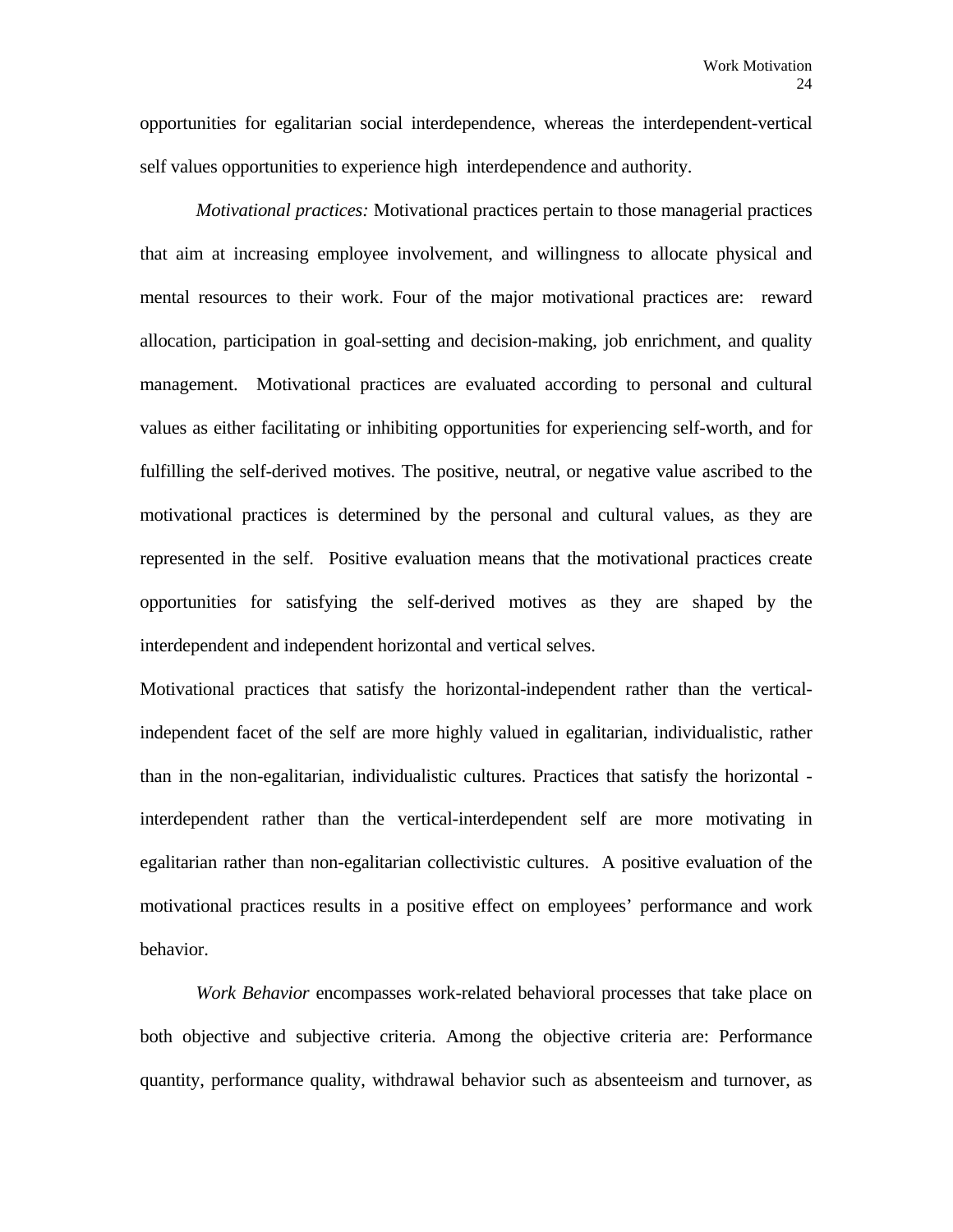well as extra-role behavior. That is, behavior over and above expectations. Subjective criteria involve perceptions and attribution, attitude formation, motivation and commitment.

 *An integration*: The causal link between culture, self, motivational practices and performance is portrayed as follows: Cultural values of collectivism and power distance shape the horizontal and vertical interdependent and independent facets of the self. These values, as they are represented in the self, serve for evaluating the meaning of various motivational practices for a person sense of self-worth and well-being. Positive evaluation motivates employees towards goal accomplishment, whereas negative evaluation results in poor performance.

 The self construal, as it is shaped by culture, moderates the relationship between motivational practices and employee behavior. For example, tasks performed by selfmanaged teams are positively evaluated by employees with a dominant horizontal, interdependent self, who live in egalitarian, collectivistic cultures. Tasks performed by teams who run by team leaders are positively evaluated by employees with dominant vertical interdependent self, who live in cultures of high collectivism, and high power distance. Enriched jobs performed by individuals are highly motivating to individuals with horizontal, independent self, who live in egalitarian and individualistic cultures, whereas individual jobs performed under a hierarchy of authority are acceptable by employees with vertical, independent self, who live in cultures of high individualism and high power distance.

 Managerial practices that motivate employees in one type of culture will not be highly motivating when implemented in a different culture. The following section examines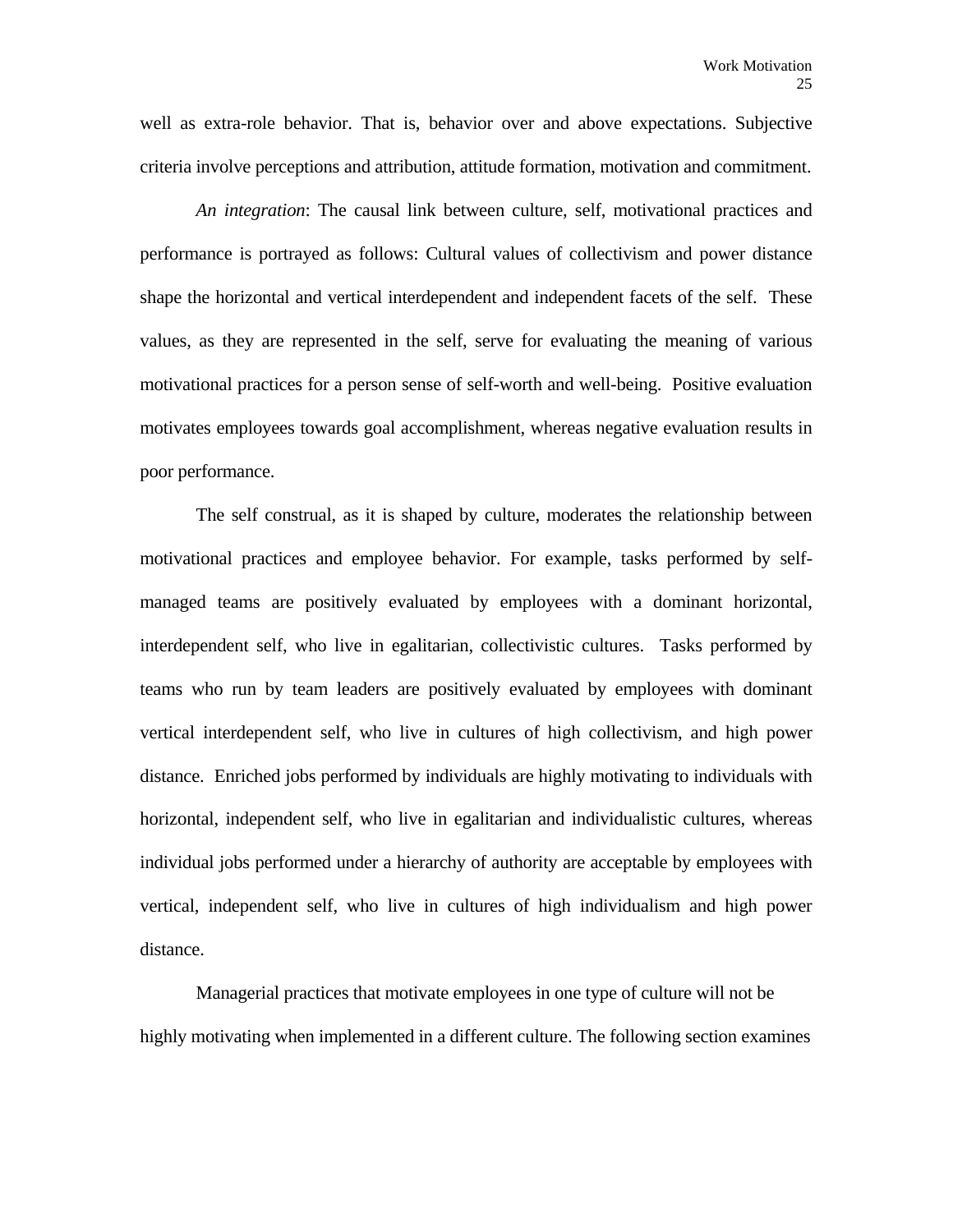the meaning of various motivational practices in the context of collectivistic versus individualistic cultures with high and low levels of power distance.

D) The Differential Effectiveness of Motivational Practices Across Cultures.

 Managers across cultures use four major types of motivational practices: reward allocation, participation in goal-setting and decision-making, job and organizational design, and total quality management. Two cultural values will serve for interpreting the meaning of the four motivational practices: collectivism versus individualism which explain the preference to work as individuals or in teams, and the value of power distance that pertains to the level of equality or inequality among various organizational levels.

 Motivational approaches that enhance employee involvement in organizations are considered to be highly effective (Lawler, Mohrman, & Ledford, 1992). Employee involvement can be strengthened by allocating differential rewards versus equal pay; by approaching the individual employee or the team work; by allowing employees to become active participants in major job related decisions, or by charismatic leaders that direct their followers; and by emphasizing the intrinsic motivation versus external rewards for quality improvement of teams versus individuals. The meaning of each one of the motivational practices and its effect on a person's self-worth and well-being depends upon the cultural values as they are represented in the self.

# **a) Reward allocation**

 The two main cultural values of collectivism versus individualism and of power distance shape employee evaluation of the reward system, and its motivation potential. In an individually focused culture, people use independent, personal standards to evaluate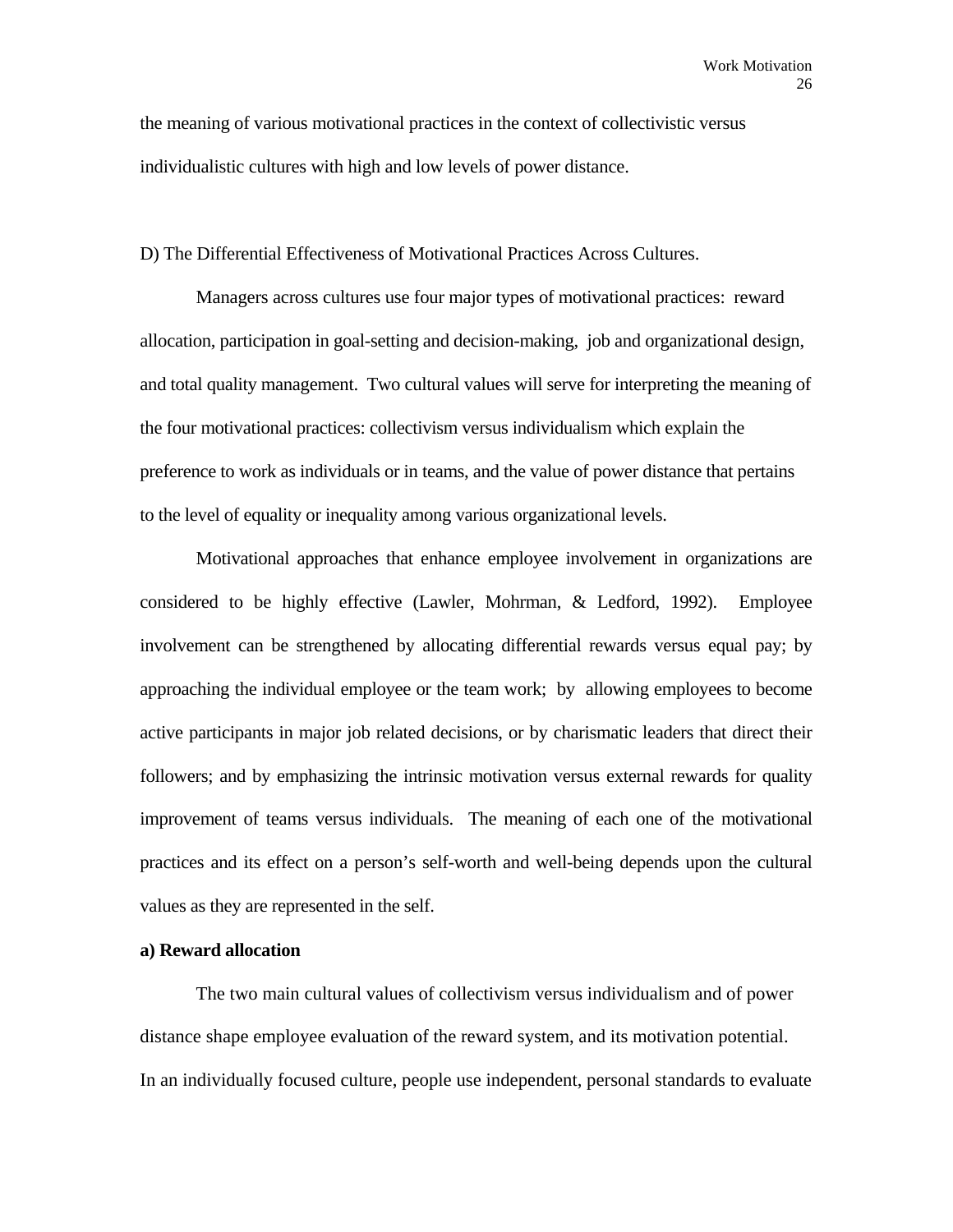the impact of motivational techniques on their sense of self-worth and well-being, whereas in a group focused culture, interdependent, group based standards are used. In societies with high levels of power distance, or inequality, employees pay strong respect to their superiors, and avoid criticizing them. There are often large discrepancies in compensation, in status symbols, and in the quality of working life between managers and non-managers, and between different managerial levels in the organization ( Hofstede, 1991; Erez & Earley, 1993).

 Reward systems across cultures are guided by three different allocation principles: The principle of *equity* - to each according to contribution, the principle of *equality* - to each equally, and the principle of *need* - to each according to need. These principles differ across cultures and are the result of preferences between individualism versus collectivism and egalitarianism versus high power differential.

 The principle of equity leads to individual incentive plans. Typically, these plans are based on individual performance evaluations which determine the level of compensation for a particular employee (Gerhart & Milkovich, 1992). According to the principle of equity, two employees who have the same job can get different levels of compensation when one receives a better performance evaluation. These evaluations can be determined either objectively (e.g., number of units produced or the number of customers being served), or in subjective terms such as supervisor evaluations.

 Theories of motivation and managerial practices developed in the U.S. are mainly guided by the equity rule, namely, that the rewards are differentially distributed, and that they are contingent upon performance. The same rule is embedded in the Expectancy model of motivation, in the Equity model, and in models of merit-based compensation plans. This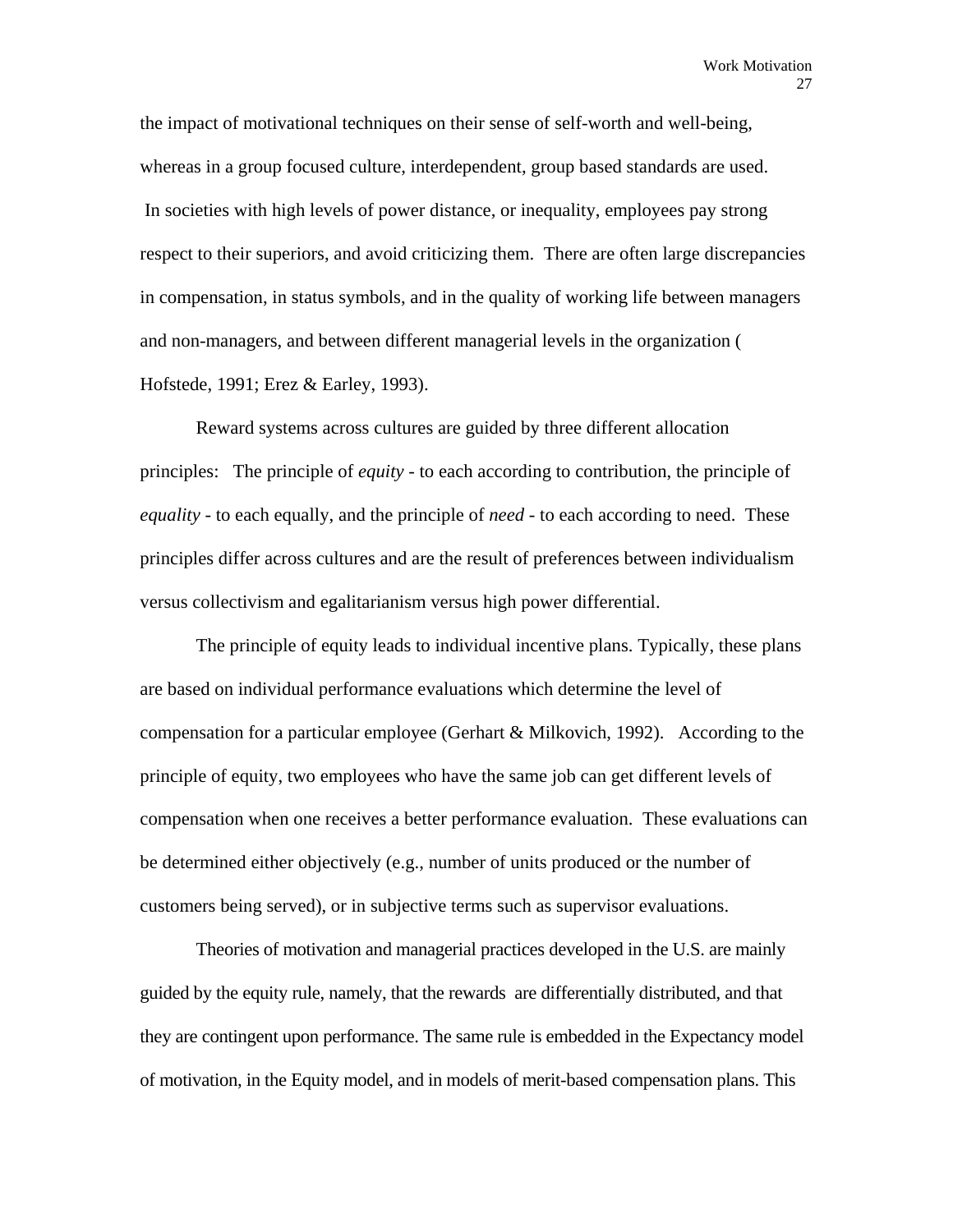rule was first implemented by the Scientific Management School which advocated the philosophy of performance based compensation and the installment of individual wage incentive plans (Taylor, 1967).

 Individual performance appraisals have been extensively developed, and widely implemented, in the U.S. because they are central to managerial decisions regarding incentives, promotion, etc. Merit-based incentive plans are very common in American corporations ( Lawler et. al., 1992), and they are consistent with the vertical individualistic values of American culture. However, this system leads to an increasing level of inequality in the society, and the gap between CEO's at the top of the hierarchy, and non-managerial employees is continually widening. A report in Business Week, shows that in 1990, even as profits declined 7%, the average chief executive's total pay climbed up to \$1,952,806 ( Business Week, 1991). Between 1980 and 1990, employees received a 53% increase in pay while corporate profit increased by 78%, and CEO compensation increased by 212%. A more recent report demonstrated that the gap continued to increase from 1990 to 1992. The average annual compensation was \$24,411 for rank and file employees, \$34,098 for teachers, \$58,240 for engineers, and \$3,842,247 for CEOs ( Business Week, 1993).

The dominance of the equity rule over the rule of equality or the rule of need in American corporations may not be taken for granted when implemented in a different culture. In collectivistic cultures, and in cultures of low power differential, the rule of equality is more congruent than the rule of equity. For example, North European countries endorse more collectivistic values than the U.S. This explains why only 19% of the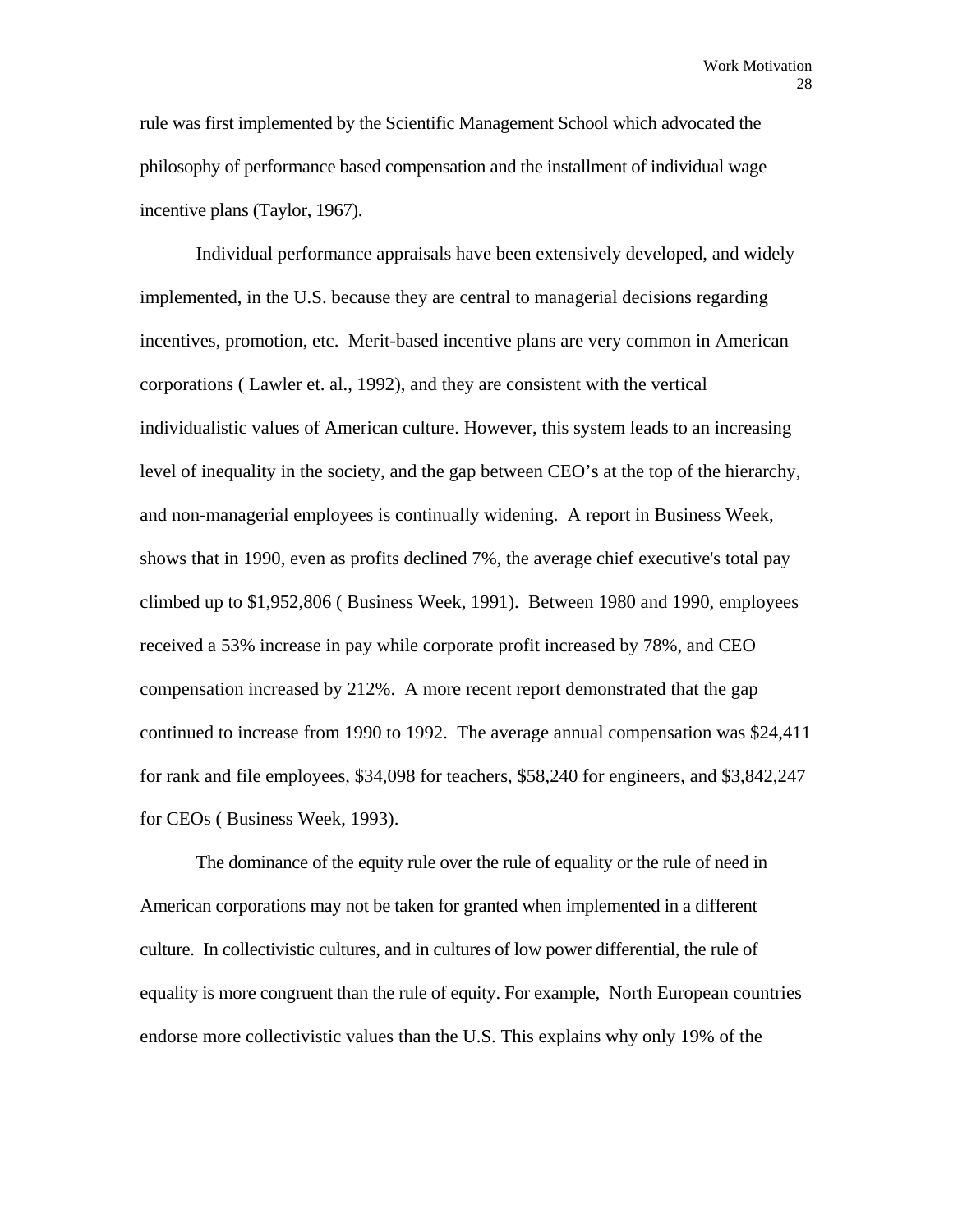workforce in the Netherlands, and only 4% of the work force in Germany receive "payment by results". The rest of them receive equal pay (Thierry, 1987).

 A comparison of the three allocation rules between the U.S. and Sweden revealed that

 the order of preference of allocation rules for the Swedes is equality, followed by needs and by equity, and that the three rules are more highly differentiated by Swedes than by Americans ( Tomasson, 1970; Thornblum, Jonsson & Foa, 1985)). The equality rule was significantly stronger among Swedes compared with Americans. The equity rule was stronger in the U.S. than in Sweden, and the need rule was negatively viewed by Americans whereas the Swedes were indifferent to the rule.

 The Swedish value system is more oriented towards equality than the American system (Tomasson, 1970). The Swedish education system discourages competition in favor of cooperation. Teamwork and solidarity are encouraged more than individual achievement. The high value given in Sweden to interpersonal orientation is emphasized in the criteria for advancement. A positive correlation was found between cooperativeness and rate of advancement in Scandinavia and Japan but not in ten other countries, including the U.S. the Netherlands, Belgium and Germany (Rosenstein, 1985).

 A comparison between the U.S. and India of the three allocation rules demonstrated that for Indians the order of preference of the three rules was Need, Equality and Equity across situations. On the other hand, Americans distributed on the basis of equity when positive rewards were under consideration, but on the basis of Need when they considered a reduction in compensation (Berman & Singh, 1985).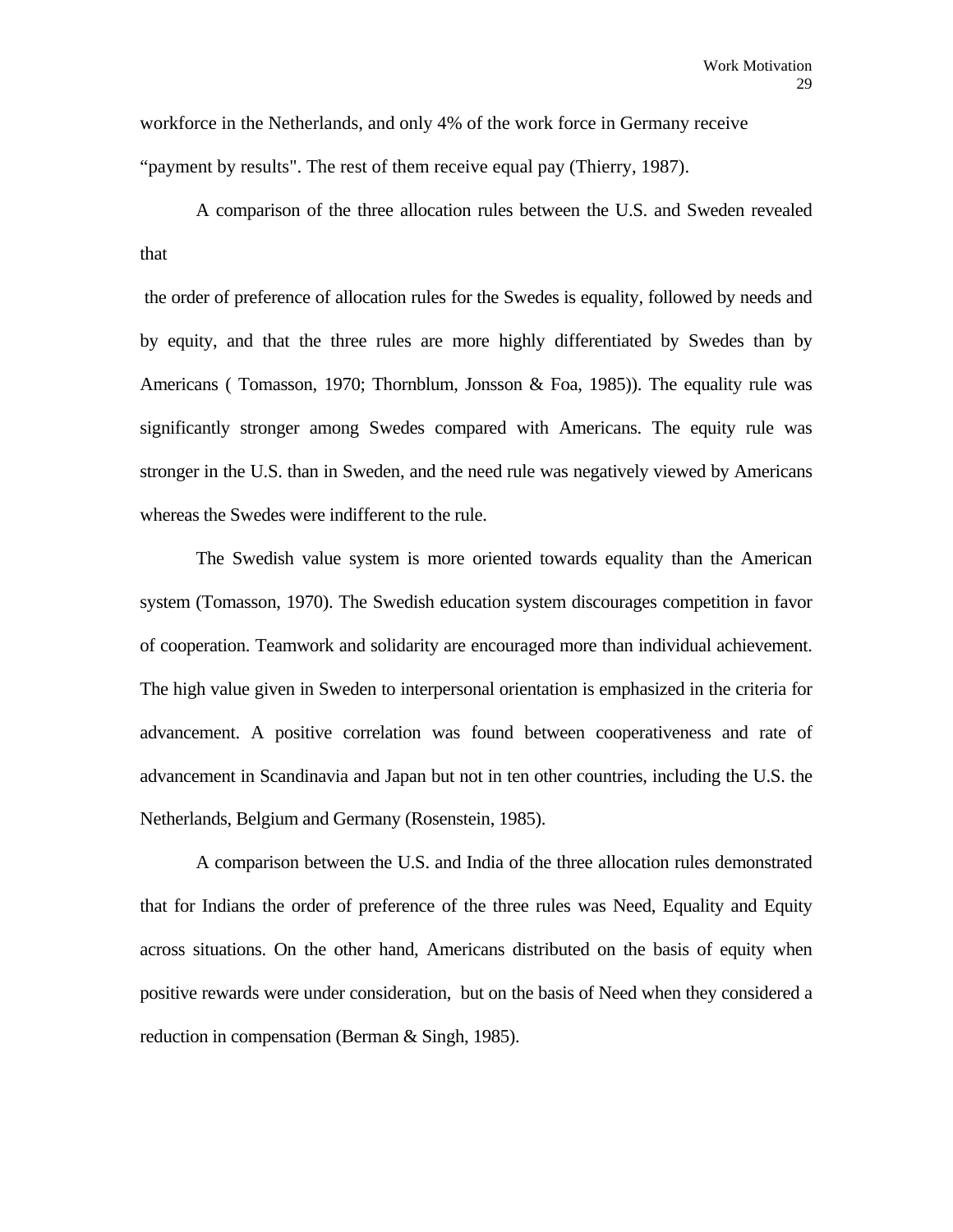In line with the allocation rule in India, the principle of need predominates collectivistic cultures because of the high level of personal interdependence, and a greater sensitivity to other people's needs (Murphy-Berman, Bernan, Singh, Pachuri, & Kumar, 1984). The rule of Need is more likely to be implemented when needs become visible, as in the case of India. Finally, Indians may be less sensitive to merit since status in their society is determined by affiliation and not so much by achievement (Berman & Singh, 1985).

 China and Japan are known for their collectivistic values. Accordingly, Chinese used the equality rule in allocating rewards to in-group members more than did Americans, who were guided by individualistic values (Leung & Bond, 1984; Bond, Leung & Wan, 1982).

 However, there are boundary conditions for the implementation of the rule of equality in collectivistic cultures and the rule of equity in individualistic cultures. Collectivists make clear distinctions between in-group and out-group members. They use the principle of equality to allocate rewards to in-group members, and the principle of equity for out-group members.

 In individualistic cultures public allocation brings into salience the interpersonal dimension which attenuates the use of the equity rule and enhances the use of the rule of equality. Empirical findings demonstrated that Chinese and Americans both allocated to themselves more resources in the private condition when the social pressure was removed. Furthermore, high performers in both cultures, allocated to themselves more rewards than low performers. Chinese males used the rule of equality more than Americans both for ingroup and out-group members. However, for out-group allocation they used the rule of equality when the allocation was public, and the rule of equity when allocation was made privately (Leung and Bond, 1984).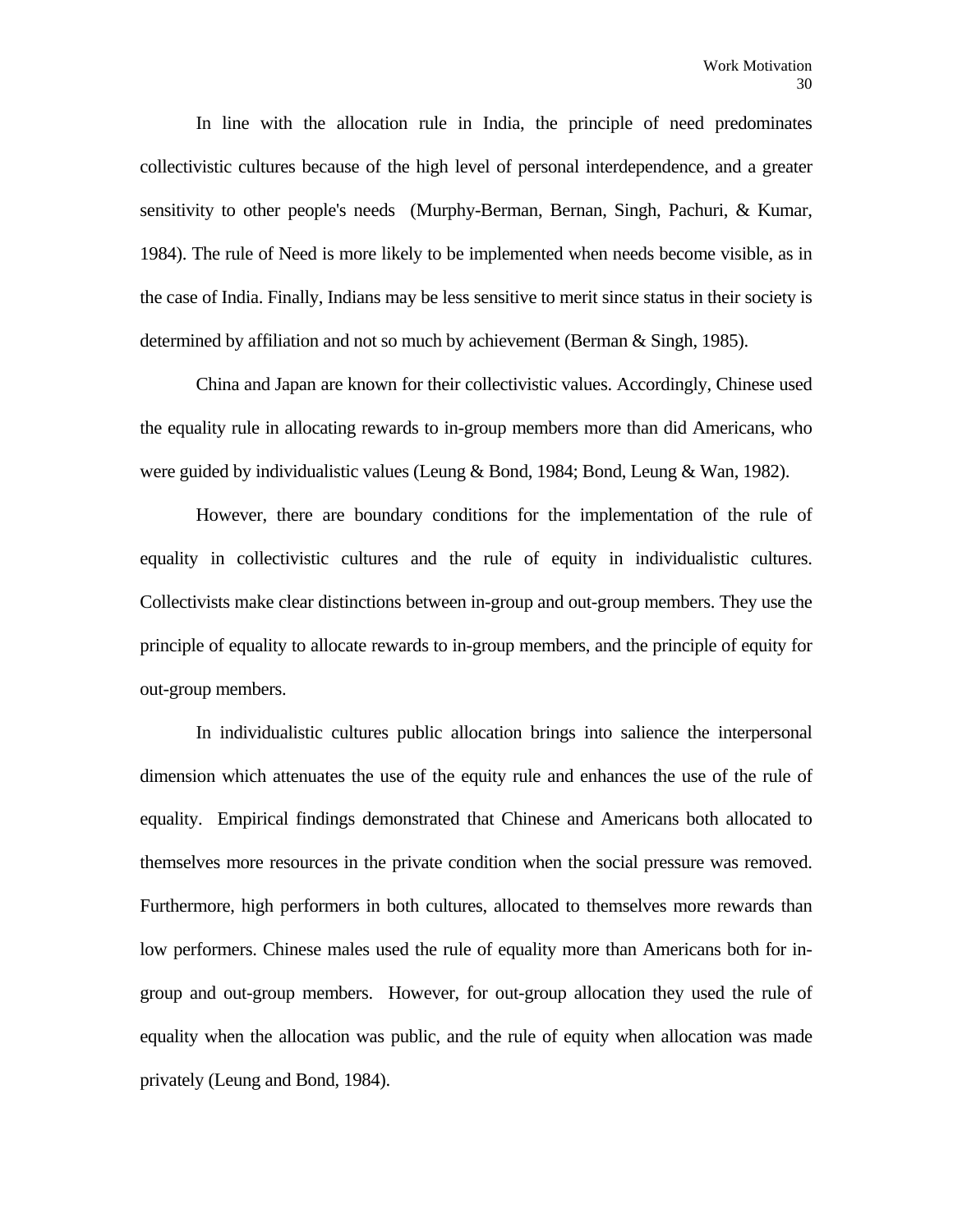Similarly, a comparative study between the US and Korea demonstrated that Koreans, who are known for their collectivistic values, perceived allocators using the equality rule as higher on social evaluation than those using the equity rule compared to Americans (Leung & Park, 1986).

 Performance appraisal is often used as the criterion for individual incentives. Individual performance appraisal is not acceptable in collectivistic cultures because the focus is on the group level and not on individual performance. For these reasons, attempts to implement an individual based incentive plans which use individual performance appraisal as the criterion are often rejected in horizontal collectivistic cultures (Gluskinos, 1988). Moreover, the use of performance appraisal for predicting job performance of successful managers seems to be valid in the U.S. but not in a collectivistic culture such as Hong Kong. A comparative study between managers in the U.S. and Hong Kong demonstrated that the following factors of performance appraisal were related to managerial effectiveness of American managers in the U.S.: reconciliation, persuasiveness, initiation of structure, role assumption, consideration, predictive accuracy, and superior orientation. However, none of these factors, or any other factors of performance appraisal, was related to the effectiveness of Chinese managers in Hong Kong ( Black & Porter, 1991).

 The type of reward schemes which emerge in each country fits in with the prevailing cultural characteristics. Attempts to transfer a reward system from one culture to another can result in a mismatch, and therefore, become ineffective.

 Individually-based performance pay conflicts with teamwork because it creates competition between team members, and it often does not provide incentives for cooperation. American companies that encourage teamwork have been looking for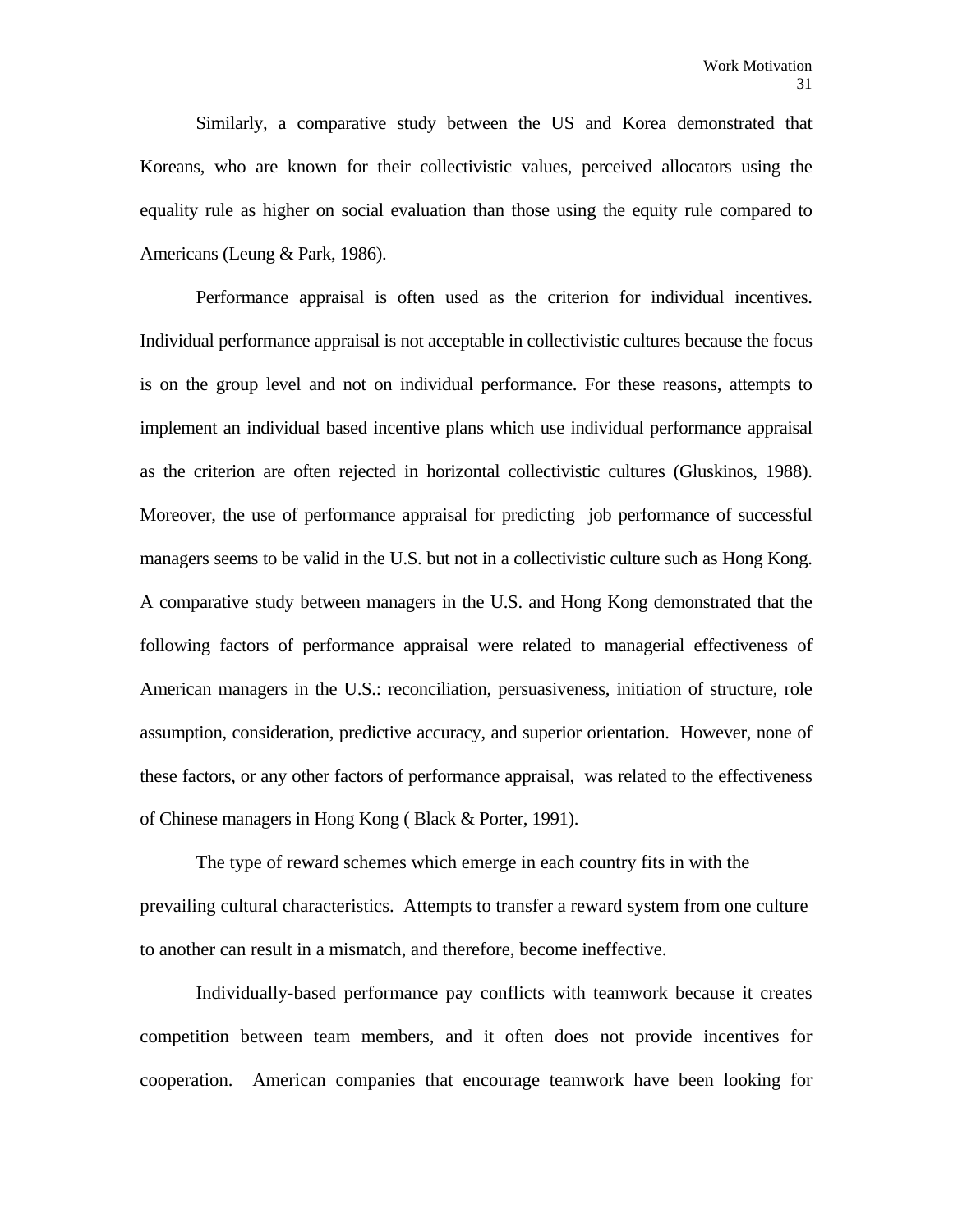alternatives to individual incentives. A survey of Fortune 1000 corporations revealed that 11% of the companies used individual incentives in 1987 compared with 20% in 1990; team incentives were used by 12% of the companies in 1990, and no data were available for 1987; profit sharing plans increased slightly, from 34% to 37%; use of gain sharing plans remained steady at 3%; and the use of employee stock ownership plans increased very slightly from 48% to 49% (Lawler, Mohrman, & Ledford, 1992). Thus, it seems that American companies use employee stock ownership plans more than any other form of rewards, although this is still divided unequally among the employees, based on their organizational position, and performance evaluation.

# **b) Participation in goal-setting and decision-making**.

 The process of participation involves three psychological factors ( Erez, 1993): First, a motivational factor that satisfies intrinsic motivational properties of work by allowing greater employee influence, autonomy and responsibility. This is achieved through the clarification of performance expectations, and the link between performance and outcomes, by allowing personal control over one's course of behavior, and by enhancing the level of self-efficacy.

 Second, a cognitive factor of information sharing is facilitated by open communication among all group participants, by upward communication, better utilization of information, and better understanding of the job and the rationale of underlying decisions. Employees who participate in decision-making learn, and gain information as part of the decision-making process, therefore they make better decisions and have a better understanding of what has to be done. This point is very important in a competitive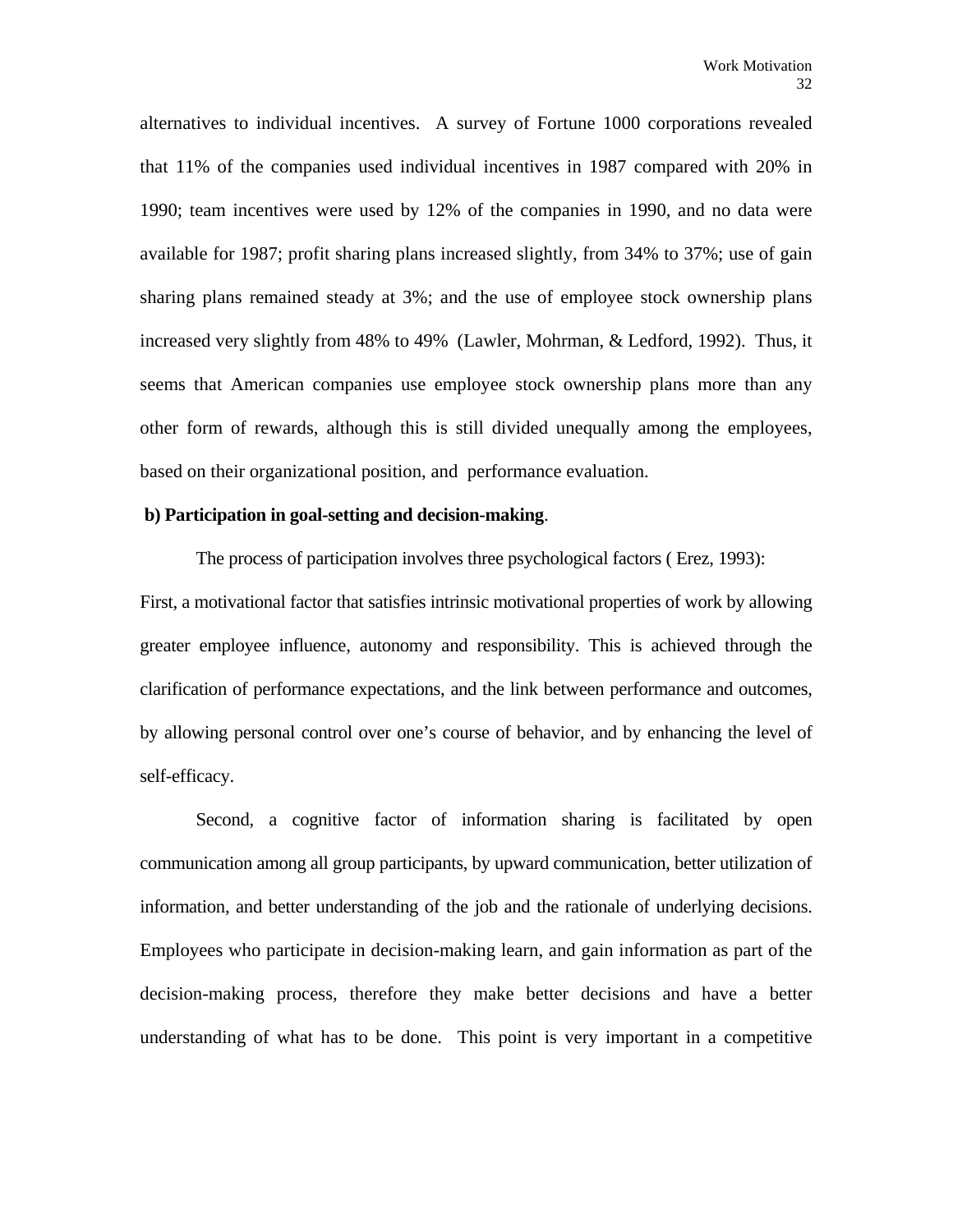world where ideas and the contributions of every employee are needed to help companies remain competitive.

 Third, group participation creates a dynamic process which puts pressure on individual members to keep to the group decision, especially when the decision is made publicly. Employees who are active participants in making a decision "buy-into" the decision and perform better than employees who are not committed ( Erez, 1993; Erez & Arad, 1986).

 Adherence to the group is influenced by cultural values. For example, in some European countries employee participation is institutionalized by law, and is anchored in the political system that advocates socialistic and egalitarian values. Therefore, employee participation is congruent with the cultural norms, but mainly in the form of participation through representatives. In contrast, participation is not institutionalized in the US, which is more individualistic than most of the European countries.

 Commitment to the group goals and decisions is affected by group cohesion. Therefore, one might expect a higher level of commitment to group goals in a collectivistic and group-oriented culture, where a priority is given to group rather than individual goals, and there is a great concern for the continuity and prosperity of the group ( Triandis et. al., 1988).

 Cross-cultural differences in values may, in part, explain why participation in goalsetting had a significant effect on performance in some of the studies but not in all of them.. A comparative study between Israel and the US demonstrated that performance of the Israelis was significantly lower when the goals were assigned to them than when they participated in setting the goals. In addition, compared to the Americans their performance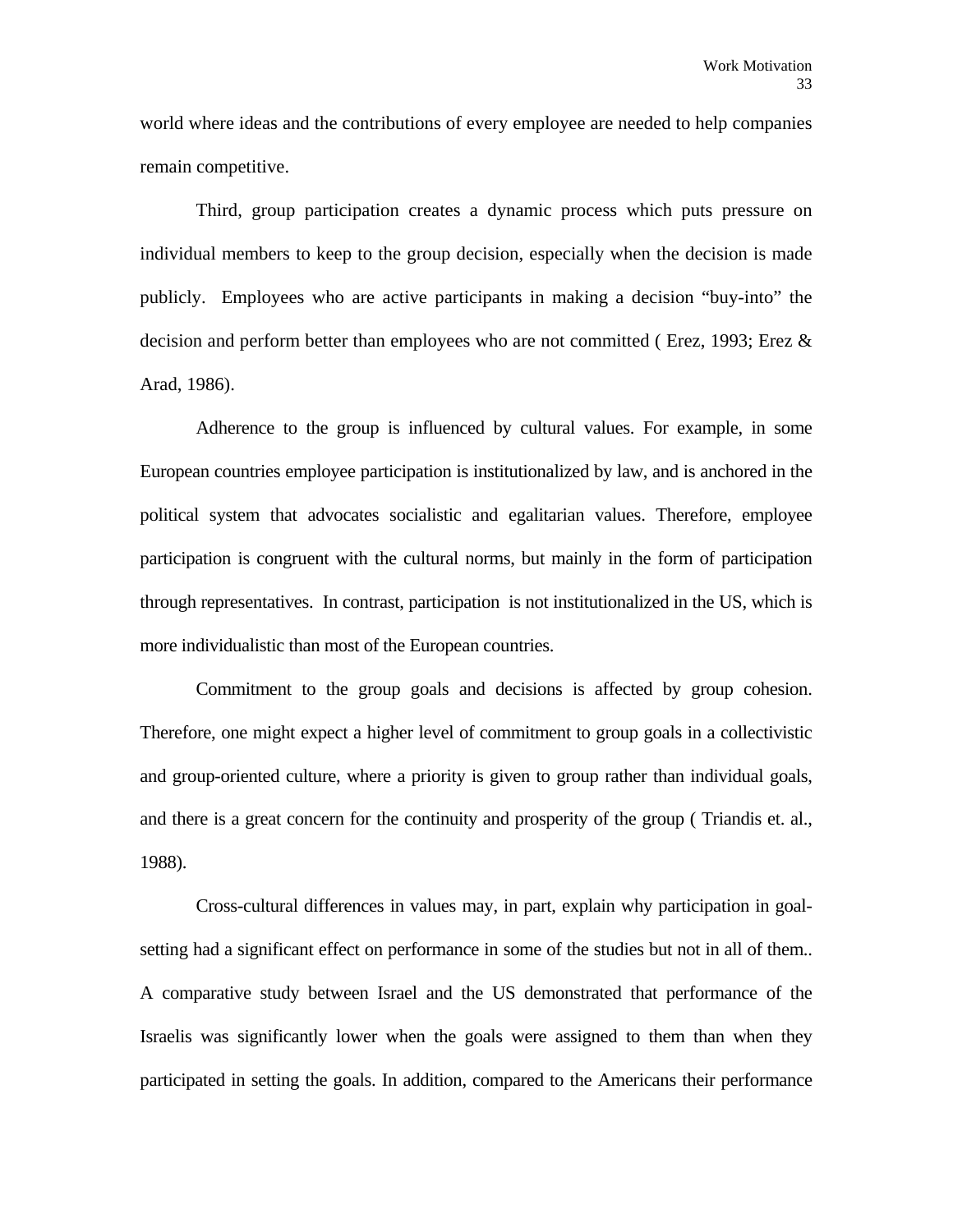was lower in the assigned goal-setting condition, but there were no differences between the two groups when goals were participatively set (Erez & Earley, 1987). The findings demonstrated the moderating effect of culture. The more collectivist and lower power distance Israelis reacted adversely to the no-participative goals as compared to the more individualistic and higher power distance Americans. No participation led to a low level of commitment in the Israeli culture than in the American culture, and consequently to a low level of performance, because commitment mediates the effect of participation on performance( Erez, Earley, & Hulin, 1985; Latham, Erez & Locke, 1988).

 Differences in cultural values partially contributed to the inconsistencies in the effect of participation found by Erez and her colleagues (Erez  $\&$  Arad, 1986; Erez, 1986; Erez  $\&$ Earley, 1987), and the lack of effect found by Latham and his colleagues (See for a review Latham, Erez, & Locke, 1988). Latham and his colleagues conducted their research in North America. They reported on a high level of goal commitment across all experimental conditions in almost all of their studies. In contrast, Erez reported on high variance in commitment across experimental conditions. Americans were highly committed to both participative and assigned goals, whereas Israelis were only committed to the participative goals. This difference may be explained by the higher level of power distance in the American versus the Israeli culture, which led Americans, unlike the Israelis, to accept their assigned goals.

 Cultural differences occur between sub-cultures within one country. Different effects of low, moderate, and high levels of participation were found in three industrial sectors in Israel, that differed in their collectivistic values: the private sector represents competitiveindividualistic values; the public sector endorses employee participation in management, and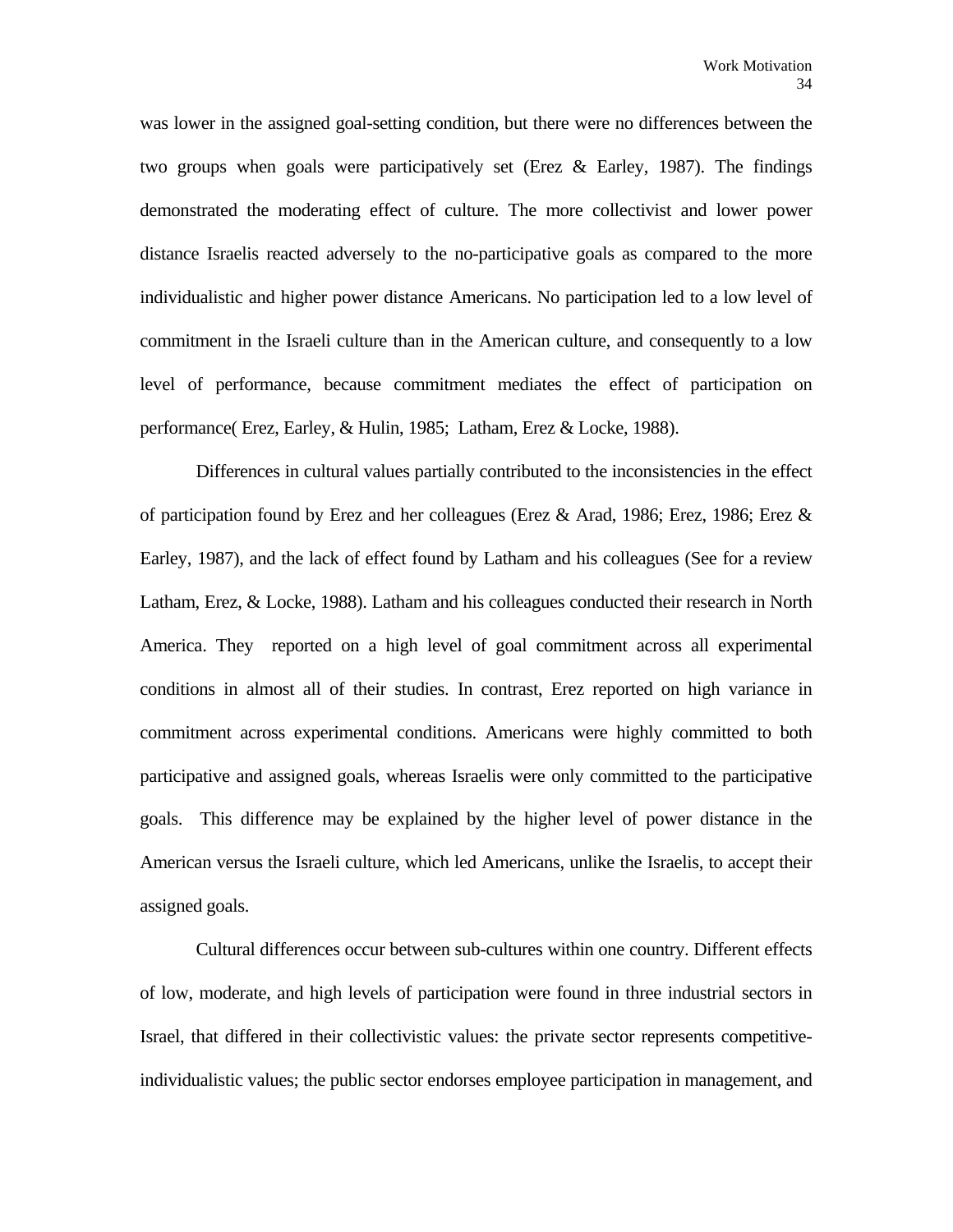the Kibbutz sector, which is a commune managed by all its members, and is highly collectivistic. No-participation was most effective in the private sector, participation by a representative was most effective in the public sector, and group participation was most effective in the Kibbutz ( Erez, 1986). Again, the congruence between the level of participation and the cultural values led to the highest level of effectiveness.

 In addition to the cultural values, employees' familiarity with the practice of participation is another explanatory factor. Participation in goal-setting was more effective for employees who used to work in high participation units, whereas assigned goals were more effective for employees who worked in low participation units (French, Kay and Meyer, 1966). The long-term experience with participative methods creates a work culture which facilitates the effective implementation of a particular method of participation.

 A similar finding is true for other participative techniques. For example, the implementation of quality circles was successful in industrial plants in Israel where other forms of employee participation already existed, such as labor-management councils, but were unsuccessful in industrial plants with a predominantly authoritative managerial style ( Erez, Rosenstein, & Barr, 1989). When motivational techniques are inconsistent with the organizational or departmental culture, they are likely to violate the employee's internal motive of self-consistency.

 Perhaps the most popular example of participative management today is that practiced in Japan. Employee participation takes the forms of small group activities, quality circles, suggestion systems, and the *ringi-sei* system which is a bottom-up decision-making process. Decisions in Japan are reached by group consensus and all employees who are affected by the decision take part in the decision-making process. By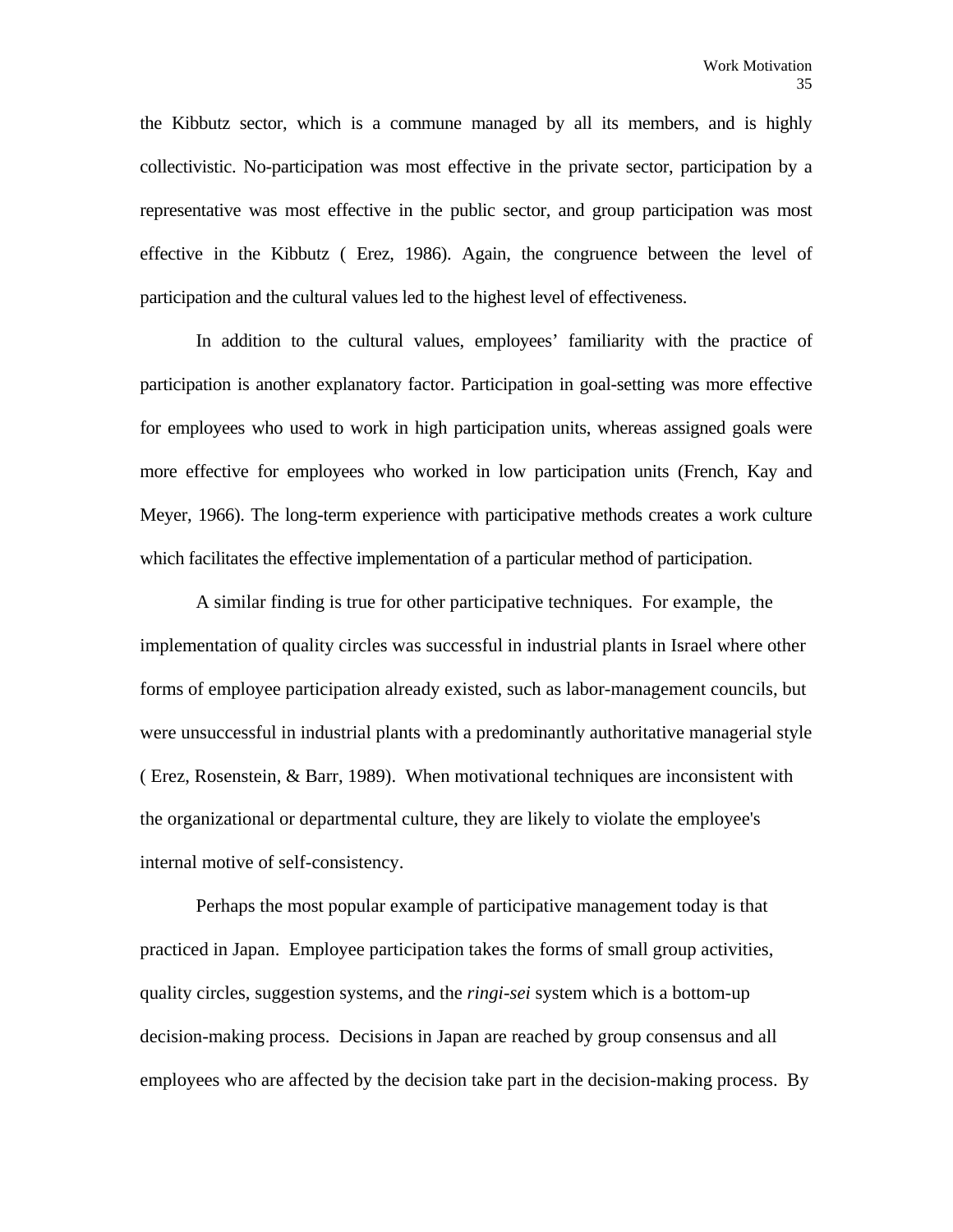doing so, they become committed to the decision and gain knowledge and understanding necessary to implement the decision. Although the decision-making process itself is time consuming, once a decision is made, its implementation is immediate and smooth.

 Participative management in Japan fits in with the collectivistic values emphasizing team work, group harmony, and consensus. It also fits with the strong emphasis on friendships and family relationships prevalent in Japanese culture. The Japanese sense of self-identity is shaped by their group identity. Employees' personal well-being is defined in terms of group welfare, the sense of personal competence is defined in terms of the group competence and people feel good about themselves by contributing to the group and getting the recognition of others (Erez, 1992).

 Participative management in Japan seems to be contradictory to the value of high power distance. Yet, hierarchy in the Japanese society is anchored in the traditional kinship relationships, and they are formed around the basic social unit of the father-son relationship ( Kume, 1985; Erez, 1992). In work organizations the value of power distance takes the form of "Management Familism" where the relationship between the superior and the subordinate is parallel to that between father-son. In that respect, the meaning it conveys is different than the meaning of inequality in society, due to unequal distribution of power among social classes.

 Participation has hardly been examined in developing countries. The dominant cultural values of most developing countries are of high collectivism, high power distance, low masculinity, and high uncertainty avoidance ( Kanungo & Jaeger, 1990). According to these values participation may be an effective motivational technique in developing countries. (Erez, 1995). A high level of collectivism fits in with participative management.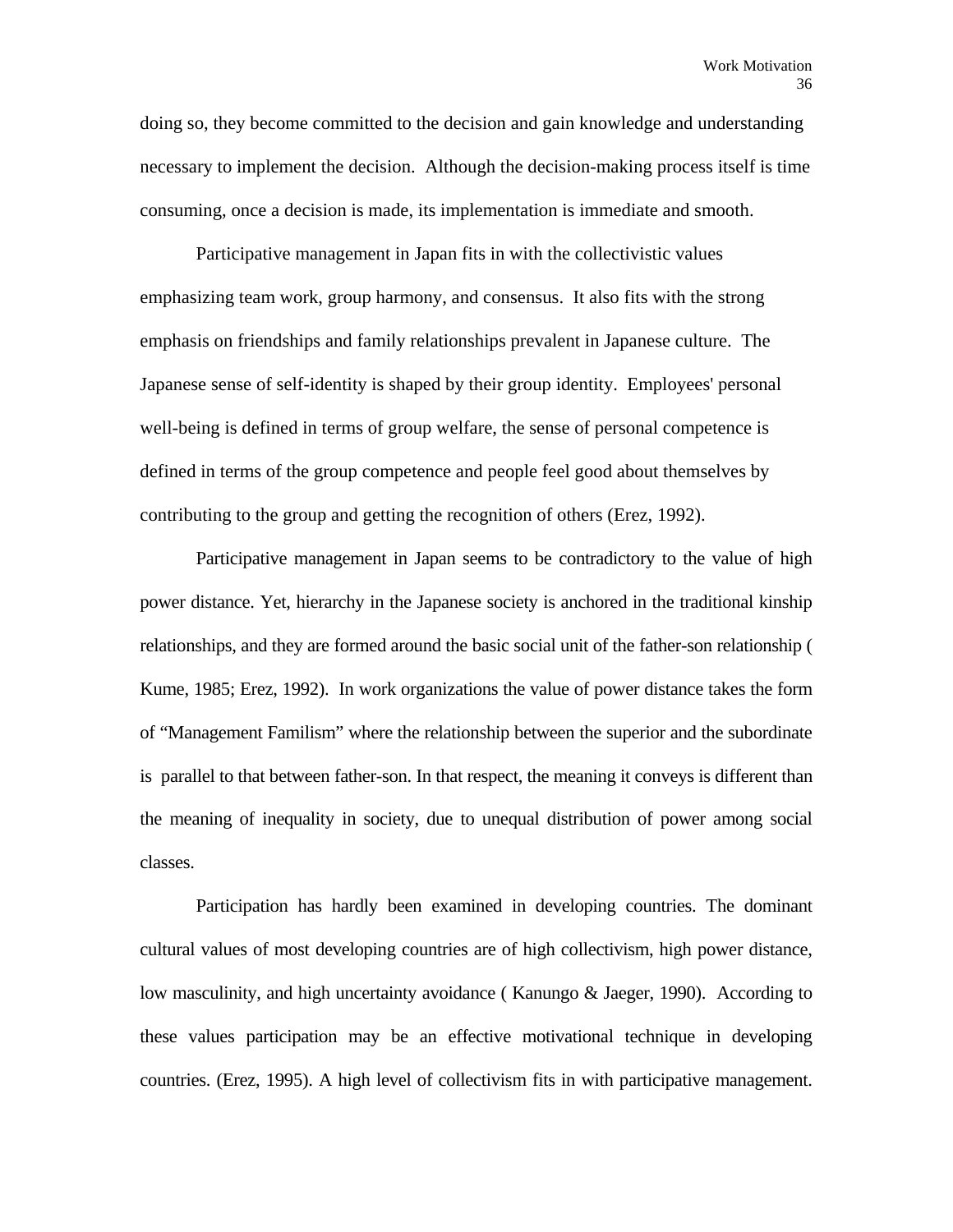The high level of power distance is contradictory to participation. Yet, similar to the Japanese culture, power distance resides in the family structure, and it can be developed to a form of management familism as in Japan, which supports participation. The high level of femininity coincides with social orientation, and hence, it supports group participation. The high level of uncertainty avoidance may be attenuated by group participation because information sharing reduces the level of ambiguity. However, effective participation requires that employees are educated and trained to become active participants. This means that they learn how to share information, analyze, interpret, and present information in a meaningful way. In addition, they need to improve their interpersonal skills, and to learn how to effectively interact in the group. Participation has the potential to become an effective motivational techniques in developing countries, but to materialize this potential employees in developing countries should be educated to become active participants.

 To summarize, cultural values shape people's reactions to various types of decision-making and goal-setting. Decision-making and goal-setting can be undertaken by individuals or teams. In low power distance cultures, like Norway or Sweden, decision-making is more likely to be participative than in high power differential cultures. When a culture has a low power distance and is individualistic like the U.S., individual employees have a voice and get involved in decision making. In groupcentered and low power differential cultures, like Mainland China or Israel, there is more group decision-making and group goal-setting than in individualistic cultures.

# **c) Job enrichment**

 The Job enrichment approach calls for designing the job to be more rewarding and satisfying, and at the same time enriched jobs facilitate effective performance. The critical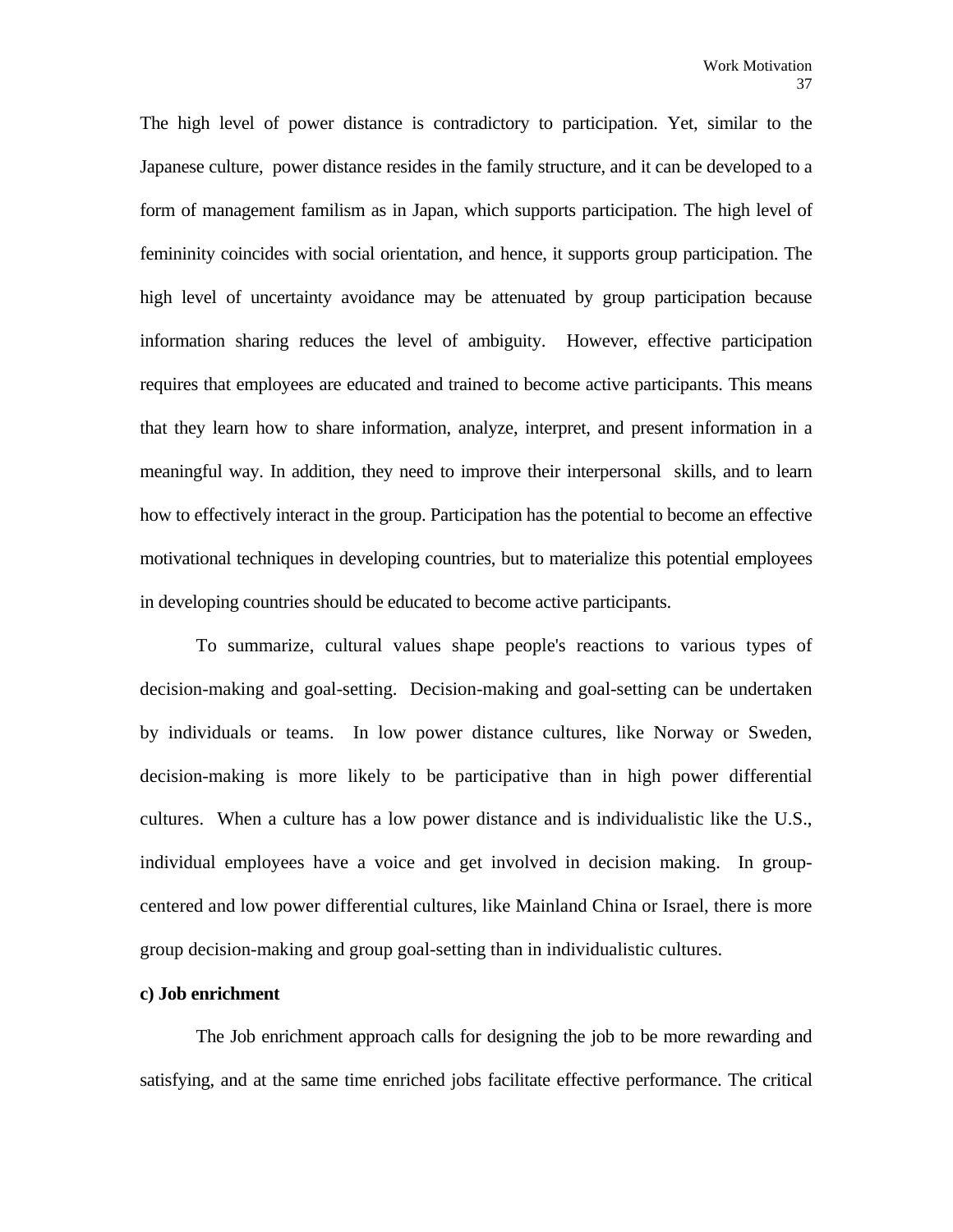psychological states that mediate the relationship between job dimensions and work motivation consist of experienced meaningfulness of the work ( skill variety, task identity, and task significance), autonomy that allows employees to experience personal responsibility, and knowledge of results (Hackman & Oldham, 1980).

*Job enrichment for individual employees:* Jobs can be designed to satisfy the independent and the interdependent facets of the self. The original model of job enrichment was developed in the U.S., and it was designed mainly for the individual employee (Hackman & Oldham 1980), and team work was not recommended as a means for selfenhancement: ..."unless the case of self- managing work groups is compelling, it may be more prudent in traditional organizations to opt for the less radical alternative of enriching the jobs of individual employees" (Hackman & Oldham, 1980:225).

 The modern approach to job design in the US is known as *Reengineering*  (Hammer & Champy, 1993). It is the search for, and implementation of significant changes in business practices to achieve breakthrough results. Reengineering is driven by the new managerial approach of quality improvement which focuses on the system rather than the individual, on processes rather than outcomes, and on customer satisfaction. The following example demonstrates the difference between the traditional work design and the Reengineering approach. The traditional job of GTE repair clerks was to record information from a customer, fill out a trouble ticket, and send it on to others who tested lines and switches until they found and fixed the problem. Once reengineering was implemented, the repair clerks were able to immediately solve three out of ten repairs themselves without having to forward the problem to other personnel ( whereas prior to the implementation of reengineering one out of two hundred repair calls were solved by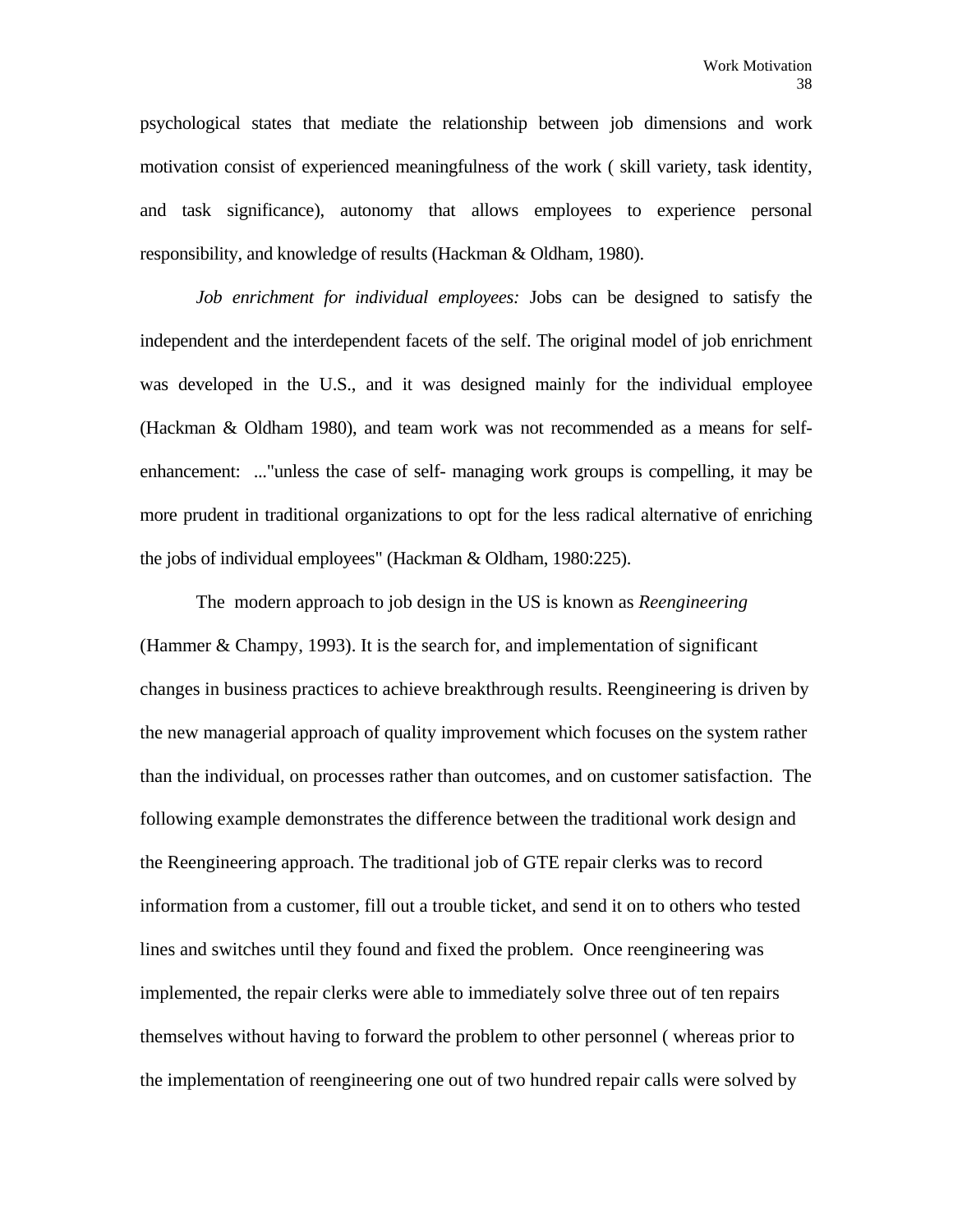the repair clerks). The repair clerks, now called front -end technicians, were given new training which taught them how to use the testing and switching equipment, and these tools were moved to their desks. This change increased the level of skill variety, task significance, autonomy and responsibility, and allowed for immediate feedback from the customer. GTE stopped measuring how fast their employees handled calls and instead, tracked how often they cleared up a problem without passing it on ( Stewart, 1993).

 The job of the operators was reengineered as well. Operators were given new software for accessing into databases, that allow them to handle virtually any customer request. Again, the job of the operators became more meaningful, and it allowed for a higher level of responsibility and autonomy, and direct feedback from the customer. As a result, GTE has witnessed a 20% to 30% increase in productivity ( Stewart, 1993). From a motivational perspective, Reengineering at GTE successfully resulted in a match between the company's goal to improve customer service and the employees' goal to satisfy their motives for self-growth.

## *The group level: The Socio-Technical approach, or autonomous work-groups.*

 In parallel to the development of the individual job enrichment, and Reengineering approaches in the U.S., a team level approach, known as the Socio-Technical System, or the Autonomous Work Groups, was developed in North European countries such as England, Sweden and Norway (Trist, 1981; Thorsrud, 1984). These countries are more collectivistic than the American culture. In collectivistic cultures, the interdependent facet of the self becomes more salient. Therefore, opportunities to work in teams and to contribute to team performance is more rewarding than working independently.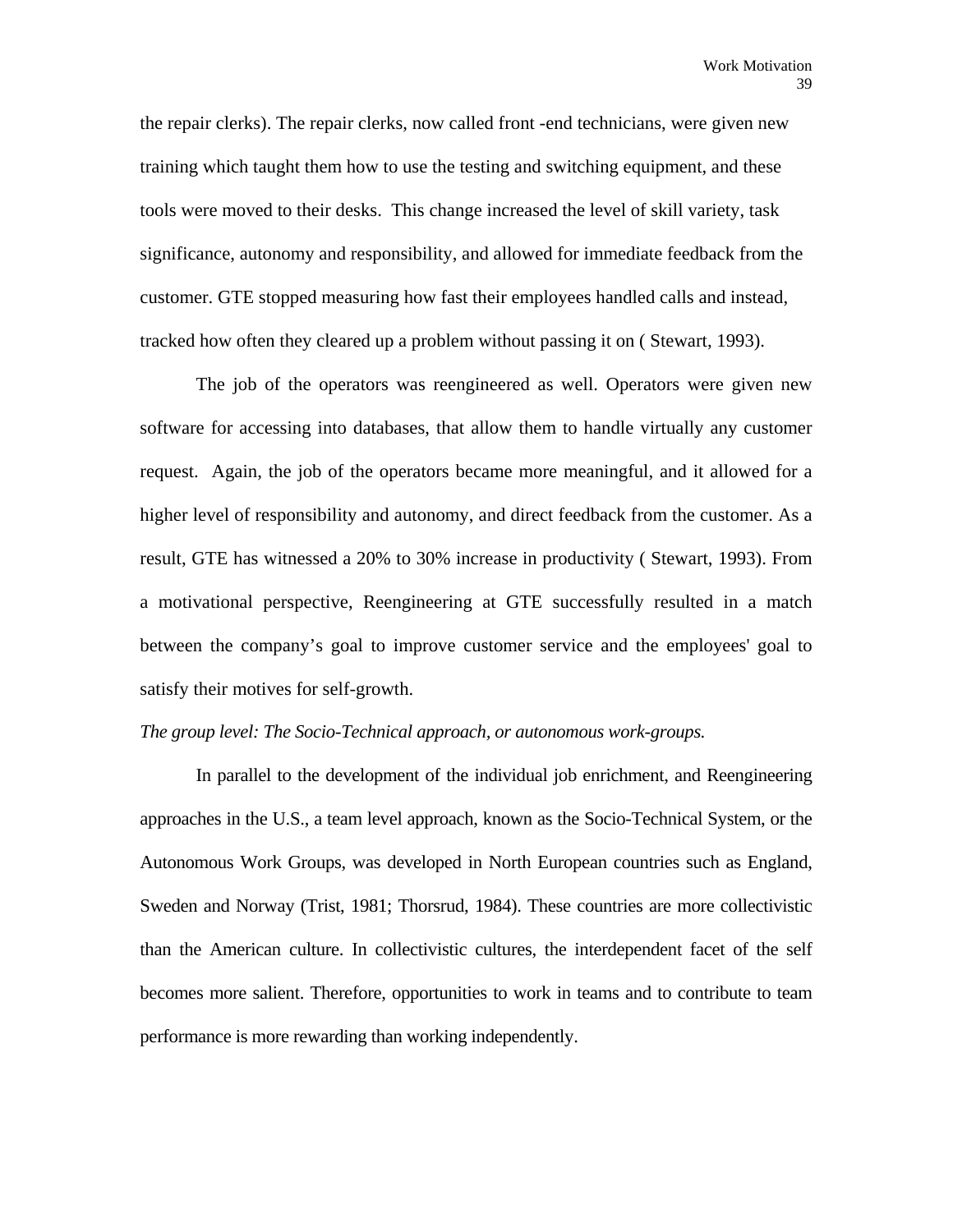The socio-technical approach aims at integrating the social and technical aspects of the work system. Socio-technical interventions almost always involve the design of jobs on the group level. At this level, the five principles of individual job enrichment take the form of - team autonomy, team responsibility, feedback on performance, and task meaningfulness as enhanced by skill variety and by task identity and significance.

 One of the disadvantages of the socio-technical system as viewed by American experts is that it "does not adequately deal with differences among organization members in how they respond to work that is designed for the sociotechnical perspective" (Hackman & Oldham 1980:65). This critique conveys the individualistic value of the American culture, which is more concerned with individual difference characteristics than with groups.

 The most famous socio-technical project has been implemented in the Volvo auto plants in Kalmar and Uddevalla during the eighties. While these plants were shut down in 1993-1994 due to disastrous markets and low capacity utilization they still serve as excellent examples of the benefits and limitations of the autonomous work-groups ( Berggren, 1994).

 The major purpose of implementing the autonomous work groups at Volvo was to attract a high quality labor force while reducing absenteeism and turnover rates. Turnover rates at these plants had reached levels in excess of 20%, in contrast to a 12% rate in assembly plants of American car makers and only a 5% level in Japanese car factories ( Prokesch, 1991). By adopting a new form of work design Volvo hoped to reduce this level and increase efficiency by "humanizing" the nature of work.

 A socio-technical system substituted the traditional assembly line in the Kalmar plant. The work was organized in teams. Each team was responsible for a particular,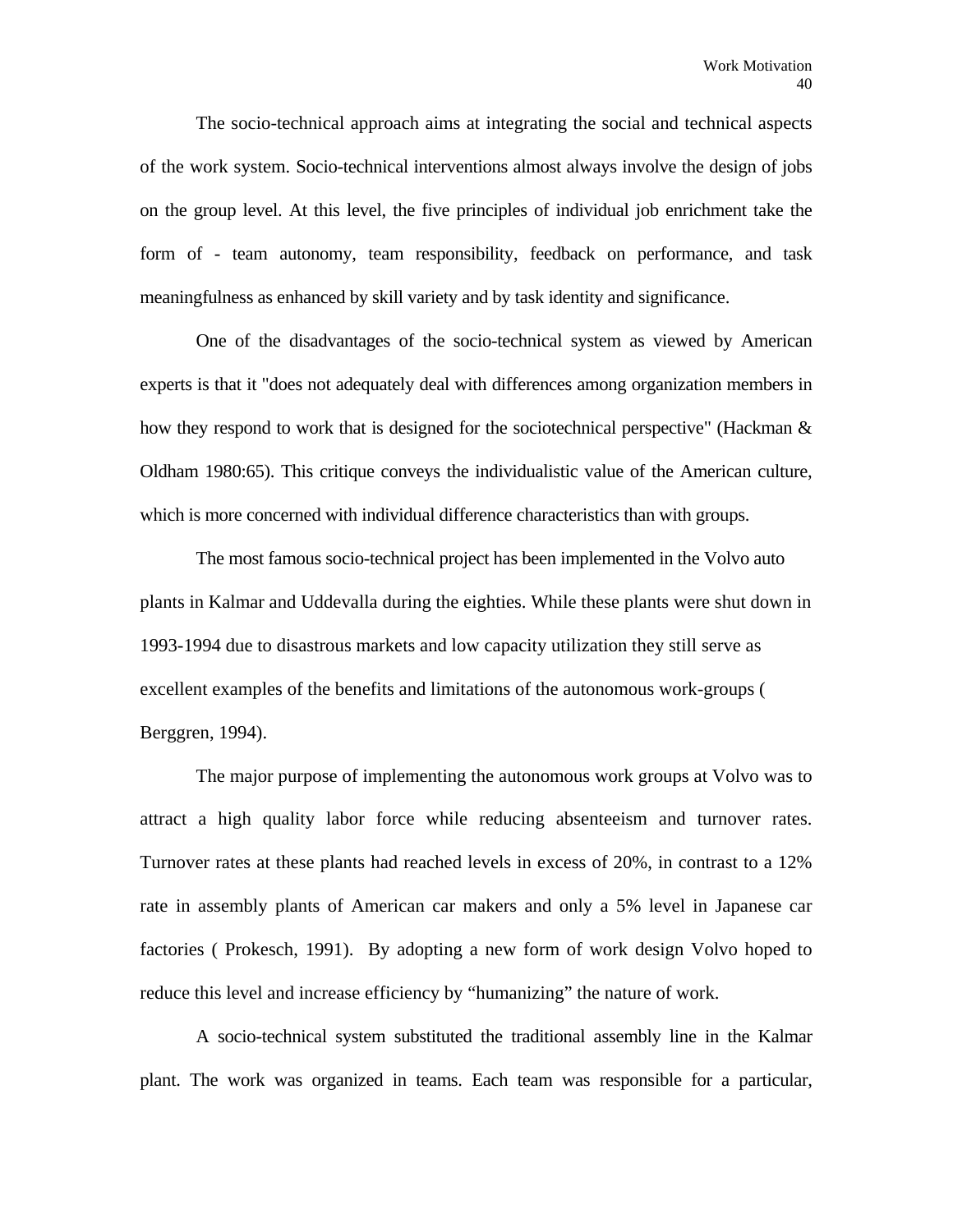identified portion of the car - electrical systems, interior doors, etc. Team members had the opportunity to develop task identity by assuming responsibility for an identifying portion of the work. In addition, all group members developed multiple skills which allowed them to rotate among themselves and substitute each other. The multiple skill approach enhanced task meaningfulness. A sense of responsibility was developed by self-inspection of product quality. The immediate feedback on quality performance available through inspection provided knowledge of results and enhanced work motivation and performance. In another Volvo plant located in Torslanda, a similar approach was implemented on the departmental level by delegating to the four main departments (pressing, body work, painting and assembly) as much autonomy as possible. Each department had formed working groups to solve unique problems of the department. On the managerial level, industrial democracy had taken the form of work councils, consultation groups, and project groups. These groups had their own budgets to spend for the improvement of working conditions. The implementation of the socio-technical system helped to reduce turnover rate and to improve the level of product quality compared to the traditional assembly line. The function of management at Volvo had changed towards a creation of climate where the people who matter were able to have ideas and to try them out (Gyllenhammer, 1977).

 The results in both plants showed a significant improvement in employee morale, turnover was reduced to 6%, and quality was high. In addition, Uddevalla quality surpassed Volvo's main assembly plant in Gothenburg, Sweden, and the Volvo 940 model assembled at Uddevalla, Kalmar and Gothenburg, was ranked the best European car. The short feedback loops enhanced team learning, and productivity progress at Uddevalla was remarkable. In 1992, the number of hours per car decreased dramatically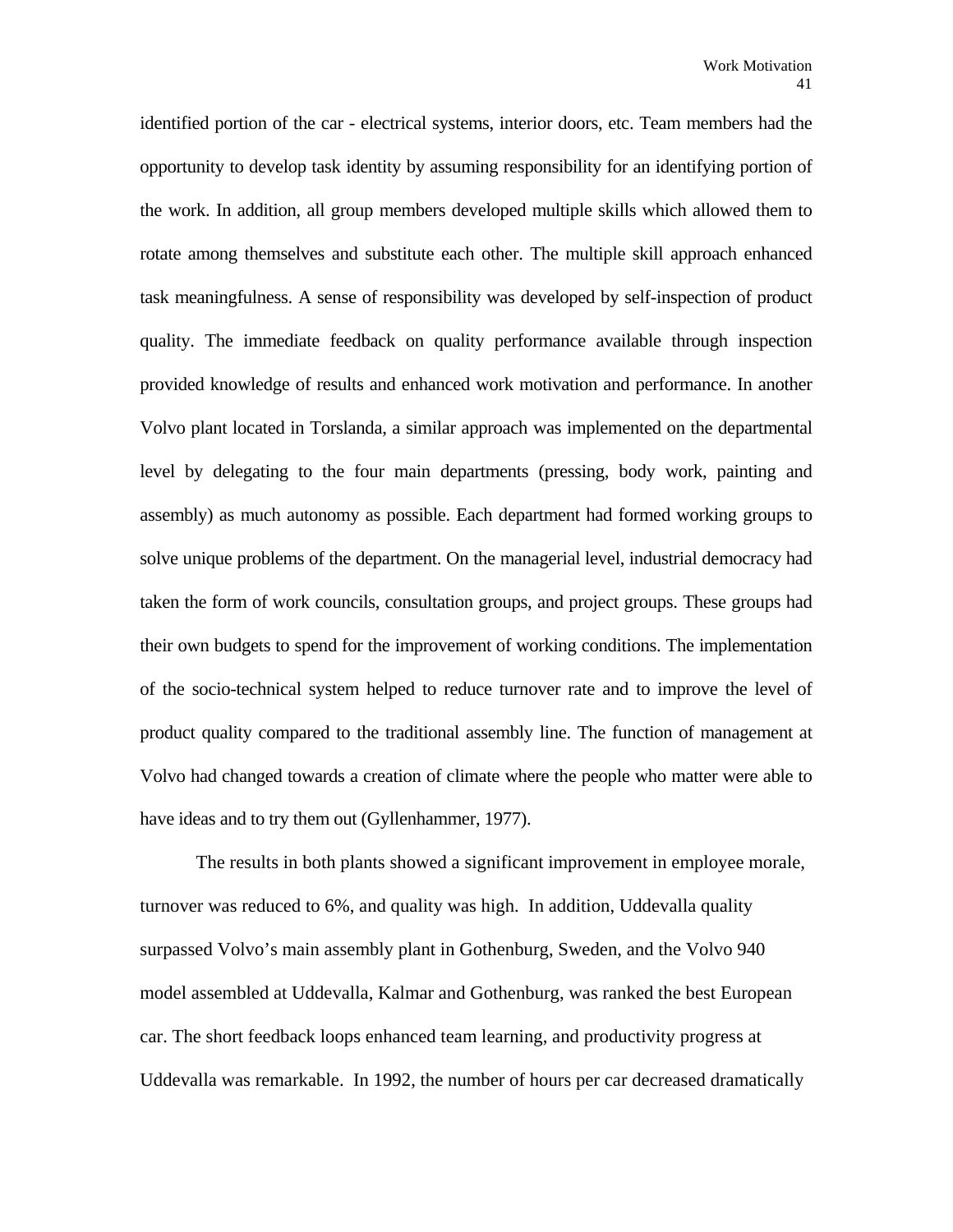from 50 to 36 hours, similar to that in Kalmar, and to the average time in European car makers assembly plants. By these standards one could say that the autonomous work groups in these plants were a success.

 However, during the same time period the number of hours per car in assembly line plants in the U.S. was between 22 and 25 hours, and in Japan was 17 hours per car. These figures call into question the "success" alluded to above. One explanation for the lower production rate was that although Uddevalla plant was designed for as many as 48 assembly teams, it had only 35 operating teams due to the dramatic decrease in sales. Further, each team could decelerate or accelerate the rate at which it received the parts. Since there was no pressure from the market to produce more cars, the teams may not have seen a reason to accelerate the pace of work to full capacity.

# *Quality Control Circles:*

 Employee involvement in Japan has taken the form of small group activities, or more specifically, quality control circles. Quality Control Circles are small groups in the same workshop that voluntarily and continuously undertake quality control activities, which include the control and improvement of the workplace (Onglatco, 1988:15). The purpose of quality control circles is to enhance the company-wide quality level, and at the same time, to contribute to the employees' sense of self-worth and well-being. Indeed, QC Circles in Japan significantly contributed to the improvement of product quality, they enhanced the level of efficiency and of cost reduction, and they facilitated innovation. QC Circles were found to have a significant positive effect on employees' sense of self-worth and wellbeing.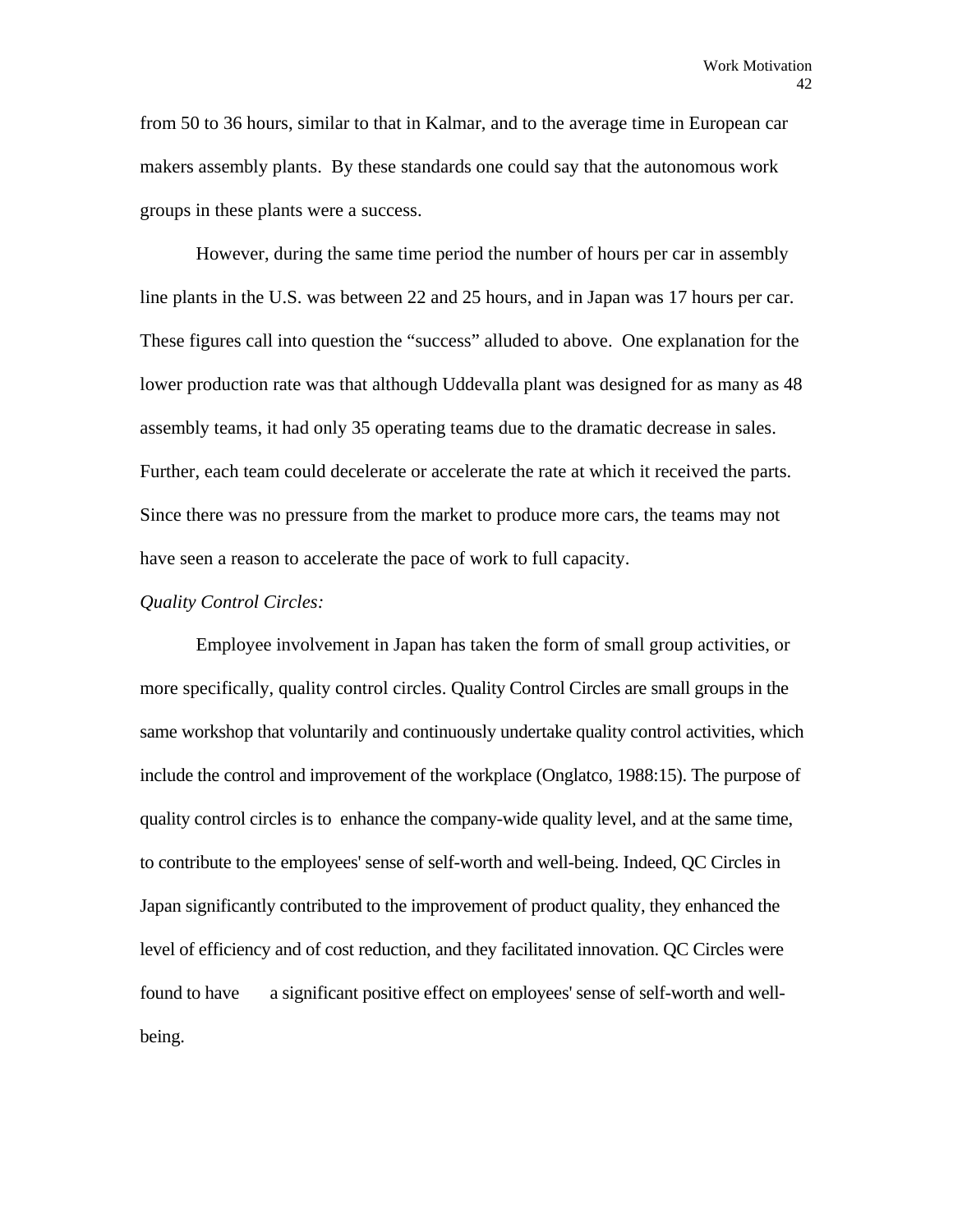The Japanese example demonstrates that when the motivational techniques are congruent with the cultural values, they satisfy the self-derived motives, and result in a high performance level. In Japan, the interdependent-self is more salient than in more individualistic cultures. Therefore, enhancement, efficacy, and consistency are experienced when an individual makes a contribution to the quality circle and gets recognition for his/her contribution.

#### *Team work in individualistic cultures.*

 In an attempt to compete against the Japanese, many American companies have implemented QC circles which are successful in Japan. However, these attempts are not highly successful (Cole, 1980). The reasons for the lack of success of Q.C. Circles in the U.S. are: the lack of long term mutual commitment between employees and their organizations; an individualistic culture which advocates individual work rather than teamwork; the lack of top level managerial support, and short term management strategies which contradict the long term orientation of Quality Improvement (Lawler ).

 Research on group performance in the US has shown that people working together did not perform as well as they performed when working alone ( Latane, Williams, & Harkins, 1979; Gabrenya, Latane, & Wang, 1983). This phenomenon of individuals exerting less effort when their efforts are combined than when they are considered individually is known as social loafing (Levine, Resnick & Higgins, 1993; Shepperd, 1993).

 Cross cultural research has demonstrated that social loafing is moderated by culture. Although group performance loss was observed in the US, it did not occur in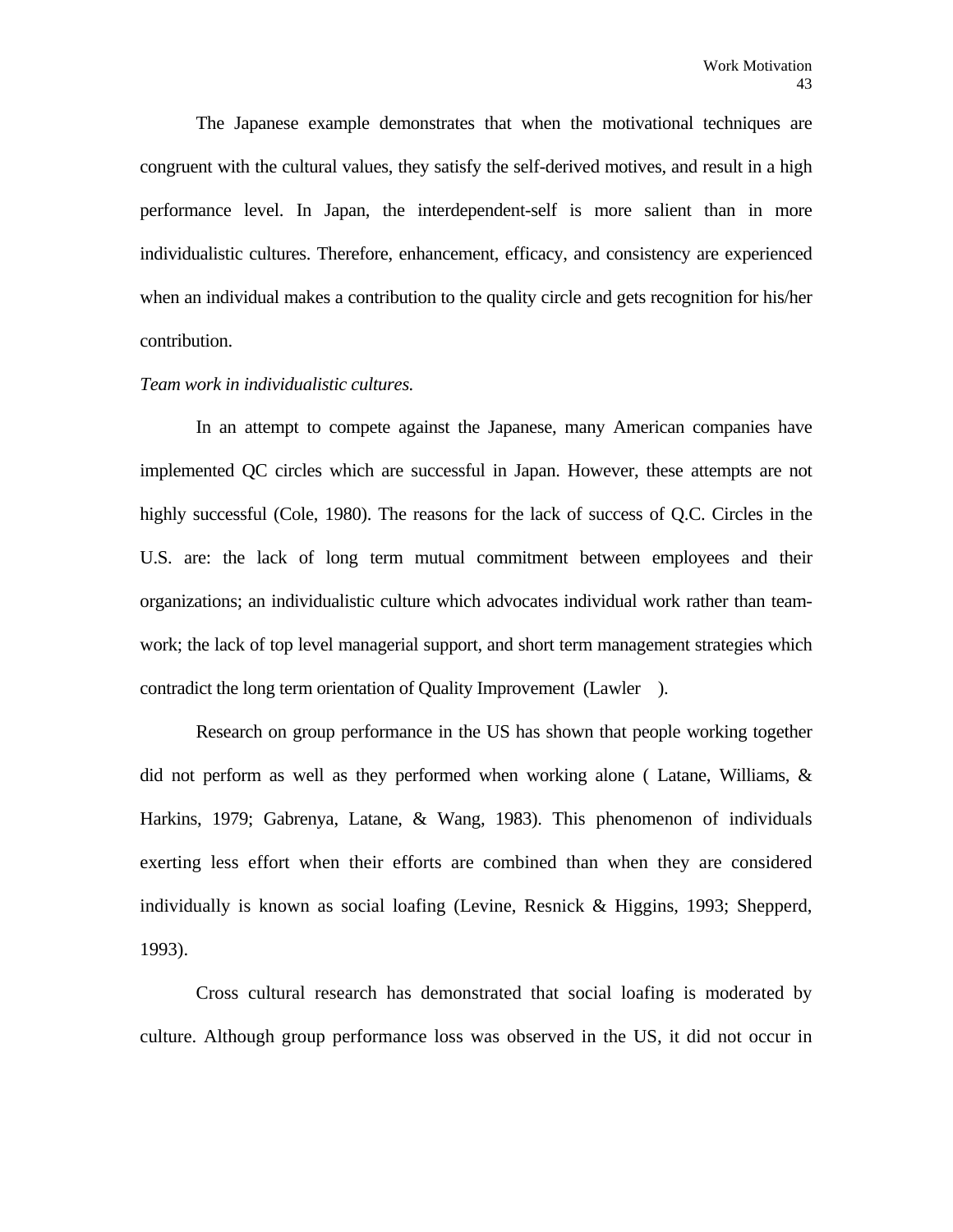collectivistic cultures such as China and Israel (Earley, 1989, 1993; Erez & Somech, in press).

 However, an in-depth examination of the previous research on social loafing reveals that the conditions in those studies inhibited the development of cohesive groups: First, in almost all of the studies on social loafing there were no real groups. In some of them there were pseudo groups and subjects did not perform in the physical or social presence of others. In other cases, partitions were put between the group members such that they could not see, hear, or communicate with each other (Harkins, 1987, Harkins & Szymanski, 1989; Sanna, 1992).

 Second, communication among group members, a major characteristic of interactive groups, could not occur in the pseudo groups, or when group members were separated by partitions. Yet, communication has been found to be an effective method of eliminating social loafing (Shepperd, 1993; Weldon, Jehn, & Pradham, 1991), and enhancing cooperation (Chen & Komorita, 1994; Edney & Harper, 1978; Wagner, 1995). Communication and interaction among group members have been shown to increase commitment and group performance (Matsui, Kakuyama & Onglatco, 1987), and the combination of group goal and group feedback for reciprocal task interdependence led to the best performance, compared to groups with low levels of interaction (Saavedra, Earley, & Van Dyne, 1993, Straus & McGrath, 1994; Mitchell & Silver, 1990). Communication between subordinates and superiors improved superiors' performance when subordinates where knowledgeable (Scully, Kirpatrick, & Locke, 1995), and participation in goal setting, and group discussion led to the highest level of commitment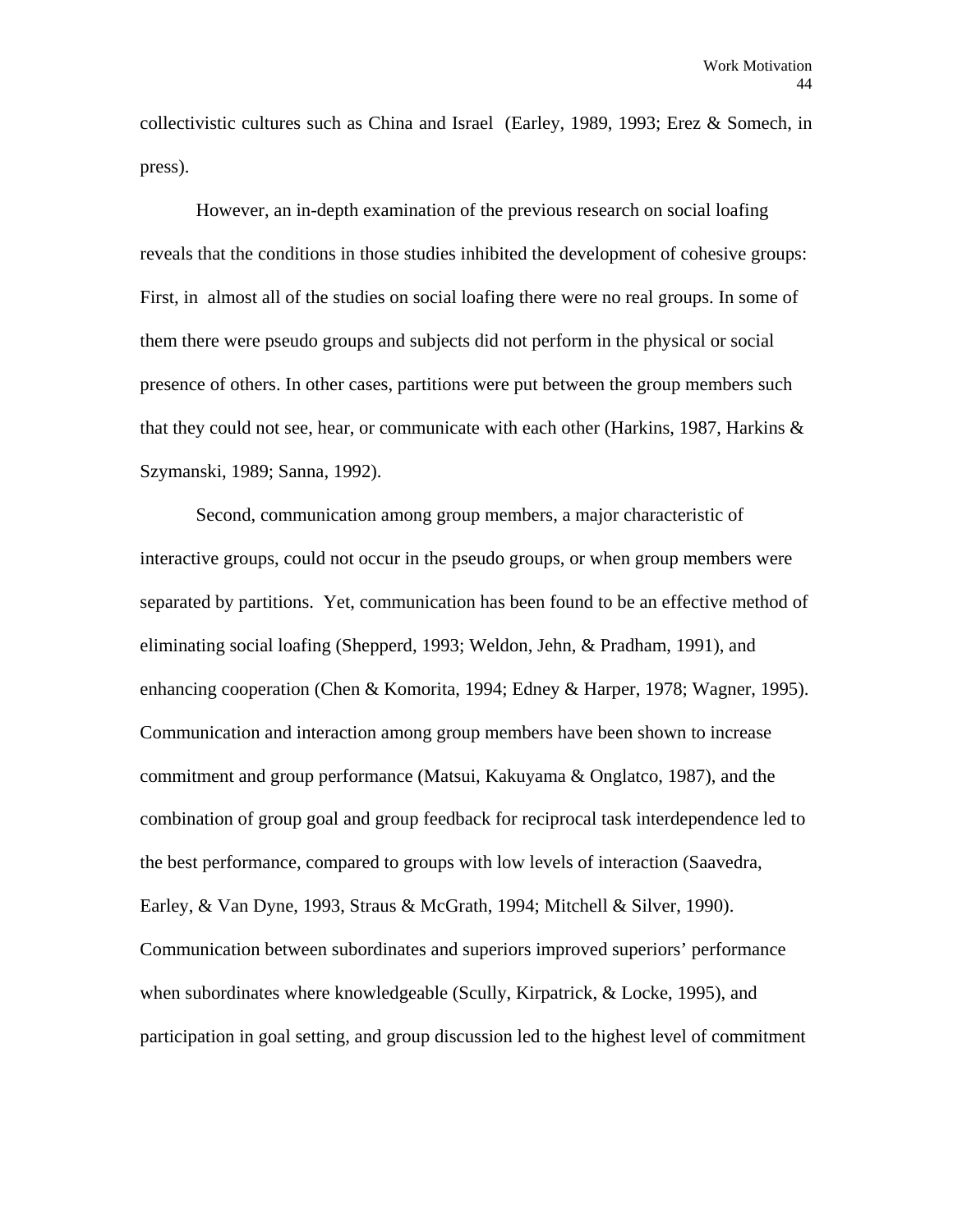to the personal goals and to individual performance (Erez & Arad, 1986; Latham, Erez & Locke, 1988).

 Third, in most of these studies subjects did not have specific group performance goals, and they did not receive feedback on performance (Harkins, 1987; Harkins & Szymanski, 1989; Latane et al., 1979; Weldon & Gargano, 1988; Williams, Harkins, & Latane, 1981). Only a few studies incorporated goals when testing group productivity loss (Earley, 1989; 1993; Sanna, 1992; Shepperd & Wright, 1989; Weldon, Jehn & Pradham 1991).

 It is reasonable to propose that in individualistic cultures social loafing can be eliminated when the members of a group are all present, work together, communicate with each other, have specific standards and performance goals, and when goal accomplishment is reinforced (Erez  $\&$  Somech, in press). In addition group performance loss is mitigated when the group members become personally accountable and responsible for and their performance (Weldon & Gargano, 1988: Weldon et al., 1991). All of these conditions which eliminate social loafing coincide with the definition of a group as involving mutual awareness and potential mutual interaction (McGrath, 1984). Thus, team work in individualistic cultures can be effective if all the above mentioned conditions are met.

 The development of individual job-enrichment in the U.S., autonomous work groups in North Europe, and Quality Control Circles in Japan is not a coincidence. Rather, it proposes that different cultures enhance the development of different forms of motivational techniques. Cultural criteria are used for evaluating the motivational techniques. Motivational techniques which contribute to the fulfillment of the self-derived motives are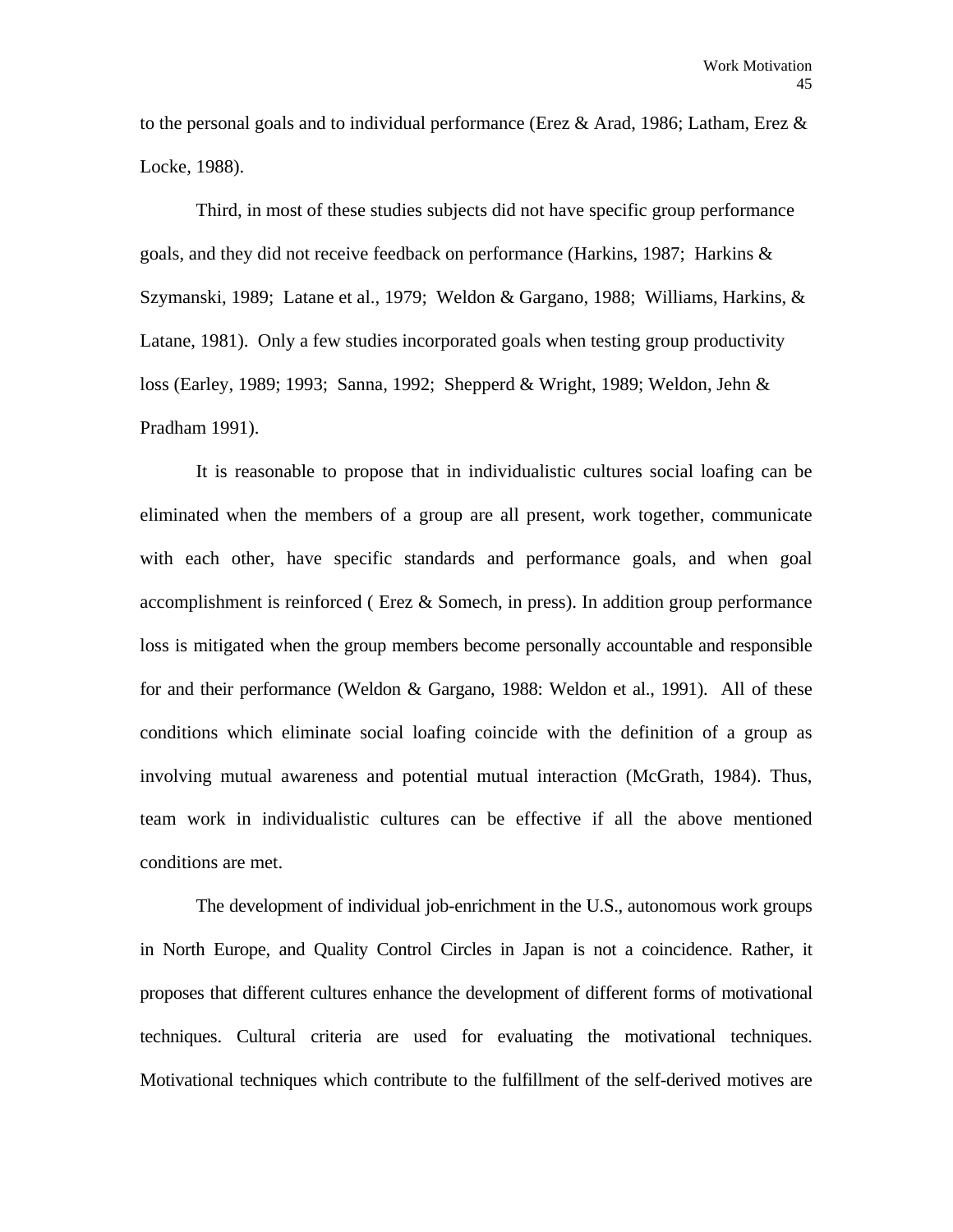presumably congruent with the cultural values. In the U.S. individual job-enrichment satisfies the independent- self, which is cultivated by the value of individualism. In north Europe, the socio-technical system provides opportunities for the enhancement of the interdependent-self, which is supported by the collectivistic values, and in Japan, QC circles activities fit in with the values of groupism, and provide opportunities for the fulfillment of the interdependent- self.

 Moreover, teamwork can be enhanced by creating an organizational environment that support teams. One such an environment is the Horizontal Corporation. When jobs that allow for more autonomy, responsibility, and meaningfulness are tied together, they form the horizontal corporation. The horizontal corporation is an effective way to push authority down the organizational ladder and increase the level of shared responsibility through redesigning the organization. "Forget the pyramid, smash hierarchy, break company into its key processes, and create teams from different departments to run them" this is the essence of the new design of the horizontal corporation ( Byrne, 1993). The Horizontal Corporation allows employees to have the autonomy to make decisions, and to take responsibility for their performance. For these reasons, horizontal organizations fit best in egalitarian cultures with low levels of power distance such as the United-States, Australia, England, the Netherlands, Sweden, and Norway.

 The horizontal organization meets the competitive demands of the 21st century, and it looks like more and more companies are moving in this direction (Byrne, 1993). This form of organization is going to emerge in cultures of low power distance. In the individualistic cultures the horizontal organization is going to enhance personal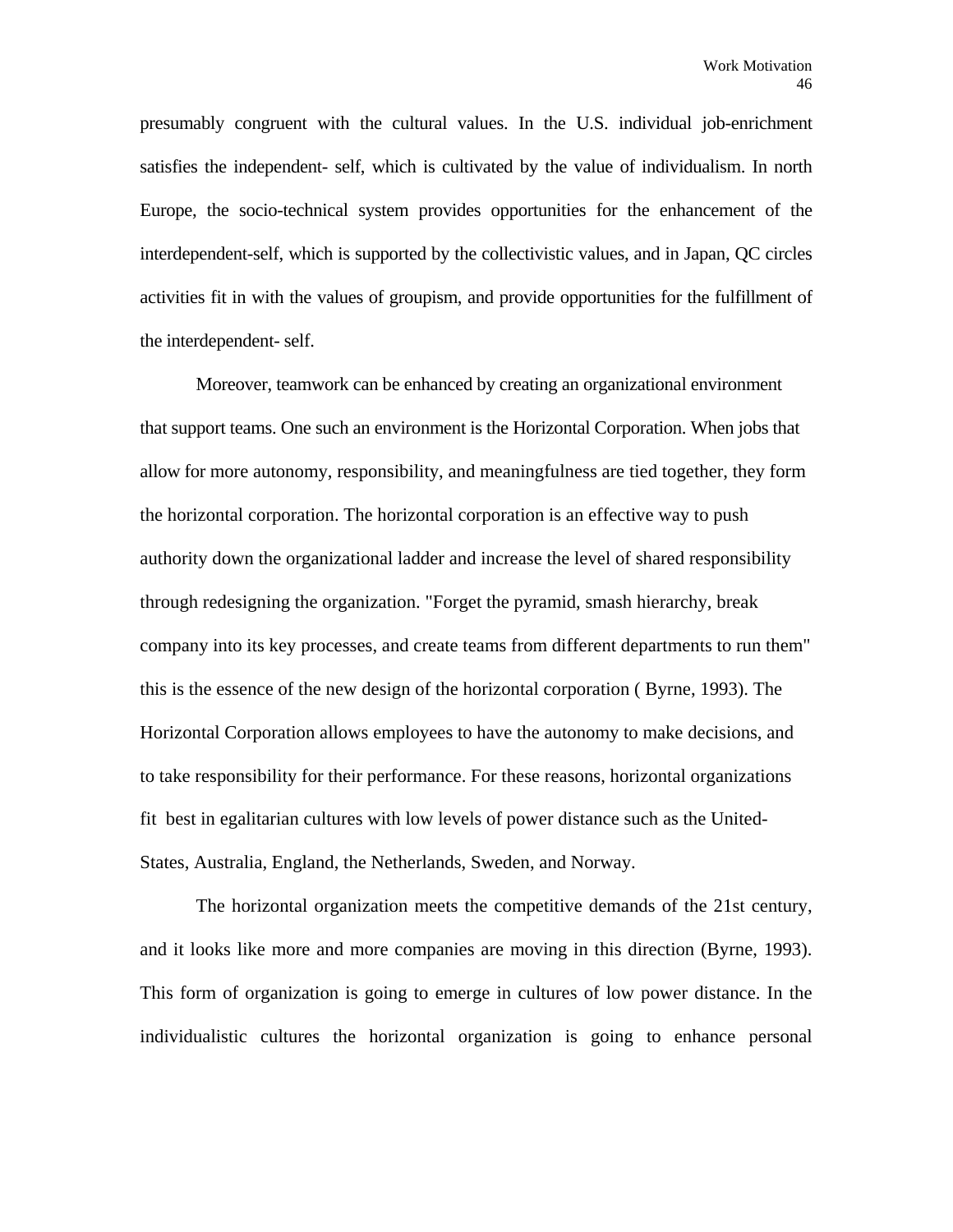responsibility and personal accountability. It is going to support teamwork when the team members will be personally accountable and responsible for their group performance.

# **d) Quality improvement**

 Quality Improvement is a major factor in the competitive advantage of companies today. While the success of TQM in Japan has been widely documented, a McKinsey study in Europe and the U.S. found that two thirds of quality improvement programs have failed to show the expected results*.* One possible explanation is that the traditional programs of Quality Improvement, which are team based, fit in with the Japanese culture, but not with the Western cultures. The programs should be adapted to the Western cultures in order to become successful.

 A culture based model of Quality Improvement proposes that different models of Quality Improvement should be developed in cultures of high versus low power distance, and in collectivistic versus individualistic cultures. The variation should be in the level of participation, and teamwork. Nave, Erez & Zonenshein (1995) postulated a general model of Quality Improvement that can be adapted to cultural variation - 3-D ( dimensional) model of Quality Improvement. The model proposes that an effective program of quality improvement should be implemented on three levels - organizational, team, and individual. The organizational level enhances commitment of top level management, and creates the infra-structure necessary for a highly effective program. The team level is often where most of the activities of quality improvement take place. Yet all teams consist of individuals. Therefore, allowing individuals to feel personally responsible for quality improvement, and rewarding both team and individual efforts strengthen the effectiveness of the QI program. The 3-D model can be modified to fit the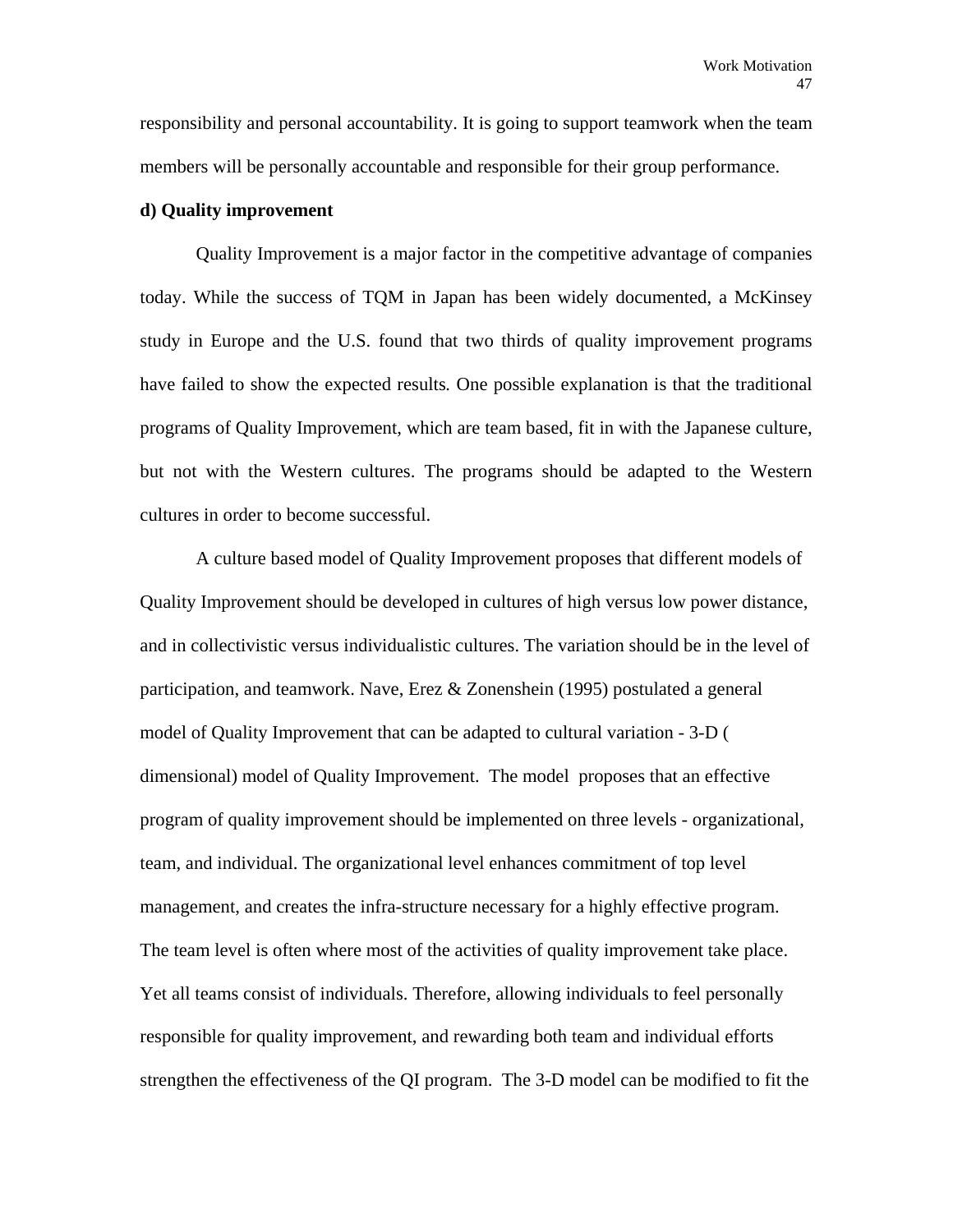particular cultural characteristics of the work environment. For example, emphasis on quality on the team level should be made in collectivistic cultures, whereas attention should be given to the quality of individual performance in self-focused cultures. In cultures with high power differential, top management should take the ultimate responsibility for the process of implementation, whereas in cultures with low power differential, top management should share the responsibility by empowering employees and/or utilizing self-management teams.

 The 3-D Model suggests QI program implementation strategies for each of the three levels according to the emphasis given to the level in the culture.

a) *The organizational level:* Implementation on this level provides the infra-structure for the company-wide program, including: the establishment of ISO-9000 standards; criteria and measures of quality improvement; a computerized information system for quality data base; training programs and awards; a quality bulletin; the assignment of managers to serve as quality auditors; and the restructuring of the organization as a chain of internal customers.

b) *The team level* involves departmental and interdepartmental mission teams, holding regular meetings for setting quality goals, receiving feedback on performance, solving problems, and making suggestions for quality improvement.

c) *The individual level* consists of the training of employees to acquire skills, and create attitude change. Specific programs were designed for training employees as certified quality audits, self quality inspectors, and operators of the information system.

 The organizational level is universal, because it provides the infra-structure for the operation of the Quality Improvement program. Possible variation in the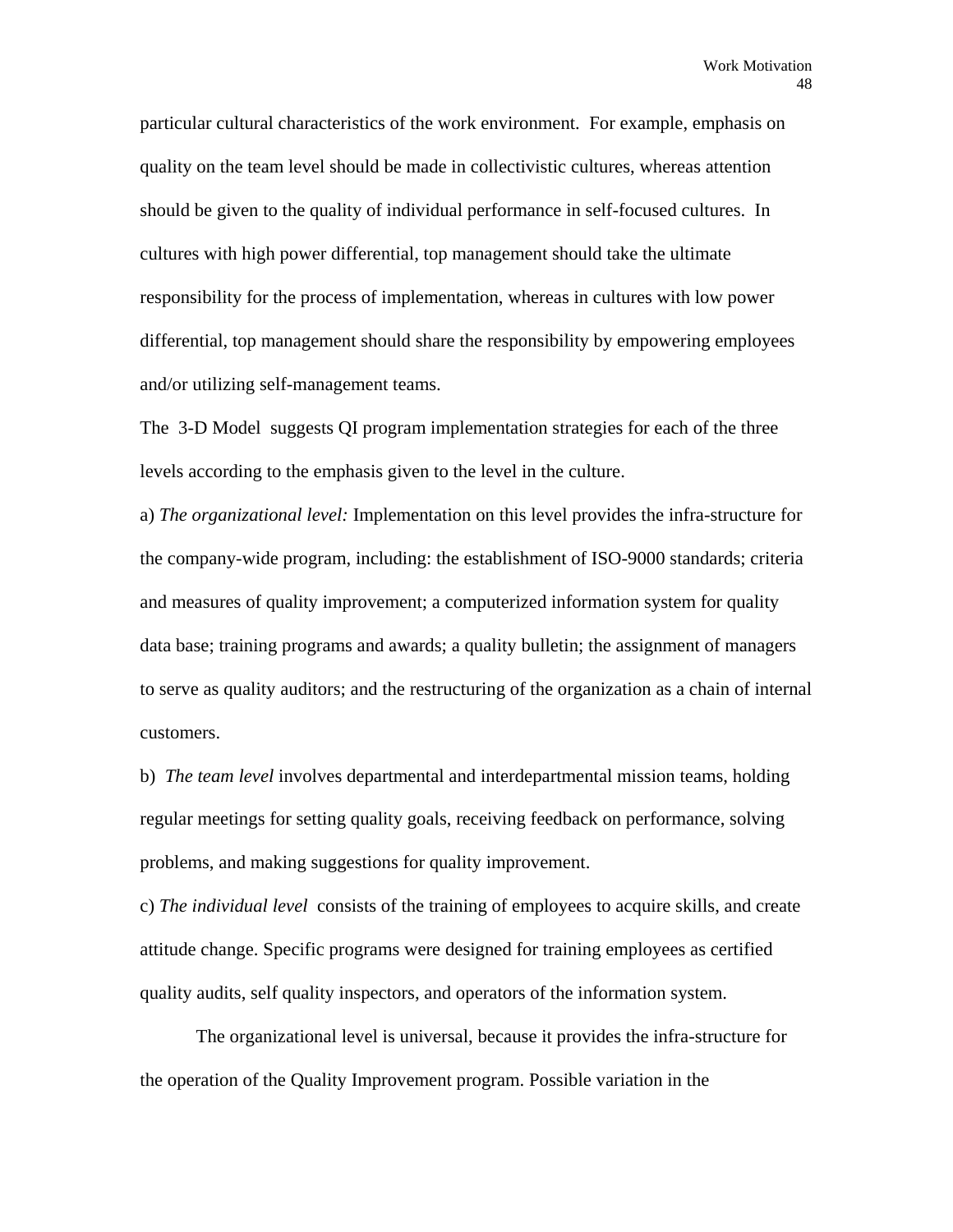implementation is in whether the CEO assumes the major responsibility, or shares the responsibility with lower managerial levels, either as individuals or teams. Emphasis on the team or individual level can vary across cultures, with a strongest emphasis on the team in collectivistic cultures, and on individuals in individualistic cultures. In individualistic cultures quality is perceived to be personal (Roberts  $&$  Sergeketter, 1993 ).

 The implementation of the 3-D Model on all three levels in an Israeli repair plant of vehicles was found to be very successful ( Nave, Erez & Zonenshein, 1995). At the end of sixteen months of implementation the external ISO-9000 evaluation increased from a grade of 38 to a grade of 80, which accredits the plant for ISO-9000. The cost of quality decreased from 22% to 2%. Inventory cost decreased by 11%. Savings, as a result of the suggestions system, were four times higher at the end of data collection than prior to the implementation of QI. The accident rate decreased by 62%. There was also a significant change in the organizational culture with a growing emphasis on the values of: quality, innovation, attention to details, team orientation and supportiveness. Attitudes significantly changed towards higher levels of commitment and work satisfaction. The change towards a quality-oriented culture highly correlated with the improvement in performance quality.

 The 3-D model of Quality Improvement can be successfully adapted to other cultures as well because it can either emphasize the individual, the group or the organizational level, depending on the cultural fit. QI programs in Western cultures should emphasize the individual level. Activity at the team level should allow for personal accountability and personal responsibility.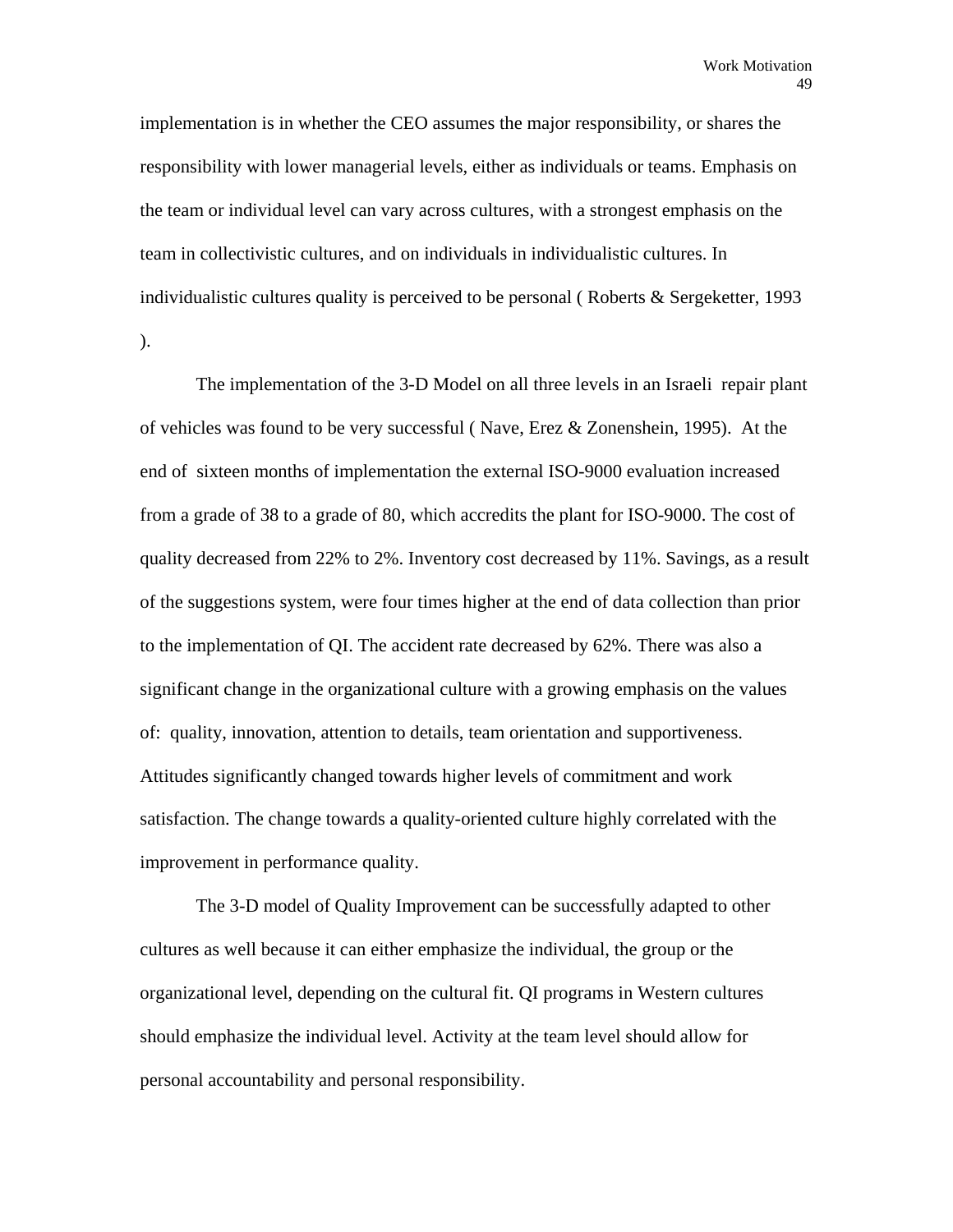Although Deming (1990), one of the founders of the QI movement objected to individual level of performance appraisal, MBO, and individually-based incentives, these HRM practices should be incorporated in QI programs in Western cultures, because they fit in with the cultural characteristics. Indeed some of the American companies who won the Baldridge Award are known for the quality goals they set.

 For example, Motorola which has already cut defects from 6,000 per million to only 40 per million in just 5 years, has a goal of further cutting defects by 90% every 2 years throughout the 1990's. Quality criteria are often included in employee performance evaluations. Federal Express rates employees on both quality of work and customer service. Xerox evaluates employees on an individual basis, but contribution to the team is one important criterion for evaluation.

 Furthermore, all of the companies integrate rewards based on individual and team levels. At Xerox, individuals are nominated for the President's Award, or the Xerox Achievement Award. Teams compete for the Excellence Award, and the Excellence in Customer Satisfaction Award. Motorola sponsors a Team Quality Olympics where teams make formal presentations of their contributions, and receive gold, silver and bronze medals accordingly. Westinghouse has implemented peer review for determining their quality achievement winners.

 In addition to the individually based pay systems Western companies offer organizational based pay systems of profit sharing, gain sharing, and employee stock ownership plans ( Lawler et. al., 1992). Empowering employees to be personally accountable for quality and rewarding their contribution to quality improvement fit well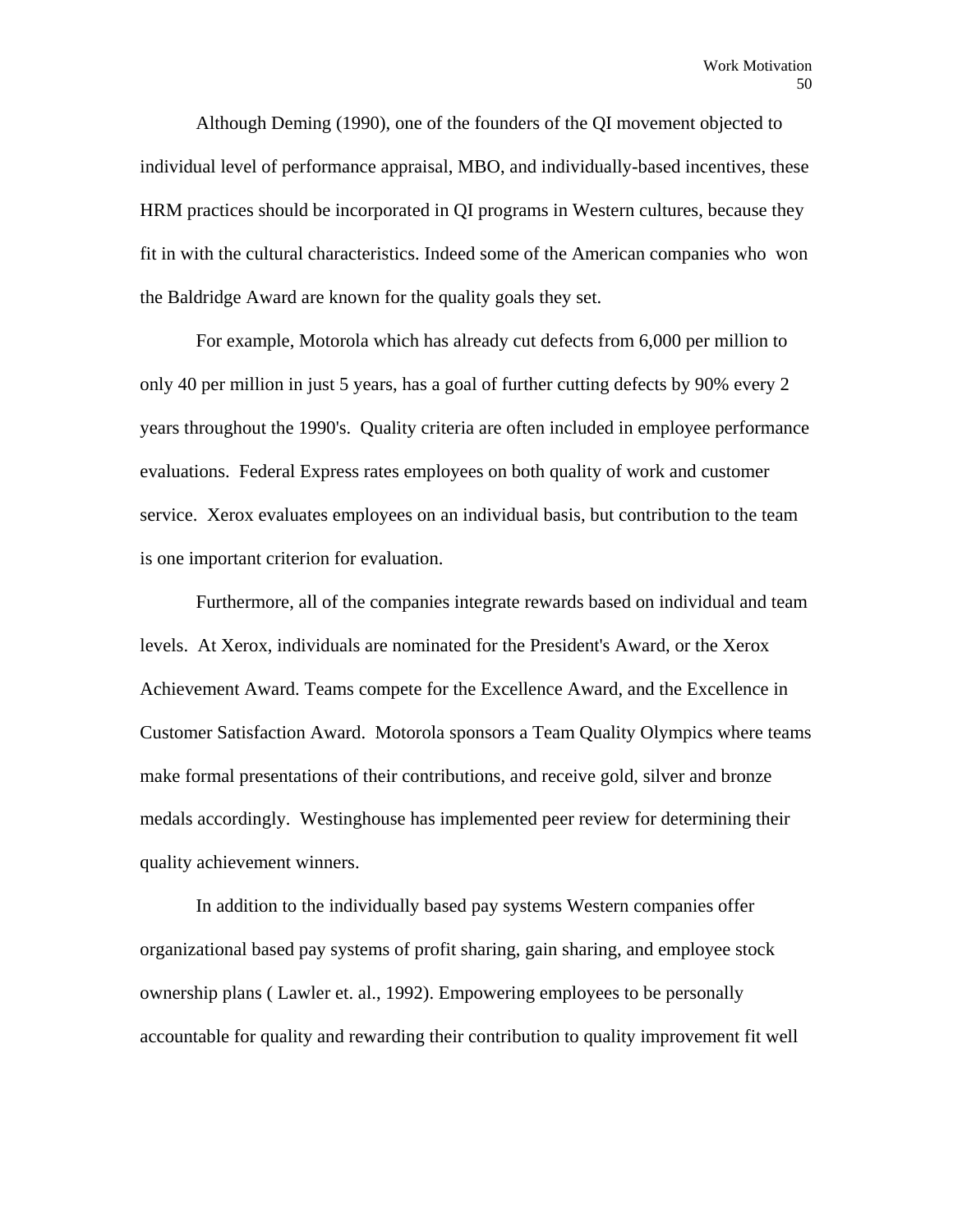with the U.S. culture. Thus, programs of Quality Improvement can be designed to fit in with the cultural characteristics of different cultures.

#### Summary and discussion

 The culture based model of work motivation serves as a useful conceptual framework for evaluating the motivation potential of various motivational techniques across cultures. The model draws the link between culture, self, motivational practices, and employee behavior.

 The system of information processing, and more specifically, the mechanism of selfregulation, including goal setting, monitoring, evaluation, and self-reinforcement are universal. The three self-derived motives of enhancement, efficacy and consistency are universal.

 Yet, what is not universal are the values and criteria which serve for evaluating the motivational techniques and their potential contribution to the fulfillment of the self-derived motives. Emphasis on different value contents vary across cultures. In parallel, the cultural values shape the horizontal and vertical interdependent and the independent facets of the self. The four different self-construals provide different criteria for evaluating the potential contribution of various motivational techniques to the fulfillment of the self-derived motives.

 Therefore, a motivational technique that satisfies the horizontal independent selfconstrual in an egalitarian individualistic culture will not be effective for satisfying the vertical independent self or the horizontal and vertical interdependent self construals in collectivistic cultures. A motivational technique that pushes authority down and allows for personal or team responsibility, will be appreciated in cultures of low power distance, but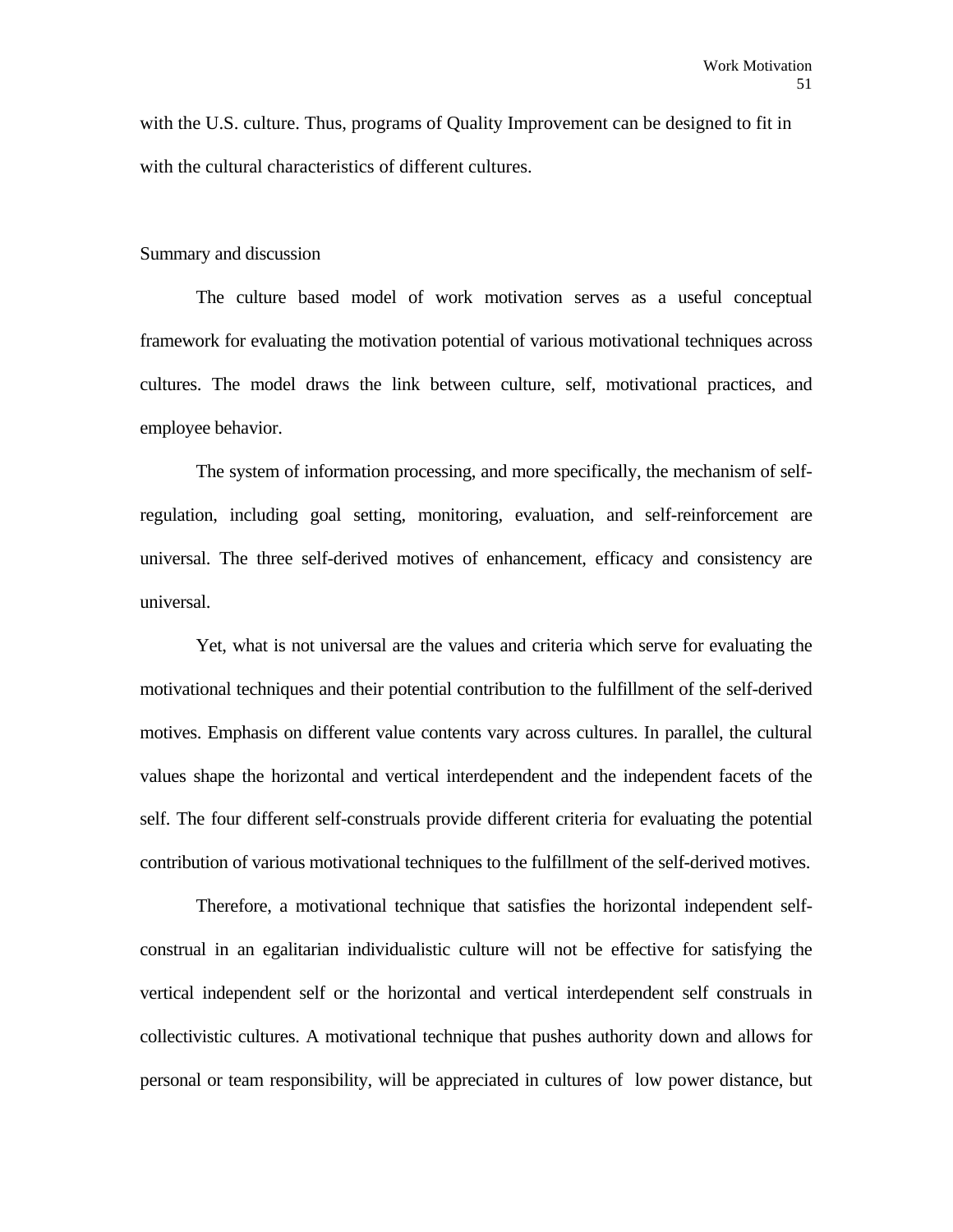not in cultures of high power distance, where employees expect their superior to take the lead.

 Figure 2 summarizes the variations in the four motivational practices that were examined in this chapter, and their fit with four types of cultures: individualistic - low power distance; individualistic- high power distance; collectivistic - low power distance; collectivistic- high power distance.

# Insert Figure 2 about here.

 In individualistic cultures of low power distance - reward allocation is guided mostly by the rule of equality; decision-making is guided by the delegation of authority; effective goal-setting is obtained by personal involvement; job enrichment is positively evaluated; practices of quality improvement are geared towards individual employees.

 In individualistic cultures of high power distance - reward allocation is guided mostly by the rule of equity; decision-making is centralized and top-down; goals are assigned to the employees; jobs are designed in a hierarchy of authority, and quality improvement is centrally controlled, and focuses on the individual employees.

 In collectivistic cultures of low power distance - reward allocation is guided mostly by the rule of equality and needs; decisions are made by group participation; goals are set by the group members; jobs are designed for teams in the form of autonomous work groups, self-managed teams, and quality circles; practices of quality improvement are geared towards teams.

 In collectivistic cultures of high power distance - reward allocation is guided mostly by the rule of equity or needs at the group level; decision-making is centralized and top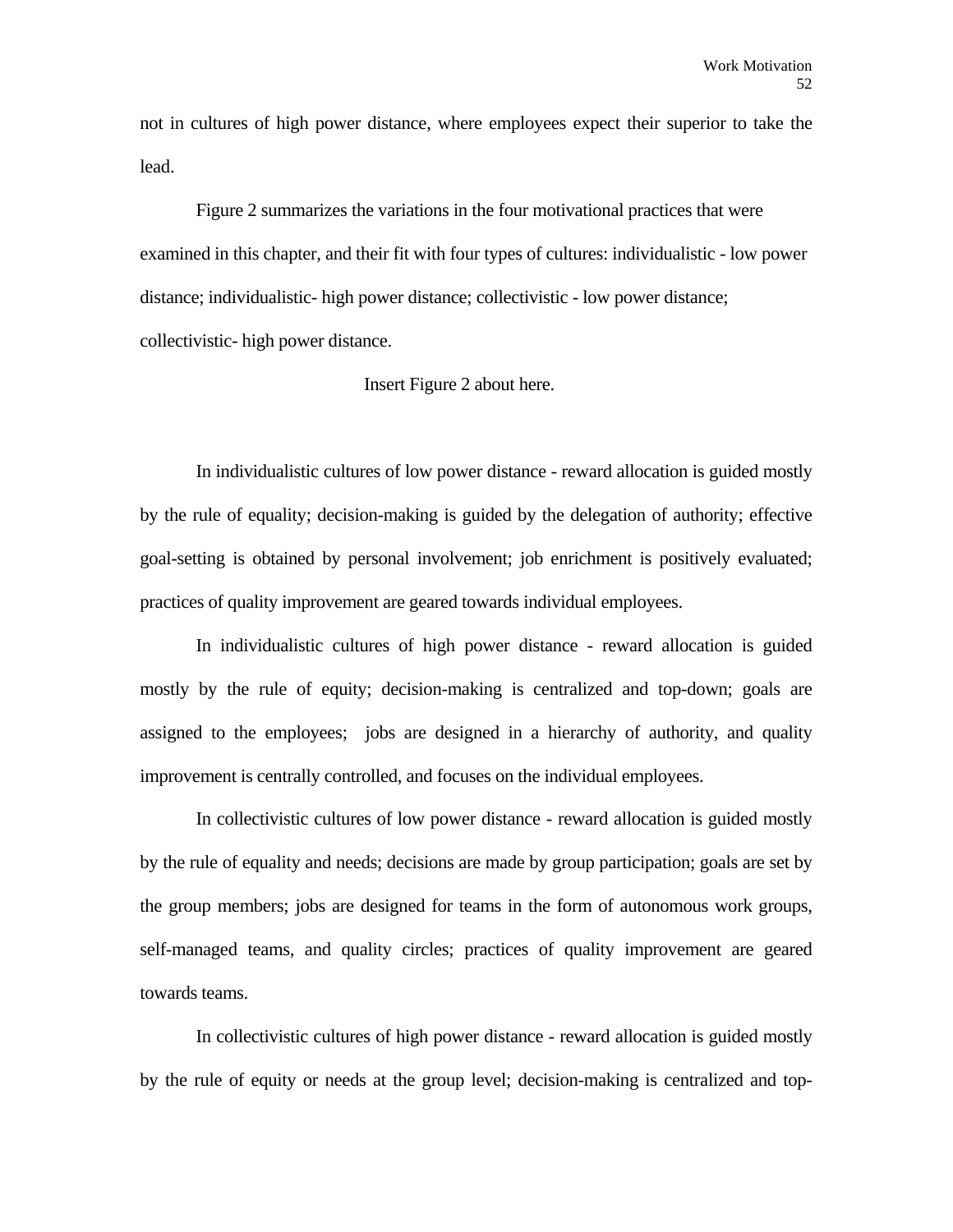down; group goals are assigned; jobs are designed for teams which are closely controlled by top-management teams; and quality improvement is centrally controlled, and focuses on teamwork.

 A culture based approach to work motivation, takes into consideration the cultural values that serve for evaluating the meaning of the motivational techniques. What motivates people is influences by culture. Reward systems, job design, decision-making and goalssetting processes, and programs of quality improvement which are shaped in line with the cultural values are most likely to motivate employees to accomplish the organizational goals because they satisfy employees' motives for self-worth and well-being, as they are conceived of by the representation of the cultural values in the self. In contrast, motivational practices which are incongruent with the cultural values are less likely to have a positive motivational effect on employees' performance and behavior.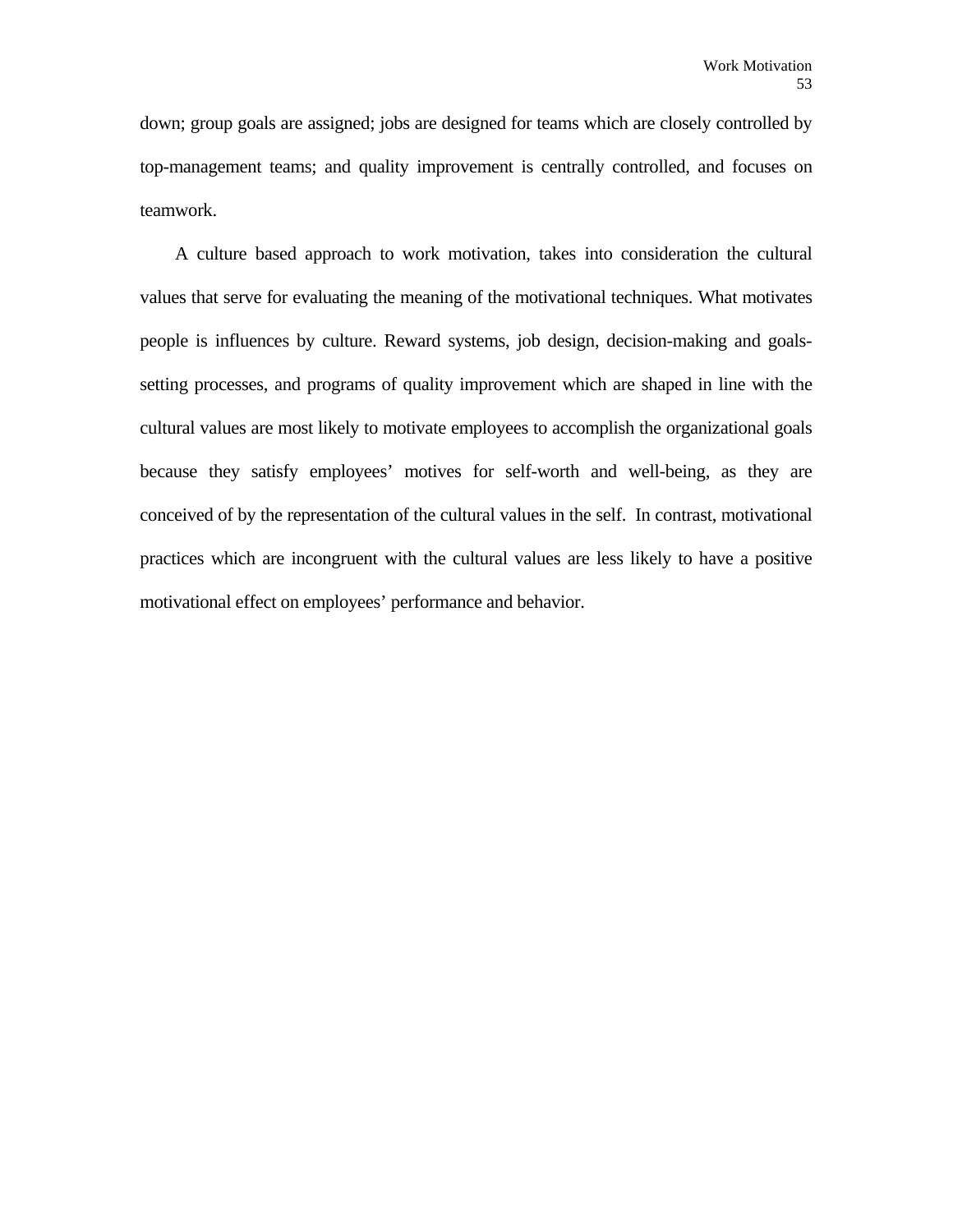#### References

Bandura, A. (1986). Social Foundations of Thoughts and Action: A Social Cognitive Theory*.*

Englewood Cliffs, NJ: Prentice-Hall.

Bandura, A. (1991) Social cognitive theory of self-regulation. Organizational Behavior and Human Decision Processes, 50:248-287.

Berggren, C. (1994) Nummi versus Uddevalla. Sloan Management Review*,* Winter, pp. 37- 49.

- Berman, J.J. & Singh, P. (1985). Cross-cultural similarities and differences in perceptions of fairness. Journal of Cross-Cultural Psychology, 16: 55-67.
- Berry, J.W. (1979)A cultural ecology of social behavior. In L Berkowitz ( Ed), Advances in Experimental Social Psychology, 12, pp. NY: Academic Press.
- Bingswanger, H. (1991) Volition as a cognitive self-regulation. Organizational Behavior and Human Decision Processes, 50:154-178.
- Black, J.S. & Porter, L.W. (1991) Managerial behaviors and job performance: A successful manager in Los Angeles may not succeed in Hong Kong. Journal of International Business Studies, 22: 99-113.
- Bond, M. H. & Cheung, T.S. (1983). College students' spontaneous self-concept: The effect of culture among respondents in Hong Kong, Japan, and the United States. *Journal*
- *of* Cross-Cultural Psychology, 14:153-171.
- Bond, M. H. & Smith, P.B. (1996). Cross-cultural social and organizational psychology: Coming of age. Annual Review of Psychology, 47: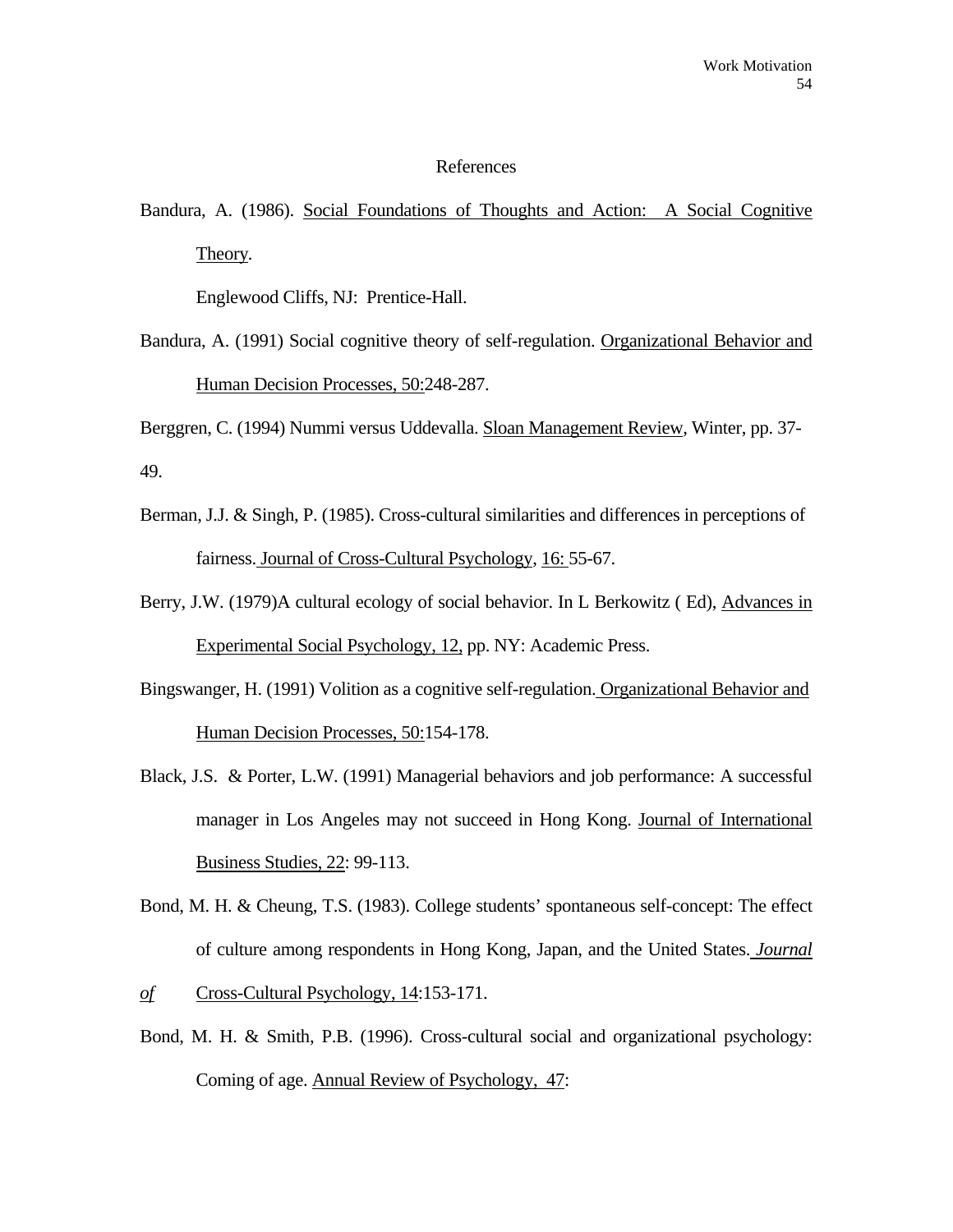Bond, M.H., Leung, K. & Wan, K.C. (1982). How does cultural collectivism operate? The impact of task and maintenance contributions on reward distribution. Journal of Cross

-Cultural Psychology, 13, 186-200.

Breckler, S.J. & Greenwald, A.G. (1986). Motivational facets of the self. In R.M. Sorrentino & E.T. Higgins Eds.). Handbook of Motivation and Cognition: Foundations of Social Behavior (pp. 145-164). NY:Guilford.

Business Week, May, 91:52-76

- Business Week April, 93:38-39
- Byrne, J. (1993). Horizontal Corporation: It's about managing across, no up and down. Business Week, December, p.76
- Cappelli, P. & Sherer, PD. (1991) The missing role of context in OB: The need for a meso- level approach. In B. Staw & L.L. Cummings (Eds.) Research in Organizational Behavior, Vol.13, pp.55-110, Greenwich ,CT:JAI Press.
- Chen X-P, & Komorita, S.S. (1994) The effect of communication and commitment in a public good social dilemma. Organizational Behavior and Human Decision processes*,* 60:367-386.
- Cole, R.E. (1980). Work, mobility, and participation: A comparative study of American and Japanese Industry. Berkeley, CA: University of California Press.
- Crocker J. Luthanen, R., Blaine, B. & Broadnax, S. (1994). Collective self-efficacy and psychological well-being among whites, blacks, and asian college students. Personality and Social Psychology Bulletin, 20: 503-513.
- Dansereau, F., Alutto, J.A., & Yammarino, F.J. (1984). Theory Testing in Organizational Behavior: The Variant Approach. Englewood Cliff, NJ: Prenntice- Hall.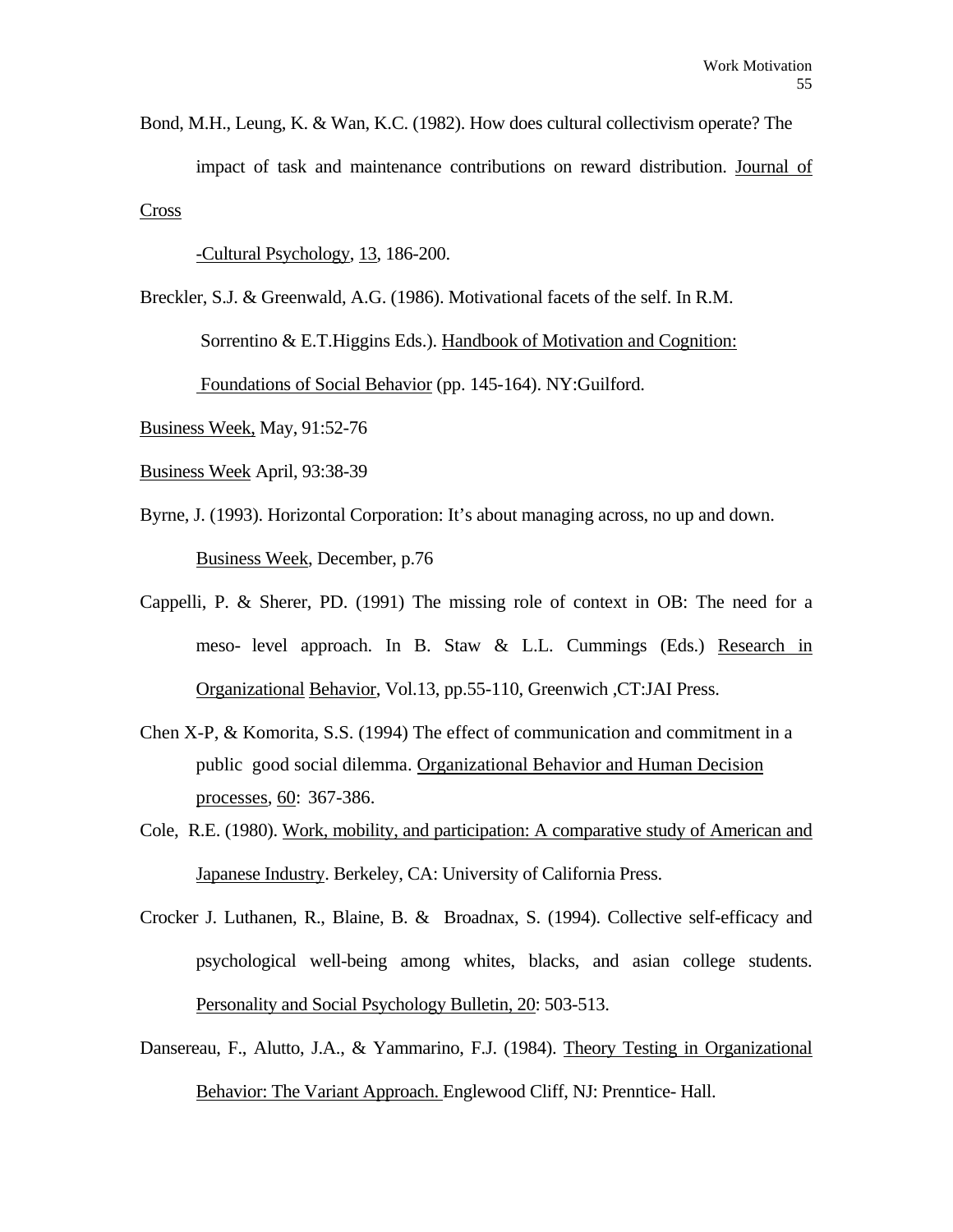Deming, W.E, (1990). Out of the Crisis. Cambridge: Cambridge University Press

- Earley, P.C. (1989). Social loafing and collectivism: A comparison of United States and the People's Republic of China. Administrative Science Quarterly*.*
- Earley, P. C. (1993). East meets West meets Middle East. Further explorations of collectivistic and individualistic work groups. Academy of Management Journal, 36: 319-348
- Earley, P.C. (1994).Effects of training on self-efficacy and performance. Administrative Science Quarterly*,* 39:89-117.
- Earley P.C. & Brittain J. (1992). Cross-level analysis of organizations: Social resource management model. In B. Staw & L.L. Cummings (Eds.) Research in Organizational Behavior, (Vol.15, pp.357-408), Greenwich ,CT:JAI Press.
- Edney, J.J. & Harper, C.S. (1978). The common dilemma: A review of contributions from Psychology. Environmental Management, 2: 491-507.
- Erez, M. (1986). The congruence of goal-setting strategies with socio-cultural values and its effects on performance. Journal of Management, 12: 83-90.
- Erez, M. (1992). Interpersonal communication systems in organizations, and their relationships to cultural values, productivity and innovation: The case of Japanese corporations. Applied Psychology: An International Review, 41: 43-64.
- Erez, M. (1993).Participation in goal setting a motivational approach. In: E. Resenstein, and W.M. Lafferty (Eds.) International Handbook of Participation in Organizations (pp.73-91). New-York: Oxford University Press.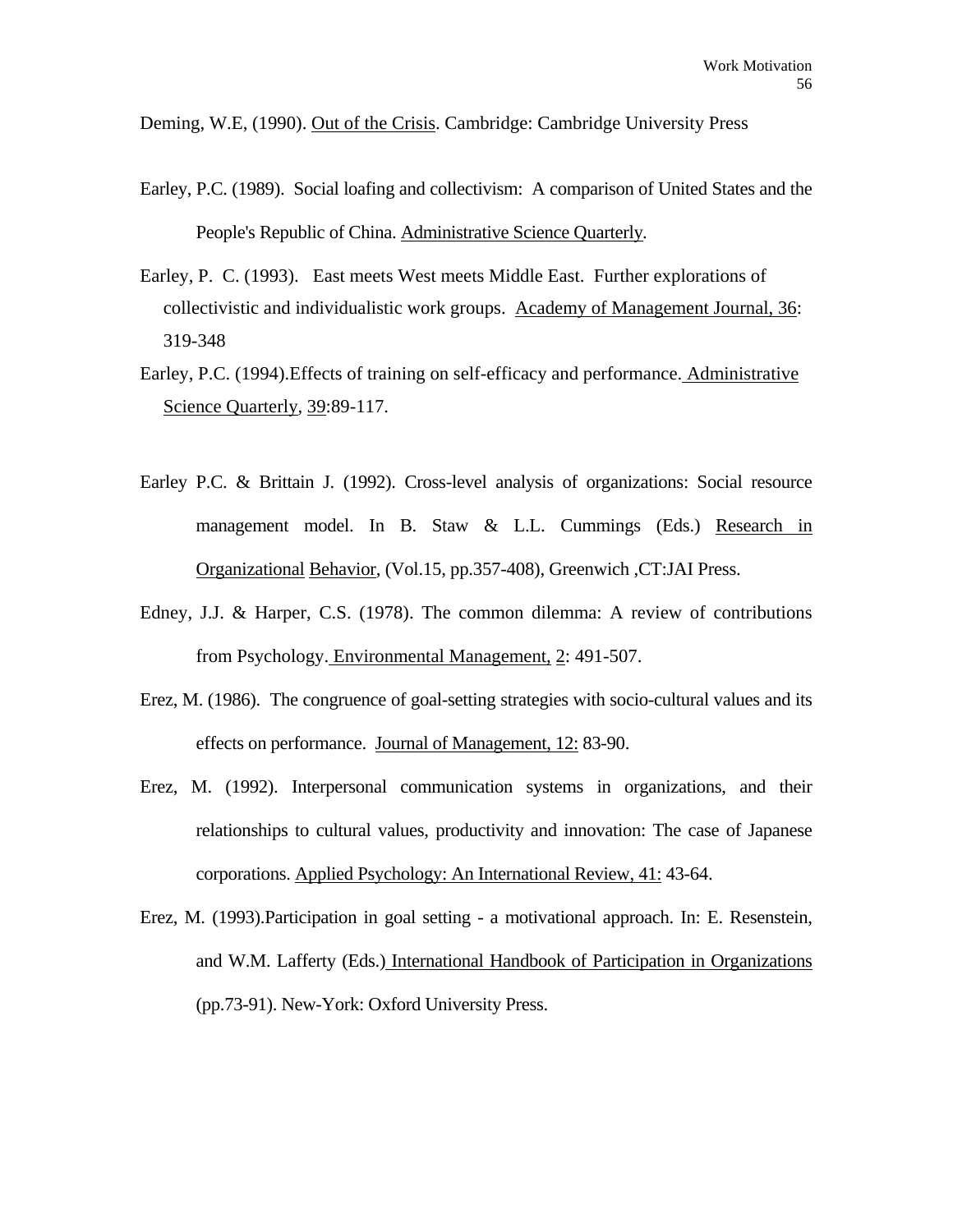- Erez, M. (1994). Towards a model of cross-cultural I/O psychology. In: H.C. Triandis, M.D. Dunnette & L. Hough (Eds.). Handbook of Industrial and Organizational Psychology (2nd. edition), Vol. 4. pp.559-608. Palo Alto, Ca: Consulting Psychologists Press.
- Erez, M. (1995). Prospect of participative management in developing countries: The role of socio-cultural environment. In D.M. Saunders, & R.N. Kanungo (Eds.). New Approaches to Employee Management. Vol. 3, pp.171-196. Greenwich, Conn:JAI Press.
- Erez, M., & Arad, R. (1986). Participative goal-setting: Social, motivational and cognitive factors. Journal of Applied Psychology, 71: 591-597.
- Erez, M. & Earley, P.C. (1987). Comparative analysis of goal-setting strategies across cultures. Journal of Applied Psychology, 72: 658-665.
- Erez, M. & Earley, P.C. (1993). Culture, Self-Identity, and Work. NY: Oxford University Press.
- Erez, M., Earley, P.C., & Hulin, C.L. (1985). The impact of participation on goal acceptance and performance: A two-step model. Academy of Management Journal, 28, 50-66.
- Erez, M. & Katz, T. (1995) Effects of self-and collective-efficacy on team performance of independent and interdependent tasks. A paper presented at theTenth Annual Conference of the Society for Industrial and Organizational Psychology, Orlando,
- FL. May, 1995.
- Erez, M. & Somech, A. (in press). Group Performance Loss: The rule of the exception. *Academy of Management Journal.*

Erez, M., Rosenstein, E., & Barr, S., (1989). Antecedents and supporting conditions for the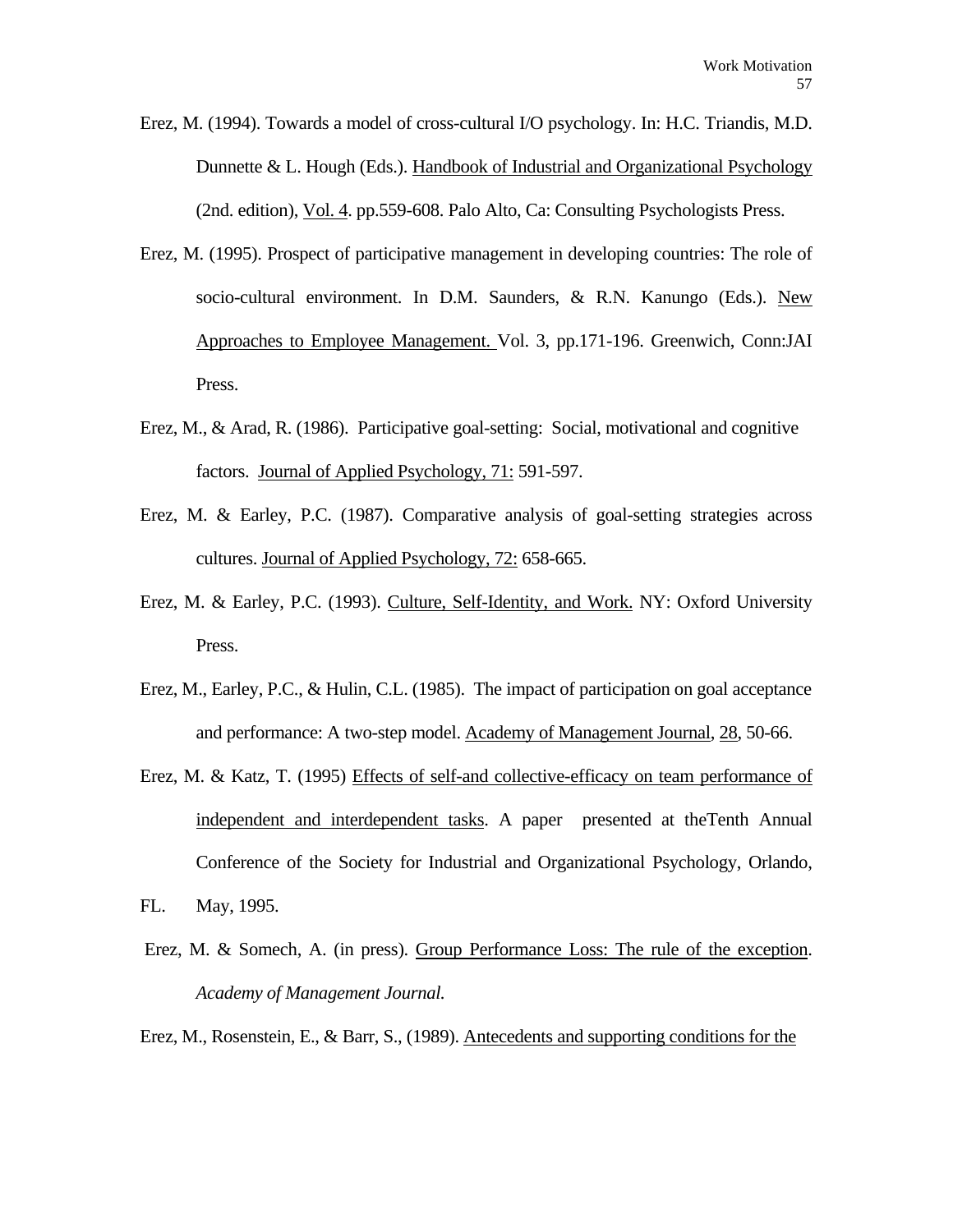success of quality circles. A research report No. 193 - 720. Technion Institute of research & Development, Technion, Haifa, Israel.

Fisher, A.B. (1991) Morale Crisis. Fortune, Nov. 18:34-42

- French, J.R.P., Kay, E., & Meyer, H.H. (1966). Participation and the appraisal system. Human Relations, 19, 3-20.
- Gabrenya, W. K. jr., Latane, B., & Wang, Y. (1983). Social loafing in cross-cultural perspective. Journal of Cross-Cultural Psychology, 14: 368-384.
- Gecas, V. (1982) The self concept. Annual Review of Psychology, 8:1-33.
- George, J.M. (1990). Personality, affect, and behavior I groups. Journal of Applied Psychology, 75:107-116.
- Gerhart, B., & Milkovich, G.T. (1992). Employee compensatio: Research and practice. In M.D. Dunnette & L. Hough (Eds.). Handbook of Industrial and Organizational Psychology (2nd. edition), Vol. 3. pp.481-570. Palo Alto, Ca: Consulting Psychologists Press.
- Gluskinos, U. M. (1988). Cultural and political considerations the introduction of Western technologies: The Mekorot project. Journal of Management Development, 6: 34-46.

Gyllenhammar, P.G. (1977). How Volovo adapts work to people. Harvard Business Review,

July-August, 102-113.

Hackman, J.R. & Oldham, G.R. (1980). *Work Redesign.* Reading, MA: Addison-Wesley.

Hammer, M & Champy, J. (1993). Reingeeneering the Corporation: A Manifesto of Business Revolution. NY: Harper Business.

Harkins, S. G. 1987. Social loafing and social facilitation. Journal of Experimental and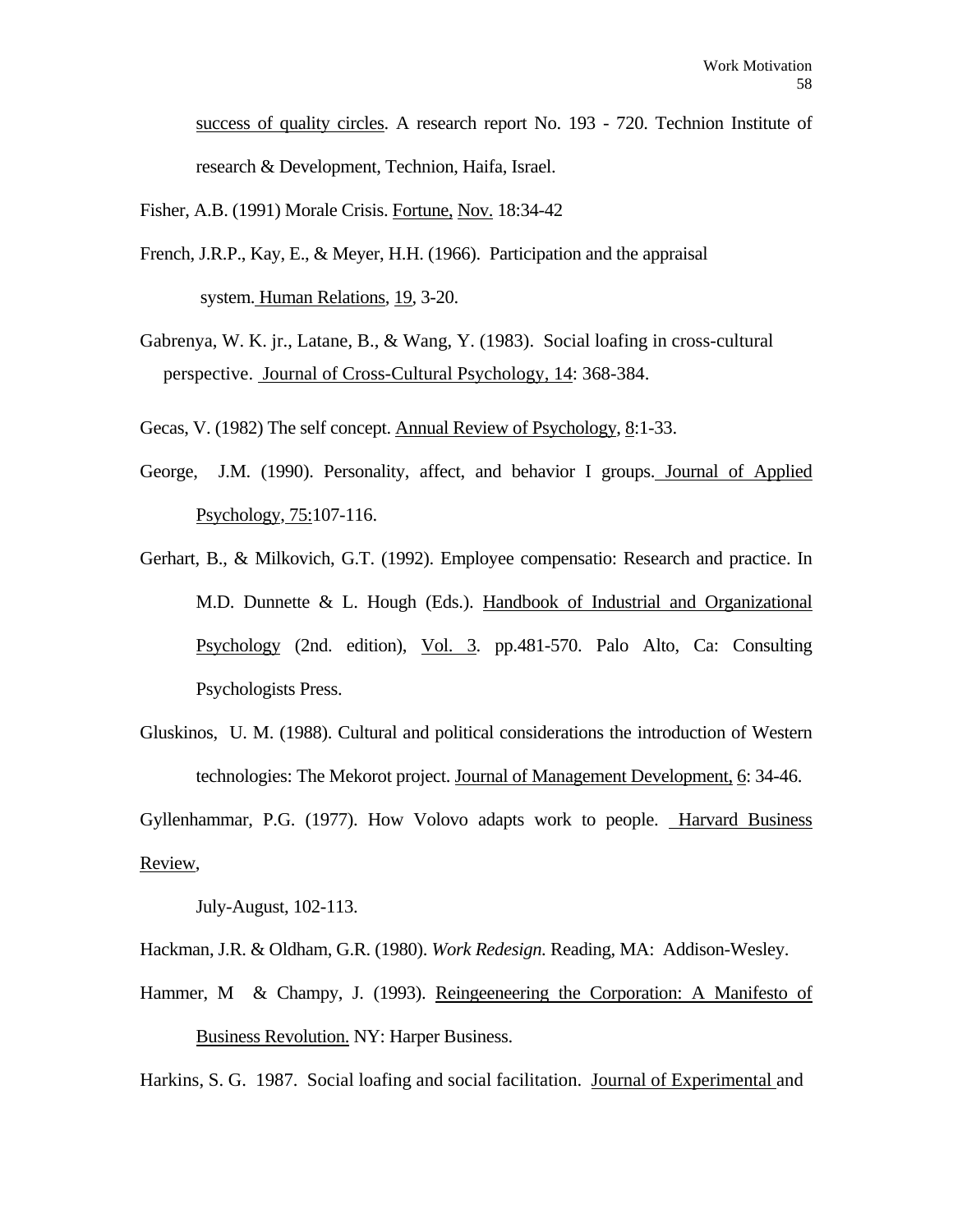- Harkins, S. G., & Szymanski, K. 1989. Social loafing and group evaluation. Journal of Personality and Social Psychology, 56: 934-941.
- Hofstede, G. (1980) *Culture's Consequences: International differences in work related values.* Newbury Park, CA: Sage.
- Hofstede, G. (1991). Culture and Organizations: Software of the Mind. London: McGraw-Hill.
- Hofstede, G. Bond, M.H. & Luk, C.L. (1993). Individual perceptions of organizational cultures: A methodological treatment on levels of analysis. Organizational Studies, 14: 483-503.
- Hofstede, G., Neuijn B., Ohavy D.D., & Sanders, G. (1990). Measuring organizational cultures: A qualitative and quantitative study across twenty organizations. Administrative Science Quarterly, 35: 286-316.
- Huber, G. (1991). Organizational learning: The contributing processes and the literature. Organizational Science, 2 :88-115.
- James, L.R., Demaree, R.G., & Wolf, G. (1984). Estimating within-group interrater reliability and without response bias. Journal of Applied Psychology, 69: 85-98.
- Kanfer, R. (1990). Motivation theory and industrial and organizational psychology. in M.D. Dunnette & L. Hough (Eds.). Handbook of industrial and organizational psychology (2nd. edition), Vol. 1. pp. 75-170. Palo Alto, Ca: Consulting Psychologists Press.

Kanfer, R. & Ackerman, P.L. (1989) Motivation and cognitive abilities: An integrative/aptitude

-treatment interaction approach to skill acquisition [Monograph]. Journal of Applied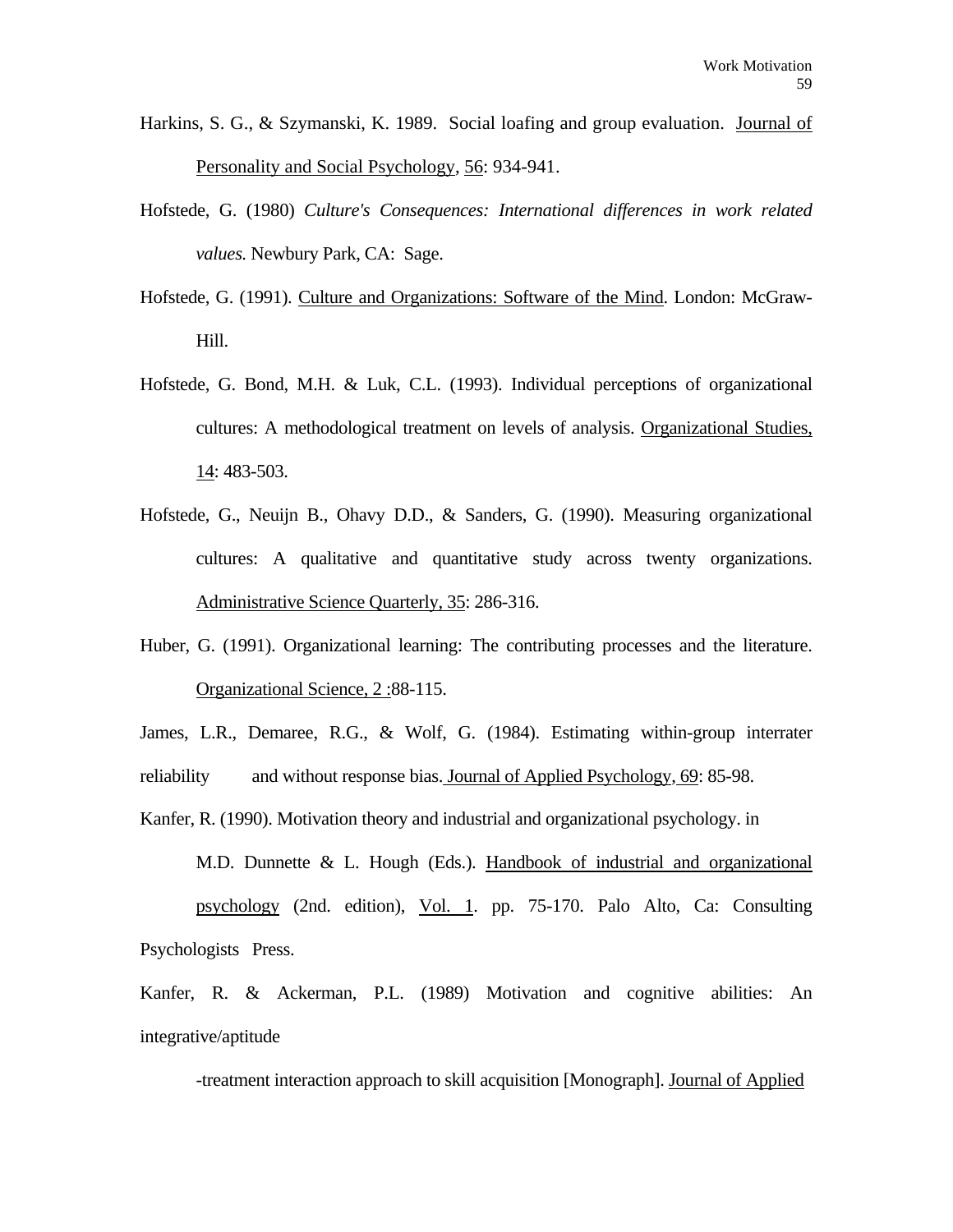Psychology, 74: 657-690.

Kagitcibasi, C. & Berry, J.W. (1989). Cross Cultural Psychology: Current Research and trends.

Annual Review of Psychology, 40:493-531.

- Kanungo, R.N. & Jaeger, A.M. (1990). Introduction: The need for indigenous management in developing countries. In A.M. Jaeger, & R.N. Kanungo ( Eds.) Management in Developing Countries (pp.1-19). London: Routledge.
- Klein, K. J. Dnasereau, F., & Hall, R.J. (1994). Levels issues in theory development, data collection, and analysis. Academy of Management Review, 19:195-229.
- Kluckhohn, C. (1954). Culture and Behavior. NY: Free Press.
- Kume,T. (1985). Managerial attitudes toward decision-making: North America and Japan. In W.P. Gudykunst, L.P. Stewart, & S. Ting-Toomey (Eds). Communication, Culture and Organizational Processes (pp. 231-257). Beverly-Hills, CA: Sage.

Kuhl, J. & Kraska, K. (1989). Self-regulation and metamotivation: computational mechanisms,

development, and assessment. in R. Kanfer, P.L. Ackerman, & R. Cudeck (Eds.).

Abilities, motivation, and methodology. Hillsdale, NJ: Lawrence Erlbaum.

Latane, B., Williams, K. D, & Harkins, S. G. 1979. Many hands make light the work: The causes and consequences of social loafing. Journal of Personality and Socia*l*  Psychology, 37: 822-832.

Latham, G.P., Erez, M. & Locke, E.A. (1988). Resolving Scientific disputes by the joint design

of crucial experiments by the antagonists: Application to the Erez-Latham dispute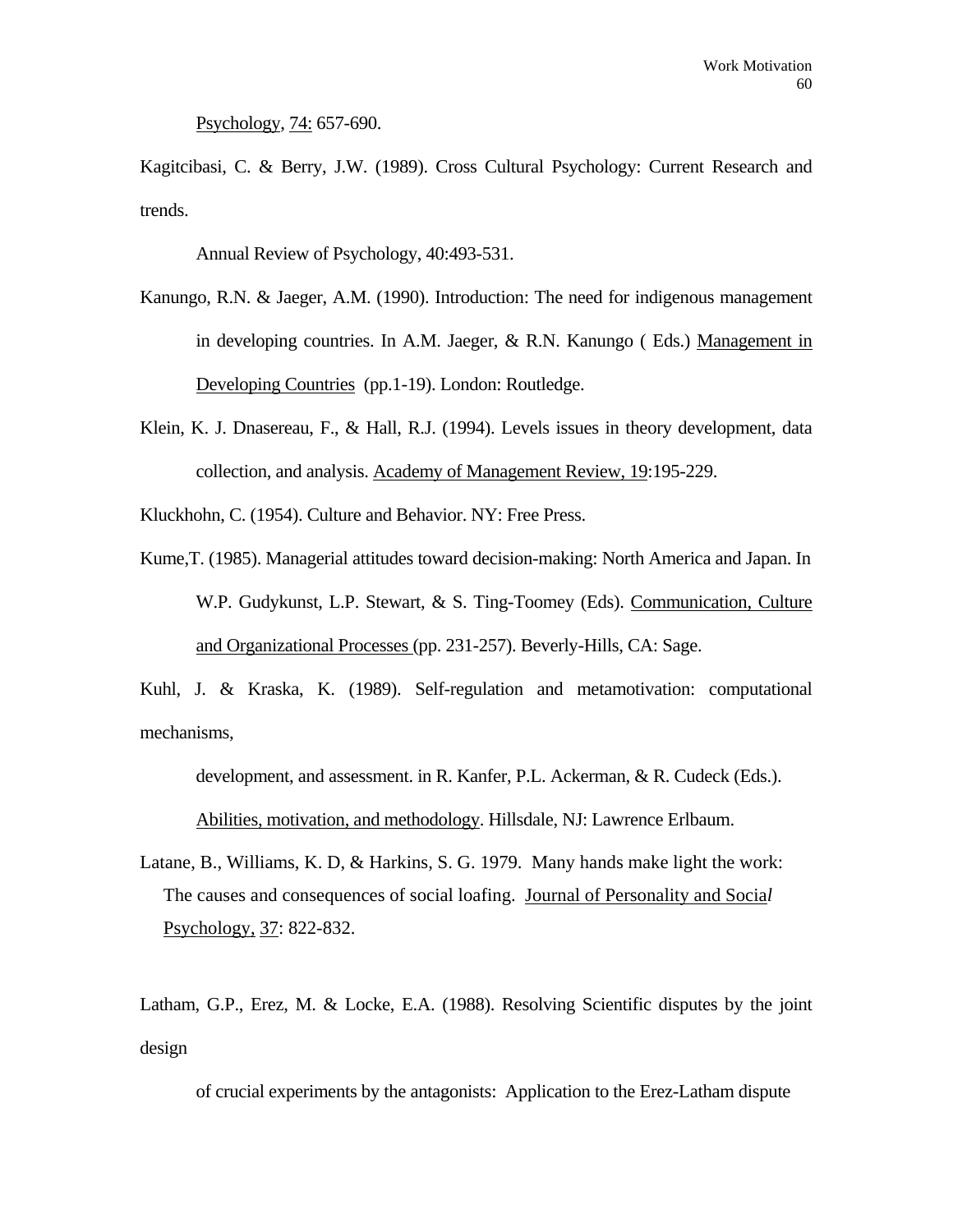regarding participation in goal setting. Journal of Applied Psychology (Monograph), 73:53-772.

- Latham, G.P. , Winters, D.C., & Locke, E.A. (1994). Cognitive amd motivational effects of participation: A mediator study. Journal of Organizational Behavior, 25: 49-63.
- Lawler, E.E. III (1994). Total Quality Management and employee involvement: Are they compatible? *The Academy of Management Executive, 8,* 68-76.
- Lawler, E.E. III, Mohrman, S.A., & Ledford, G.E. Jr. (1992). Employee Involvement and Total Quality Management: Practices and results in Fortune 1000 companies. San Francisco: Jossey-Bass.
- Leung, K., & Bond, M. (1984). The impact of cultural collectivism on reward allocation. Journal of Personality and Social Psychology, 47: 793-804.
- Leung, K., & Park, H.J. (1986). Effects of interaction goal on choice of allocation rule: A cross-national study. Organizational Behavior and Human Decision Processes, 37 ,

11

-120.

- Levine, J.M., Resnick, L. B. & Higgins, E.T. (1993). Social Foundation of Cognition. Annual Review of Psychology*,* 44: 585-612
- Locke, E.A. (1991). The motivation sequence, the motivation hub, and the motivation core. Organizational Behavior and Human Decision Processes, 50: 288-299.

Markus, H.R., Kitayama, S. (1991). Culture and the self: Implications for cognition, emotion, and motivation. Psychological Review, 98: 224-253.

Markus, H.R., & Wurf, E. (1987). The dynamic self- concept: A social psychological

perspective. Annual Review of Psychology, 38:299-337.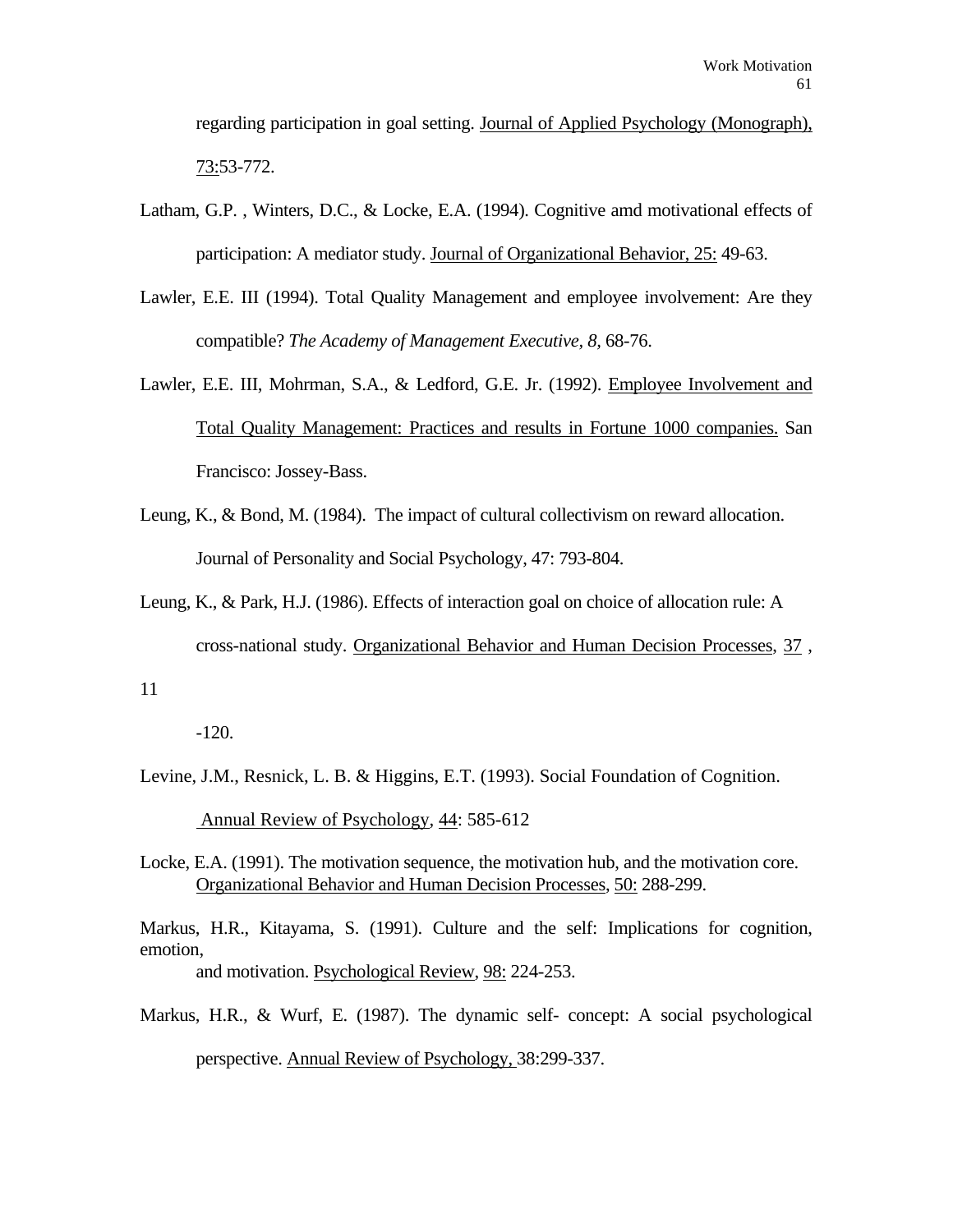- Matsui, T., Kakuyama, T. & Onglatco, M.L. (1987). Effects of goals and feedback on performance in groups. *Journal of Applied Psychology, 72*, 407-415.
- McGrath, J. E. 1984. Groups: Interaction and performance. Englewood Cliffs, N.J.: Prentice-Hall.
- Mitchell, T.R. & Silver, W.S. (1990) Individual and group goals when workers are interdependent: Effects on task strategies and performance. Journal of Applied Psychology*,* 75:185-193.

Mowday, R.T.& Sutton, R.I. (1993). Organizational behavior: Linking individuals and groups to organizational contexts. Annual Review of Psychology, 44: 195-229.

Murphy-Berman, V., Bernan, J., Singh, P., Pachuri, A., & Kumar, P. (1984). Factors affecting

 allocation to needy and meritorious recipients: A cross-cultural comparison. Journal of

Personality and Social Psychology, 46: 1267-1272.

- Nave, E., Erez M. & Zonenshein, A. (1995) TQM a three dimensional model of changing organizational culture, and performance quality. In: G.K. Kanji (Ed.). Proceedings of the First World Congress of TQM pp. 583-586, London: Chapman & Hall.
- Onglatco, M.L.U (1988). Japanese Quality Control Circles: Features, effects and problems. Tokyo: Asian Productivity Center.

O'Reilly, C.A. III. (1991). Organizational Behavior: Where We've been, Where We're Going. Annual Review of Psychology, 42: 427-458.

Prokesch, S. (1991). Edges Fray on Volvo's Brave New Humanistic World. New York Times, July7:V.140.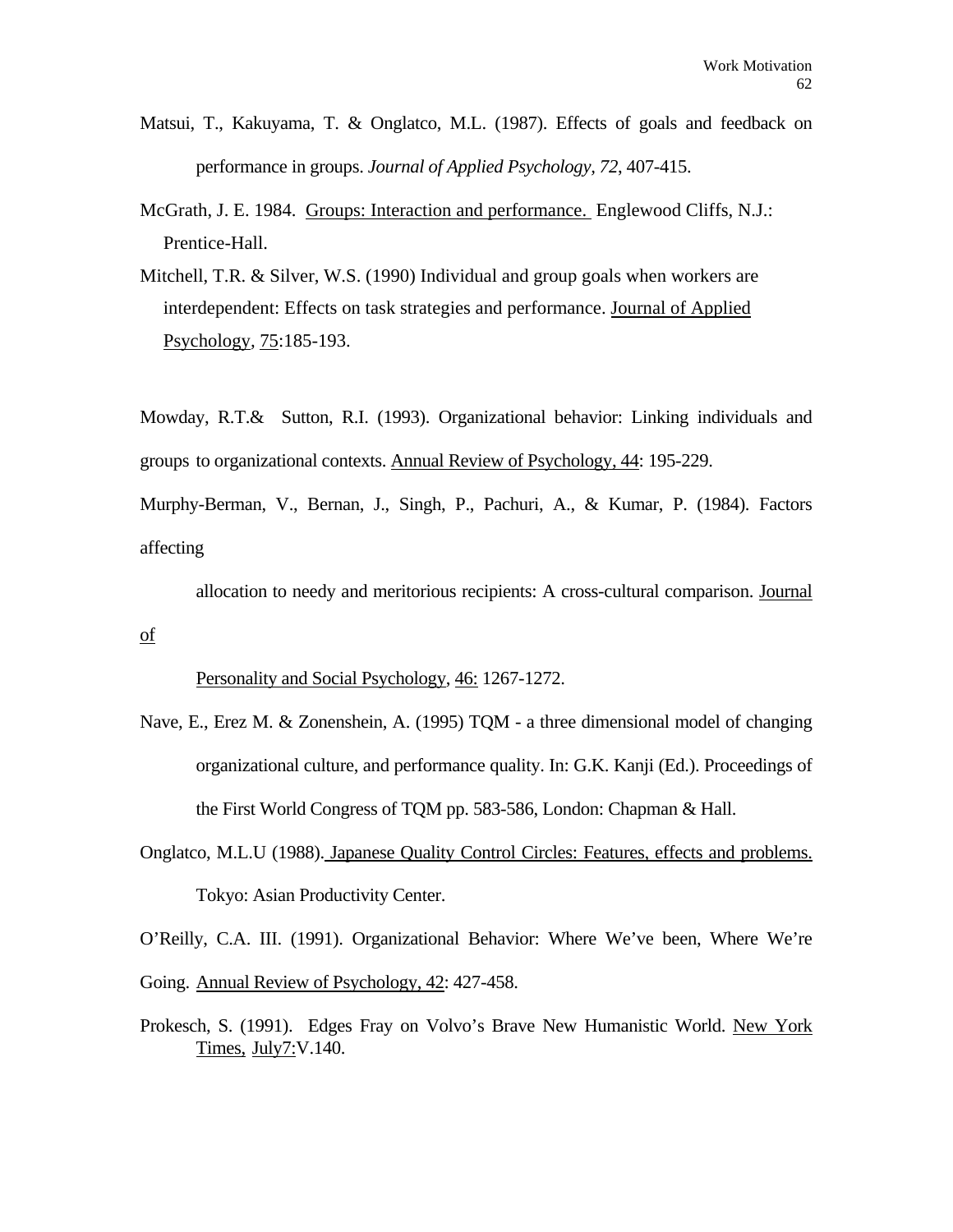Roberts, H. & Sergeketter, B. (1993). Quality is personal: A Foundation for Total Quality Management. NY: The Free Press.

Rokeach, M. (1973). *The nature of human values.* New York: Free Press.

- Ronen, S. (1994). An underlying structure of motivational need taxonomies: A cross--
- cultural confirmation. In: H.C. Triandis, M.D. Dunnette & L. Hough (Eds.).

Handbook of Industrial and Organizational Psychology (2nd. edition), Vol. 4. pp.241-269.

- Palo Alto, Ca: Consulting Psychologists Press.
- Rosenstein, E. (1985). Cooperativeness and advancement of managers: An international perspective. Human Relations, 38:1-21.
- Rousseau, D.M. & House R.J. (1994). Meso organizational behavior: Avoiding three fundamental biases. In C.L. Cooper & D.M. Rousseau (Eds.). Trends in Organizational Behavior (Vol. 1, pp.15-29). John Wiley & Sons.
- Sanna, L. J. (1992). Self-efficacy theory: Implications for social facilitation and social loafing. Journal of Personality and Social Psychology, 62: 774-786.
- Saavedra, R., Earley, P.C., Van Dyne, L. 1993. Complex interdependence in taskperforming groups. Journal of Applied Psychology, 78: 61-72.
- Scully, J.A., Kirpatrick,S.A., & Locke, E.A. (1995) Locus of knowledge as a determinant of the effects of participation on performance, affect, and perceptions.

Organizational Behavior and Human Decision Processes*,* 61: 276-288.

Schein, E. (1990). Organizational culture. American Psychologist, 45: 109-119.

Schwartz, S. H. (1992). Universals in the content and structure of values: Theoretical advances and empirical tests in 20 countries. in M Zanna (Ed.), Advances in

Experimental Social Psychology, (Vol. 25, pp. 1-65). Orlando, FL: Academic Press.

Schwartz, S., & Bilsky, W. (1987). Toward a psychological structure of human values. Journal of Personality and Social Psychology, 53: 550-562.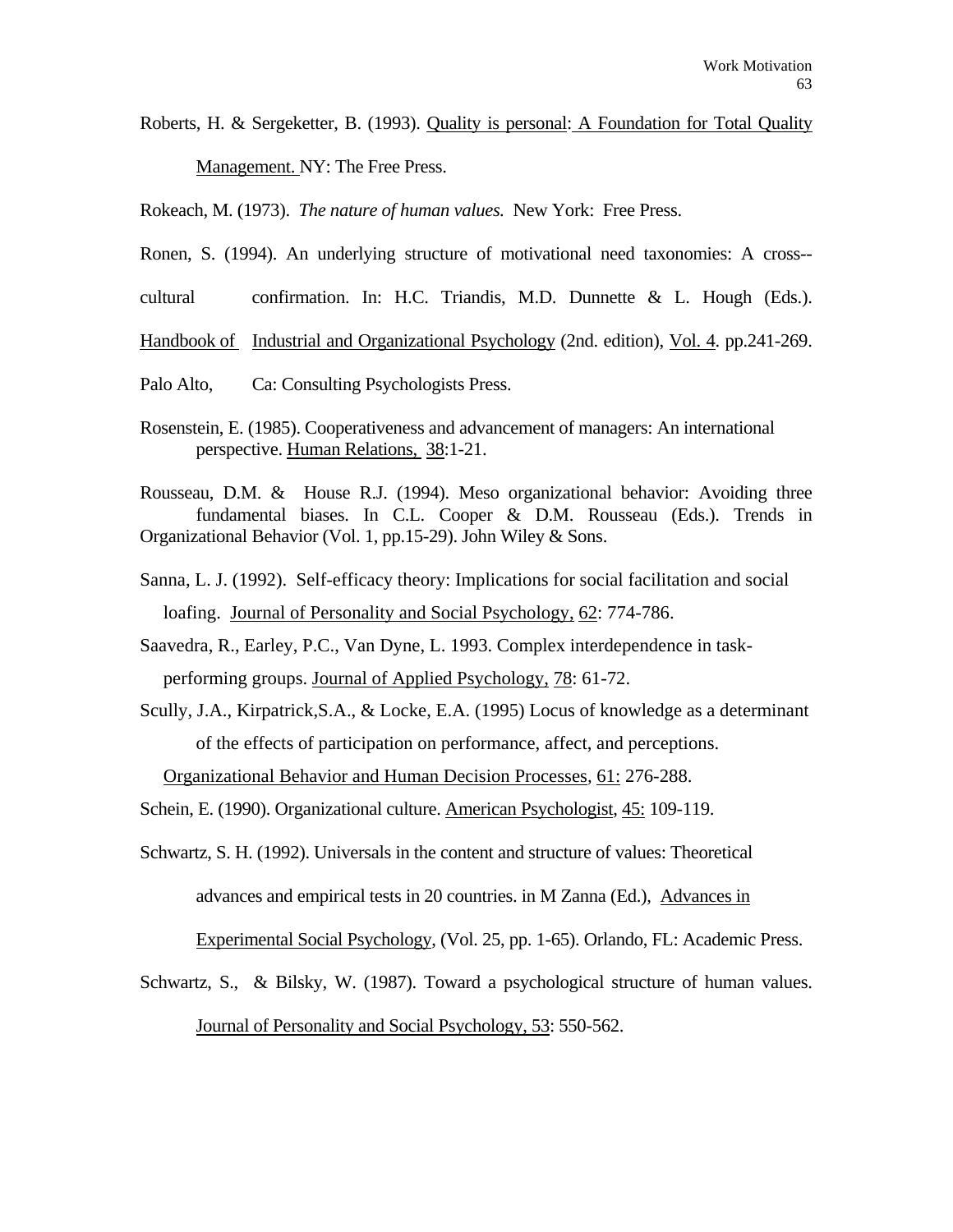Schwartz, S.H.,  $\&$ , L. (1995). Identifying culture-specific in the content and structure of values. Journal of Cross-Cultural Psychology, 26: 92-116.

Senge, P. M. (1994) The Fifth Discipline. NY: Currency Doubleday.

- Shepperd, J. A. (1993). Productivity loss in performance groups: A motivation analysis. Psychological Bulletin, 113: 67-81.
- Shepperd, J.A. & Wright, R.A. (1989). Individual contribution to a collective effort. Personality and Social Psychology Bulletin, 15: 141-149.
- Shweder, R., & LeVine, R. (1984). Culture Theory. NY: Campbridge University Press.

Stewart A. T. (1993) Reengineering: the hot new managing tool. Fortune, August 23:33-37.

- Straus, S.G. & McGrath, J.E. (1994). Does the medium matter: The interaction of task type and technology on group performance and member reactions. Journal of Applied Psychology, 79: 86-97.
- Tajfel, H. (1978). Differentiation between Social Groups: Studies in Social Psychology of Intergroup Relations. London: Academic Press.

Taylor, F.W. (1967) Principles of scientific management. NY:Norton (Originally published in

1911).

Thierry, H. (1987). Payment by results: A review of Research 1945-1985. Applied Psychology: An International Review, 36, 91-108.

Tomasson, R.F. (1970). Sweden: Prototype of modern society. NY:Random House.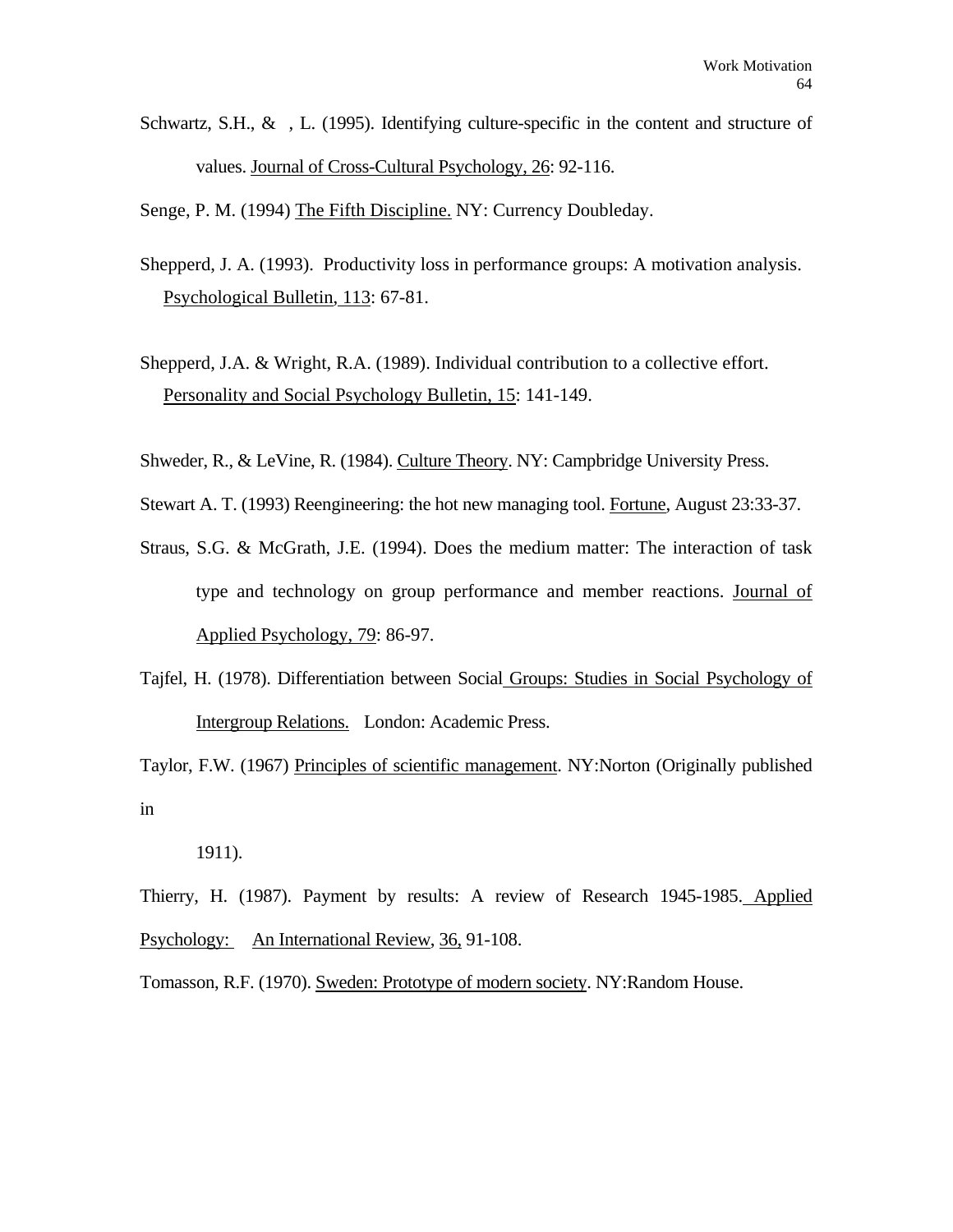Thorsrud, E. (1984). The Scandinavian model: strategies of organizational democratization

- in Norway. In: B. Wilpert, & A. Sorge, (Eds.). International perspectives on organizational Democracy (pp. 337-370). Chichester: Wiley.
- Tornblom, K.Y,. Jonsson, D., & Foa, U.G. (1985). Nationality resource class, and preferences among three allocation rules: Sweden vs. USA. International Journal of Intercultural Relations, 9, 51-77.
- Trafimow, D., Triandis, H. C., & Goto, S. G. 1991. Some tests of the distinction between the private self and the collective self. Journal of Personality and Social Psychology, 60: 649-655.
- Triandis, H.C. (1994). Cross-cultural industrial and organizational psychology. In H.C. Triandis, M.D. Dunnette & L. Hough (Eds.). Handbook of industrial and organizational psychology (2nd. edition), (Vol. 4. pp.103-172. Palo Alto, Ca: Consulting Psychologists Press.

Triandis, H.C. (1989). The self and social behavior differing cultural contexts. *Psychological* 

 *Review, 96,* 506-520.

- Triandis H.C. & Bhawuk. D. P.S. (in press). Culture theory and the meaning of relatedness. In P.C. Earley, & M. Erez (Eds.). New perspectives on international industrial/organizational psychology. San- Fransisco, CA: Jossey-Bass
- Triandis, H.C., Bontempo, R., Vilareal, M.J., Masaaki, A. & Lucca, N. (1988). Individualism and collectivism: Cross-cultural perspectives on self-ingroup relationships. *Journal of Personality and Social Psychology, 54*, 328-338.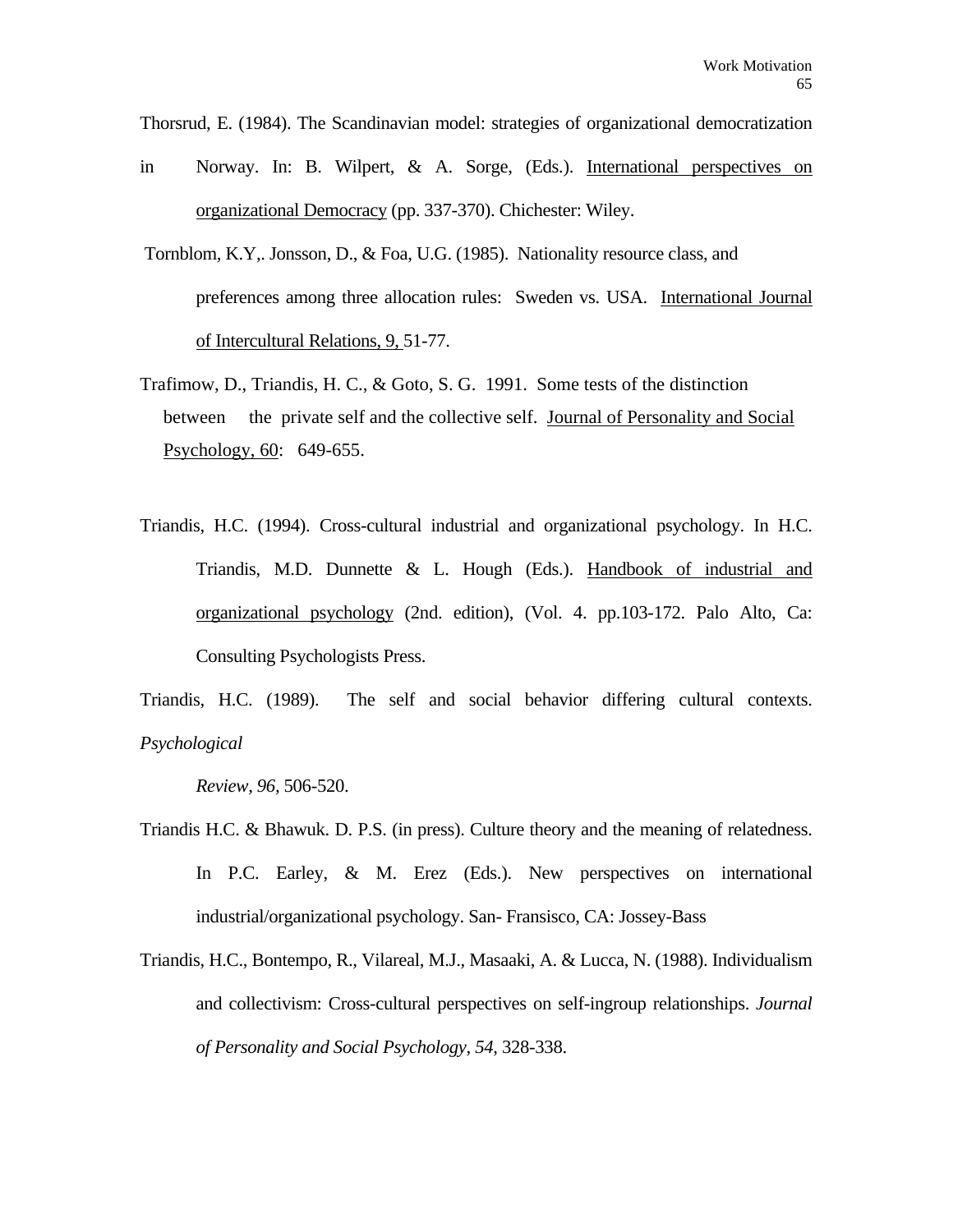Trist, E. (1981). The evolution of socio-technical system. Toronto: Ontario Quality of Working Life Center.

Vroom, V. H. (1964). Work and motivation. NY:Wiley.

Wagner, J.A.III (1995). Studies of individualism-collectivism: effects on cooperation in groups. Academy of Management Journal, 38: 152-172 .

Weldon, E. & Gargano, G.M. (1988). Cognitive loafing: The effects of accountability and shared responsibility on cognitive effort. *Personality & Social Psychology Bulletin,* 

*14*,

159-171.

- Weldon, E. & Weingart L.R. (1993). Group goals and group performance. British Journal of Social Psychology, 32: 307-334.
- Weldon, E., Jehn, K.A., & Pradham, P. (1991). Processes that medeiate the relationship between a group goal and improved group performance. Journal of Personality and Social Psychology*,* 61: 555-569.

Weingart, L.R. (1992). Impact of group goals task component complexity, effort, and

planning on group performance. Journal of Applied Psychology, 77, 682-693.

Williams, K. Harkins, S., & Latane, B. 1981. Identifiability as a deterrent to social loading: Two cheering experiments. Journal of Personality and Social Psychology, 40: 303- 311.

Wilpert, B. (1995). Organizational Behavior. Annual Review of Psychology, 46:59-90.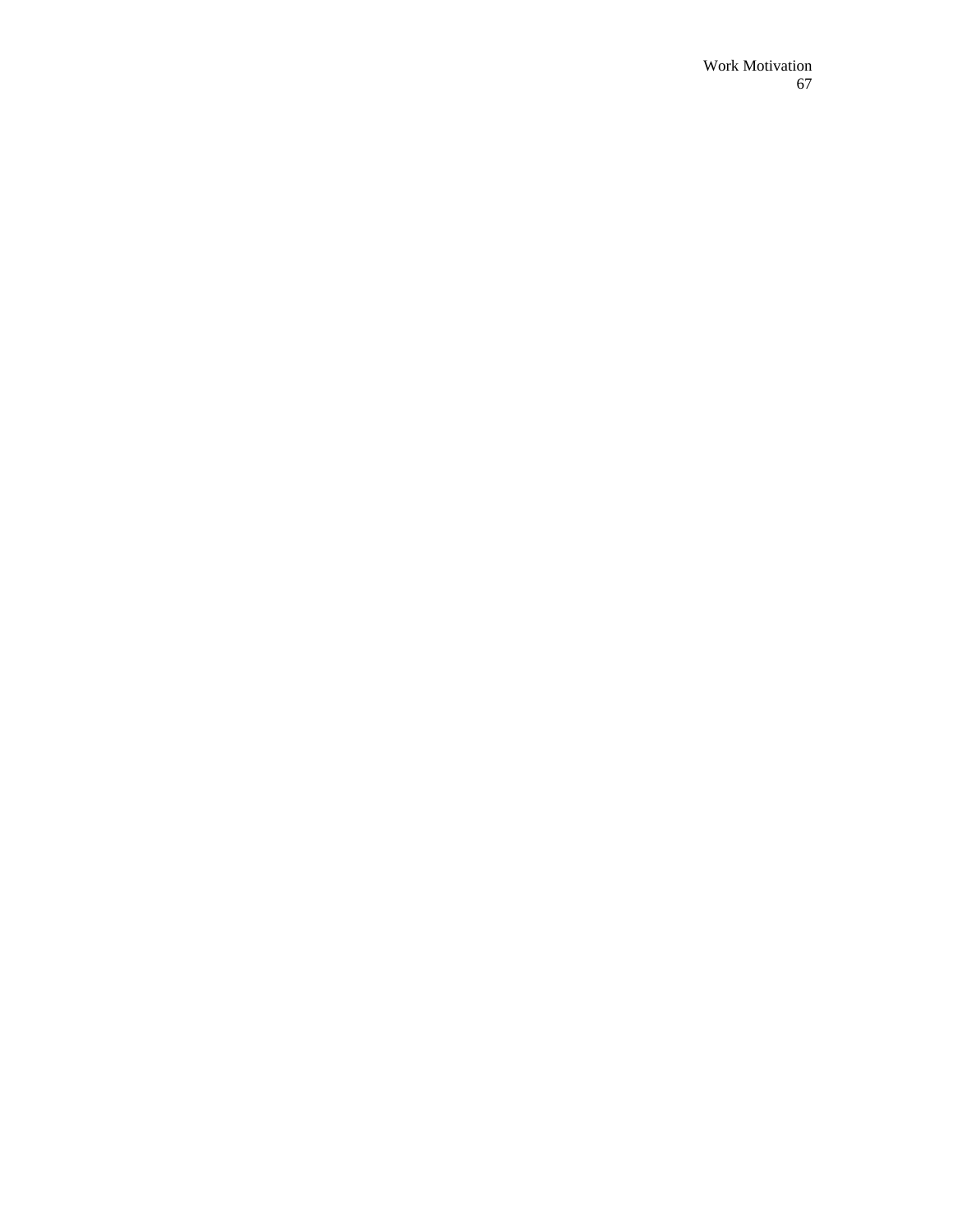|                                      | $\frac{ \text{Figure 2}}{ \text{Therefore}}$ Monvational Techniques in Conectivistic versus                                                                                                           |                                                                                                                                                                                       |
|--------------------------------------|-------------------------------------------------------------------------------------------------------------------------------------------------------------------------------------------------------|---------------------------------------------------------------------------------------------------------------------------------------------------------------------------------------|
| Individualistic                      | Values, and in Cultures of High and Low Power                                                                                                                                                         |                                                                                                                                                                                       |
| Distance.                            |                                                                                                                                                                                                       |                                                                                                                                                                                       |
|                                      | <b>Low Power Distance</b>                                                                                                                                                                             | <b>High Power Distance</b>                                                                                                                                                            |
| Individualistic<br>Rewards:          | The rule of equality:                                                                                                                                                                                 | The rule of equity<br>Individual Incentives,                                                                                                                                          |
|                                      | Profit sharing, Gain sharing                                                                                                                                                                          | <b>High Salary Differential</b>                                                                                                                                                       |
|                                      | The rule of equality:<br>Low salary differential<br><b>Welfare and Fringe Benefits</b><br>based on demographics<br>(e.g. family size, disability.)                                                    |                                                                                                                                                                                       |
| Decision-Making:                     | Delegation of authority<br>Individual decision-making                                                                                                                                                 | Top-Down<br>Centralized                                                                                                                                                               |
| Goal-Setting:                        | Personal involvement in<br>goal-setting                                                                                                                                                               | Assigned individual goals                                                                                                                                                             |
| Job Design:                          | Enrichment of individual jobs                                                                                                                                                                         | Individual jobs in a hierarchy of<br>authority and responsibility                                                                                                                     |
| Quality Improve.<br>at the level of: |                                                                                                                                                                                                       |                                                                                                                                                                                       |
| The Organization:                    | Empowerment                                                                                                                                                                                           | <b>Centralized Control</b>                                                                                                                                                            |
| The Team<br>$\ddot{\cdot}$           | Second to Personal Quality                                                                                                                                                                            | Second to Personal Quality                                                                                                                                                            |
|                                      | The Individual: Individual Training<br><b>Individual Responsibility</b><br><b>Individual Feedback</b><br><b>Individual Problem-Solving</b><br>Individual Perf. Appraisal<br><b>Individual Rewards</b> | Individual Training<br><b>Individual Responsibility</b><br><b>Individual Feedback</b><br><b>Individual Problem-Solving</b><br>Individual Perf. Appraisal<br><b>Individual Rewards</b> |
|                                      |                                                                                                                                                                                                       |                                                                                                                                                                                       |
|                                      |                                                                                                                                                                                                       |                                                                                                                                                                                       |

Figure 2 Effective Motivational Techniques in Collectivistic versus

Continue on next page..........